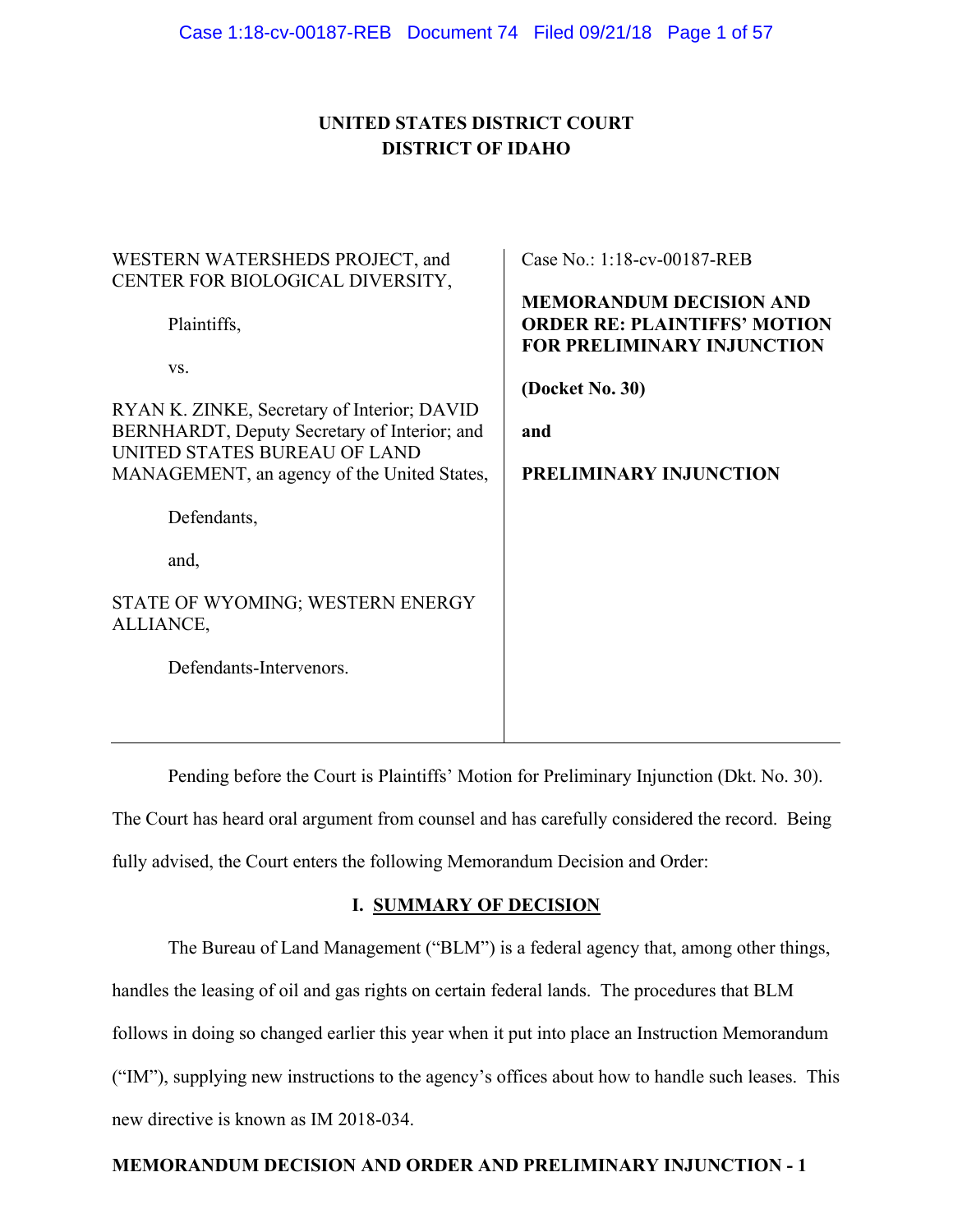#### Case 1:18-cv-00187-REB Document 74 Filed 09/21/18 Page 2 of 57

Plaintiffs Western Watersheds Project and Center for Biological Diversity (collectively "WWP" or Plaintiffs) contend that IM 2018-034 unlawfully constrains environmental review of, and public participation in, BLM oil and gas lease decisions that affect and threaten sage-grouse populations and habitats across the western United States. WWP asks the Court to stop BLM, through a preliminary injunction, from conducting oil and gas lease sales under the procedures of IM 2018-034 and instead follow the requirements which existed previously – specifically those contained in IM 2010-117 (issued in 2010, during the prior presidential administration) – until the legal challenges to IM 2018-034 can be adjudicated on the merits.

After the Complaint was filed, two parties, the State of Wyoming ("Wyoming") and an oil and gas industry association known as Western Energy Alliance ("WEA"), asked the Court to allow their intervention to participate in the lawsuit, which the Court allowed.

On September 6, 2018, the Court conducted a hearing to consider WWP's request for a preliminary injunction. The Court took under advisement the arguments of the parties, both in the written briefing and the oral argument, and now issues this Memorandum Decision and Order upon the Motion for a Preliminary Injunction. Under the legal standards that apply to preliminary injunctions and the requirements of federal law found in the Federal Land Policy and Management Act ("FLPMA"), the National Environmental Policy Act ("NEPA"), and the Administrative Procedure Act ("APA"), the Court concludes that Plaintiffs have shown a substantial case for success on the merits of their claims and that irreparable harm is likely to result in the absence of an injunction. Further, the Court concludes, after a weighing of the equities and the public interest, that such equities tip in favor of, and the public interest is best served by, granting the Motion. Although this Memorandum Decision and Order reflects that the Court is persuaded on the present record that Plaintiffs have a likelihood of success on the merits, this is *not* a final decision on the merits of the case.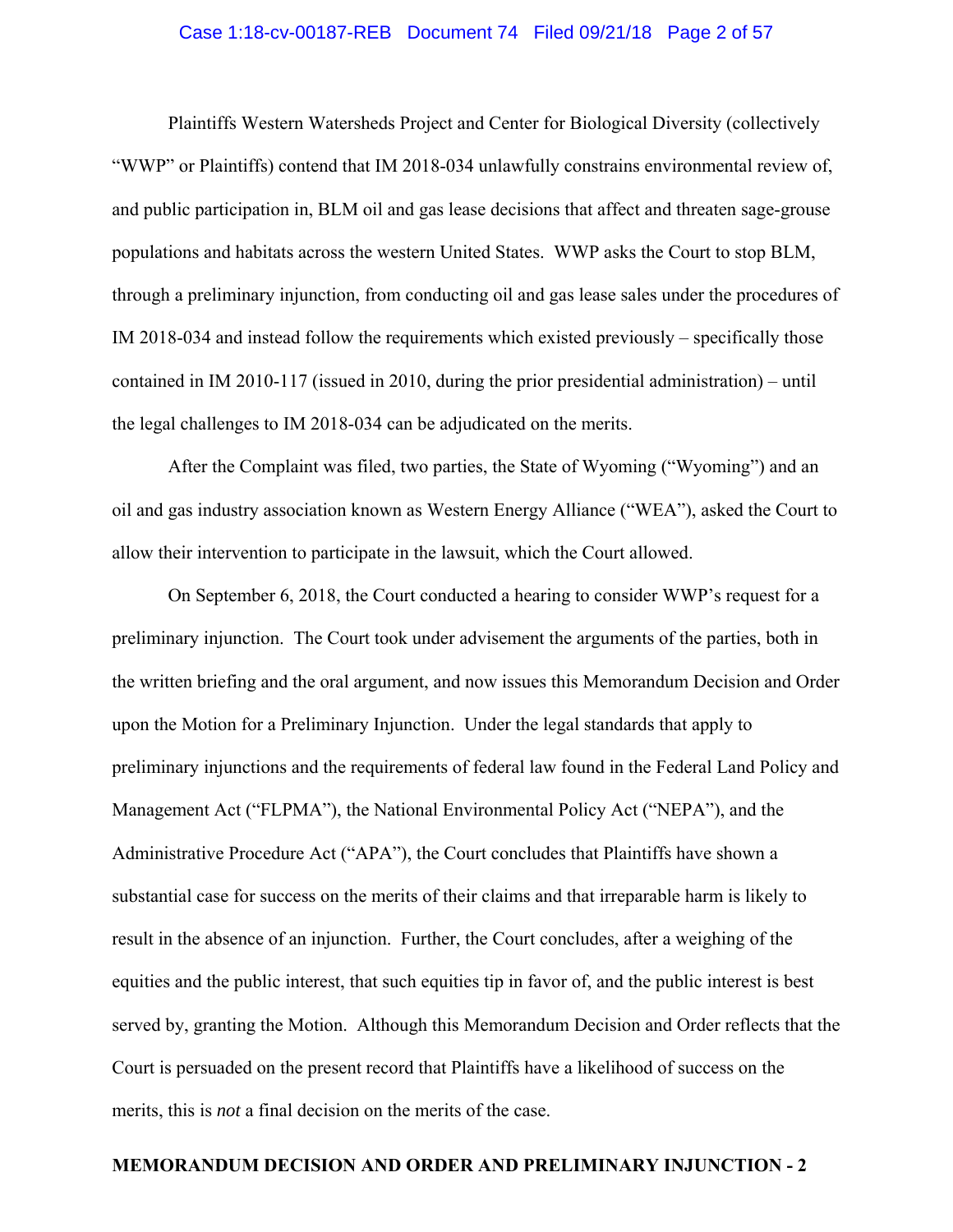#### Case 1:18-cv-00187-REB Document 74 Filed 09/21/18 Page 3 of 57

 The preliminary injunction requires that, for oil and gas leases scheduled for the fourth quarter of 2018 and thereafter, BLM must (1) re-implement certain provisions contained in IM 2010-117 as to the nature of, and time periods for, public involvement and protest in the oil and gas leasing process; and (2) discontinue the use of conflicting procedures contained in IM 2018- 034. In general, the requirement that BLM return to the provisions of IM 2010-117 on these specific matters will allow a fuller opportunity for public involvement and comment in BLM's decision-making processes affecting potential oil and gas leases on federal lands in areas of federally-recognized sage-grouse habitat. Doing so will remedy for present purposes the harm and hardships caused by BLM's curtailment or preclusion of the opportunity for meaningful public participation in the oil and gas leasing process (as implemented in IM 2018-034), which on the present record appears to violate public participation requirements of both FLPMA and NEPA. Further, the requirements of the preliminary injunction will serve the public interest by providing BLM with the benefit of more meaningful public participation in the agency decisionmaking process. The details of what is required of BLM to comply with the preliminary injunction are found in the body of this Memorandum Decision and Order.

 The preliminary injunction does *not* apply to BLM oil and gas lease procedures on federal lands that are not within federally-recognized boundaries encompassing greater sagegrouse habitat management areas (as described and depicted more fully below). Plaintiffs contend that their standing to bring this lawsuit and the alleged injuries they have suffered or will suffer are directly tied to those areas of the federally-owned or federally-managed lands. Further, the preliminary injunction does not apply to oil and gas leases that have been the subject of sales already conducted or that are currently scheduled in the remainder of the third quarter of 2018. For those oil and gas leases, the weighing of the hardships and the public interest does not tip in favor of Plaintiffs, but rather tips in Defendants' favor, and those who have received such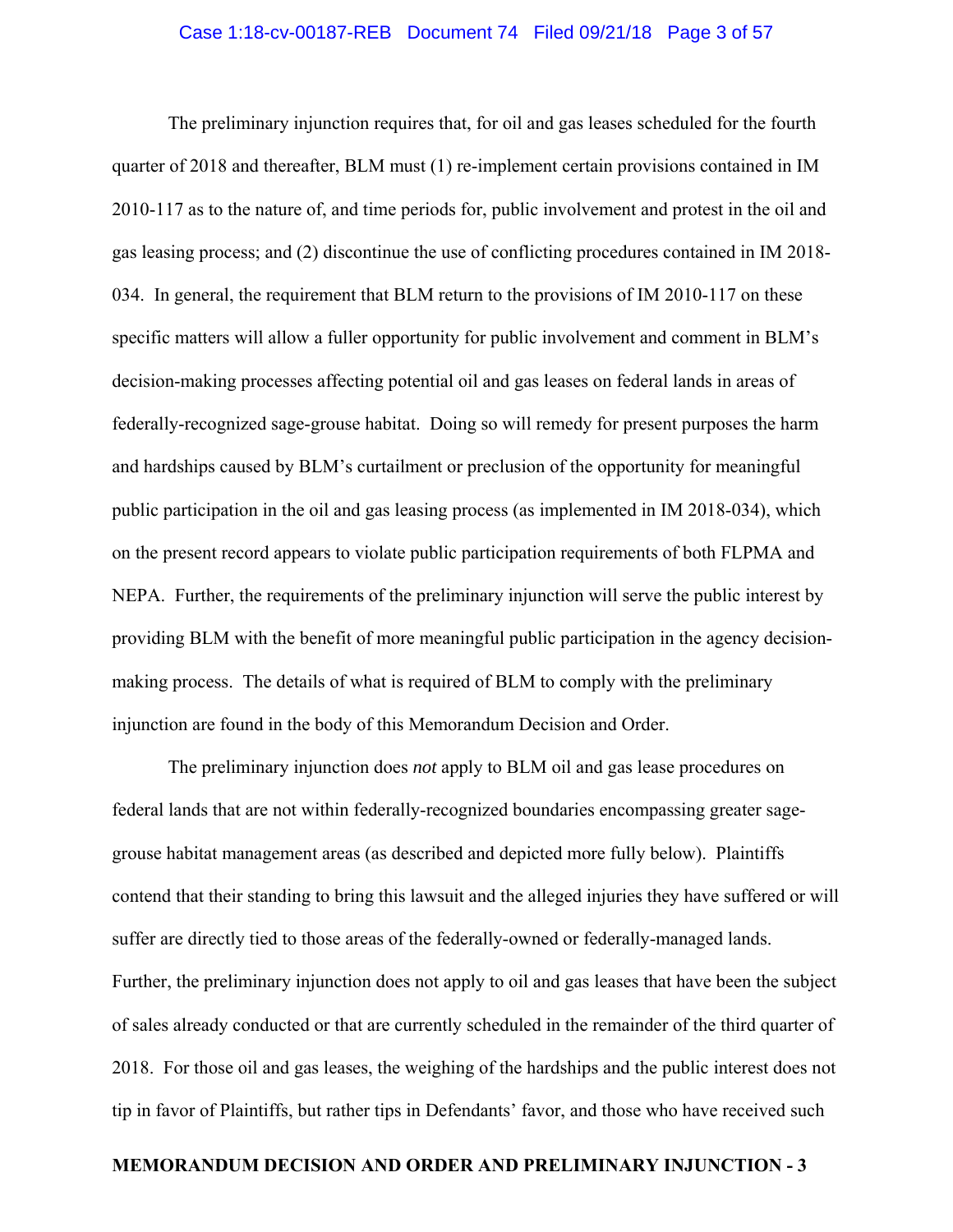#### Case 1:18-cv-00187-REB Document 74 Filed 09/21/18 Page 4 of 57

leases or are bidding, or have bid, upon such leases. Finally, the preliminary injunction does not affect the existing six-month "Parcel Review Timeframe" implemented in IM 2018-034.

#### **II. BACKGROUND**

 Broadly speaking, this case challenges what WWP contends are unlawful actions by the Trump Administration, through Federal Defendants, to promote and expedite oil and gas leasing on public lands that, according to WWP, "will adversely impact essential habitats and populations across the range of the greater sage-grouse . . ., and violate bedrock environmental laws including [FLPMA], [NEPA], and the [APA]." Compl. ¶ 1 (Dkt. 1). More specifically, WWP alleges that Federal Defendants have issued a series of orders, scientific reports, and directives that cast aside and disregard previously implemented protections for sage-grouse populations. At the same time, contends WWP, such actions also limit or preclude opportunities for public involvement during the oil and gas leasing process – materializing (as of the time that WWP initiated this case) in eight "final" BLM oil and gas lease sales (three in Montana, one in Utah, and four in Wyoming) that impact sage-grouse habitats. *See id*. at ¶¶ 1-14, 73-225.

WWP challenges these leasing actions as violating the 2015 Sage-Grouse Plan Amendments to BLM Resource Management Plans, FLPMA, NEPA, and the APA. *See id*. at ¶¶ 276-307. WWP additionally challenges two recently-implemented BLM IMs that WWP claims revised BLM oil and gas leasing and development decision process without any public procedures (notice and comment) or environmental review: (1) IM 2018-026, which overrides the "prioritization" requirement of the 2015 Sage-Grouse Plan Amendments (prioritizing oil and gas leasing outside of identified sage-grouse habitat); and (2) IM 2018-034, which impacts environmental analysis of oil and gas leasing and development decisions, while limiting public notice and involvement in those decisions. *See id*. at ¶¶ 98-112. The pending motion for injunctive relief pertains to IM 2018-034 only.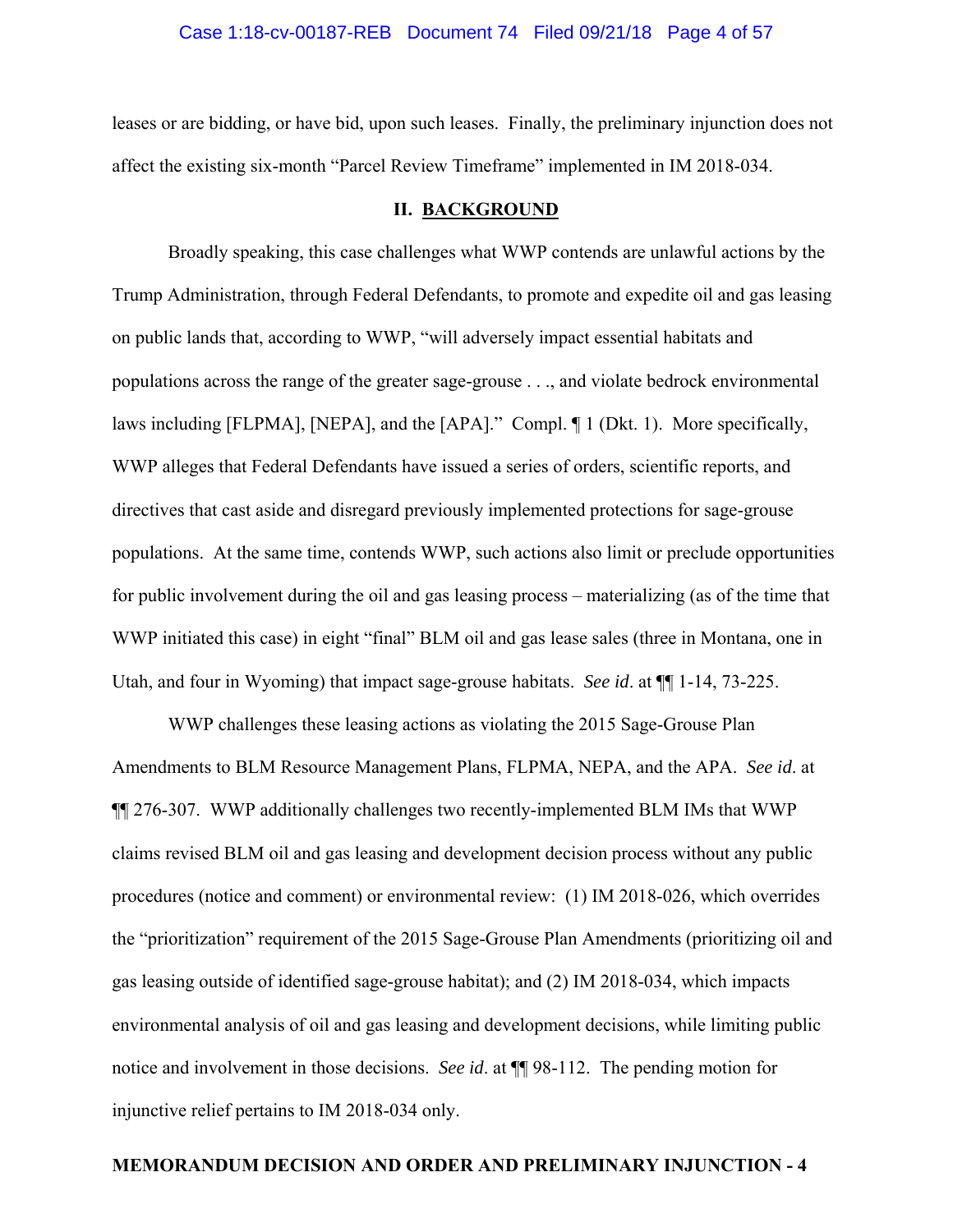# Case 1:18-cv-00187-REB Document 74 Filed 09/21/18 Page 5 of 57

Issued on January 31, 2018, IM 2018-034 contains this language as to its claimed

purpose:

**Purpose:** This Instruction Memorandum (IM) sets out the policy of the Bureau of Land Management (BLM) to simplify and streamline the leasing process to alleviate unnecessary impediments and burdens, to expedite the offering of lands for lease, and to ensure quarterly oil and gas lease sales are consistently held in accordance with the Mineral Leasing Act (30 U.S.C. § 226), Executive Order 13783, and Secretary Order 3354.

IM 2018-034, "Purpose" p. 1, attached as Ex. A to Lucas Decl. (Dkt. 30-11). IM 2018-034

"supersedes existing policy" contained in IM 2010-117 and replaces "any conflicting guidance or

directive found in the BLM Manual or Handbook." *Id*.

According to WWP, BLM issued IM 2018-034 without any public notice, comment, or

environmental review, and directs BLM offices to discard procedures under the previous IM

2010-117 for environmental reviews and limit public involvement in oil and gas leasing

decisions. Such action, WWP contends, violates FLPMA, NEPA, and the APA. WWP seeks

injunctive relief prohibiting Federal Defendants from implementing certain IM 2018-034's

provisions, while reinstating corresponding provisions from IM 2010-117 – in particular:

- Enjoin IM 2018-034, Section III.A "Parcel Review Timeframes" and reinstate IM 2010-117, Section III.A – "Parcel Review Timeframes";
- Enjoin IM 2018-034, Section III.B.5 "Public Participation" and reinstate IM 2010-117, Section III.C.7 – "Public Participation";
- Enjoin IM 2018-034, Section III.D "NEPA Compliance Documentation" and reinstate IM 2010-117, Section III.E – "NEPA Compliance Documentation"; and
- Enjoin IM 2018-034, Section IV.B "Lease Sale Parcel Protests" and reinstate IM 2010-117, Section III.H – "Lease Sale Parcel Protests."

*See* WWP's Mot. for PI 2 (Dkt. 30).

A comparison of the pertinent language from the two IMs (with supplied emphases)

illustrates the different templates they provide for oil and gas leasing: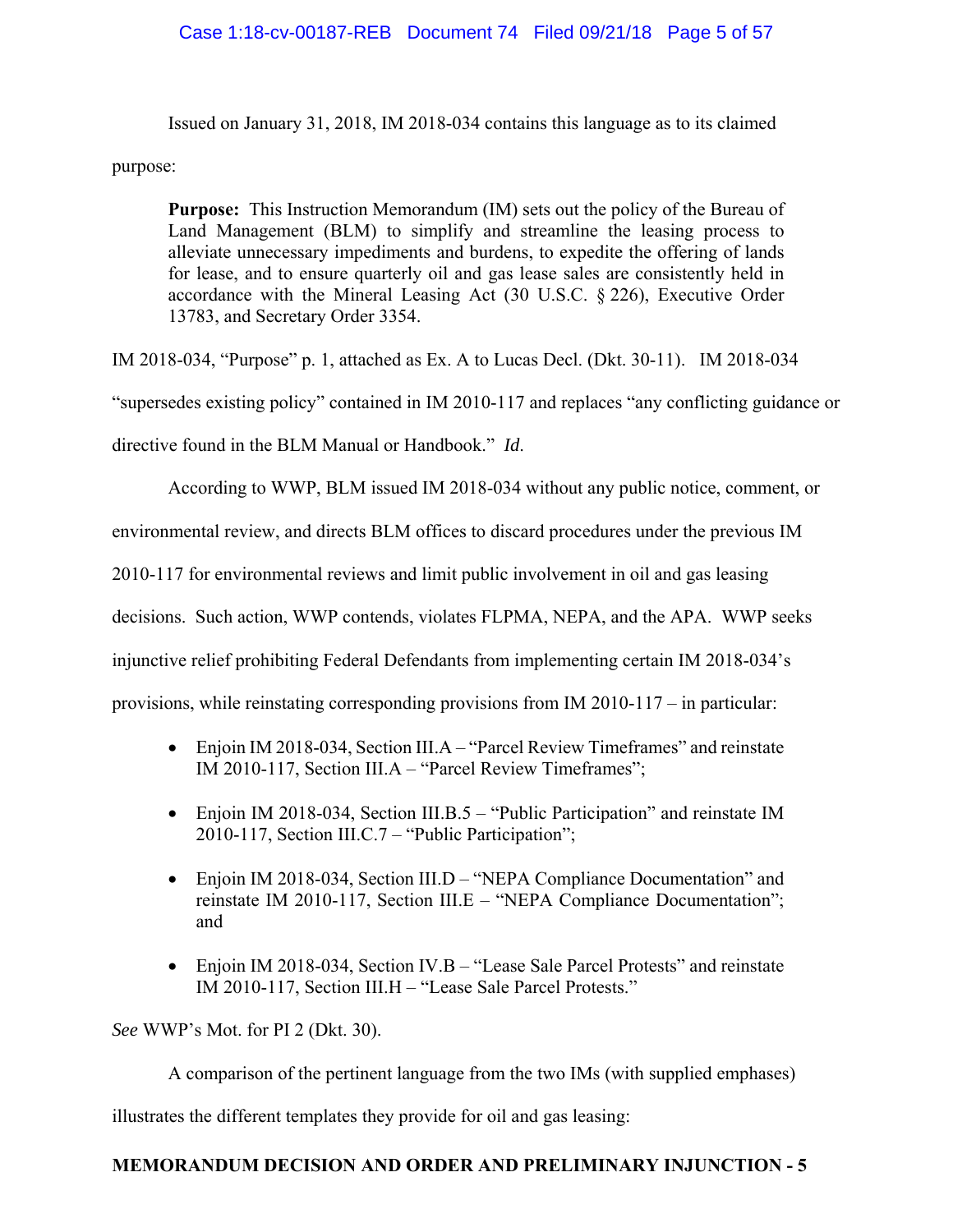| <b>Enjoin IM 2018-034</b>                                                                                                                                                                                                                                                                                                                                                                                                                                                                                                                                                                                                                                                                                                                                                                                                                                                                                                                                                                                                                                                                                                                                                                                                                                                                                                               | Reinstate IM 2010-117                                                                                                                                                                                                                                                                                                                                                                                                                                                                                                                                                                                                                                                                                                                                                        |
|-----------------------------------------------------------------------------------------------------------------------------------------------------------------------------------------------------------------------------------------------------------------------------------------------------------------------------------------------------------------------------------------------------------------------------------------------------------------------------------------------------------------------------------------------------------------------------------------------------------------------------------------------------------------------------------------------------------------------------------------------------------------------------------------------------------------------------------------------------------------------------------------------------------------------------------------------------------------------------------------------------------------------------------------------------------------------------------------------------------------------------------------------------------------------------------------------------------------------------------------------------------------------------------------------------------------------------------------|------------------------------------------------------------------------------------------------------------------------------------------------------------------------------------------------------------------------------------------------------------------------------------------------------------------------------------------------------------------------------------------------------------------------------------------------------------------------------------------------------------------------------------------------------------------------------------------------------------------------------------------------------------------------------------------------------------------------------------------------------------------------------|
| § III.A - Parcel Review Timeframes                                                                                                                                                                                                                                                                                                                                                                                                                                                                                                                                                                                                                                                                                                                                                                                                                                                                                                                                                                                                                                                                                                                                                                                                                                                                                                      | § III.A. - Parcel Review Timeframes                                                                                                                                                                                                                                                                                                                                                                                                                                                                                                                                                                                                                                                                                                                                          |
| State/field offices are required, by statute,<br>and implementing regulation, to hold<br>quarterly lease sales, when eligible lands<br>are available for lease. Lease sales should<br>occur in the last month of each calendar<br>year quarter.<br>The BLM accepts Expressions of Interest<br>(EOI) in lands for potential leasing through<br>the National Fluids Lease Sale System<br>(NFLSS). Members of the public submit<br>EOIs electronically to the BLM using<br>NFLSS. Once submitted, the public can<br>view all EOIs submitted to the BLM. The<br>EOI submitter can track its EOI status using<br>the EOI-specific tracking number provided<br>by NFLSS. NFLSS can display the dates<br>when the EOI was submitted to, and<br>accepted by, the BLM, and its status, such<br>as pending review by the state office, field<br>office, or surface management agency. The<br>BLM also uses the NFLSS to describe lands<br>that the BLM has identified for leasing<br>consideration. NFLSS provides a link to<br>upcoming lease sales. The BLM will<br><i>identify in NFLSS a deadline for receiving</i><br>EOIs for each upcoming sale. The deadline<br>will be six months prior to the lease sale<br>month. This EOI deadline also will be<br>posted on the state office website along with<br>the upcoming lease sale schedule. | State offices will continue to hold sales four times per<br>year, as required by the Mineral Leasing Act,<br>when eligible lands are determined by the state office<br>to be available for leasing. However, state offices<br>will develop a sales schedule with an emphasis on<br>rotating lease parcel review responsibilities among<br>field offices throughout the year to balance the<br>workload and to allow each field office to devote<br>sufficient time and resources to implementing the<br>parcel review policy established in this IM. State<br>offices will extend field office review timeframes, as<br>necessary, to ensure there is adequate time for the<br>field offices to conduct comprehensive parcel<br>reviews.<br>[No timeframe for parcel review] |
| The timeframe for parcel review for a<br>specific lease sale is to be no longer than 6<br><b>months.</b> This will include adjudicating and                                                                                                                                                                                                                                                                                                                                                                                                                                                                                                                                                                                                                                                                                                                                                                                                                                                                                                                                                                                                                                                                                                                                                                                             |                                                                                                                                                                                                                                                                                                                                                                                                                                                                                                                                                                                                                                                                                                                                                                              |
| creating the preliminary parcel list from all<br>timely received EOIs and the other lands                                                                                                                                                                                                                                                                                                                                                                                                                                                                                                                                                                                                                                                                                                                                                                                                                                                                                                                                                                                                                                                                                                                                                                                                                                               |                                                                                                                                                                                                                                                                                                                                                                                                                                                                                                                                                                                                                                                                                                                                                                              |
| identified for leasing consideration in the<br>NFLSS, recognizing there will be exceptions                                                                                                                                                                                                                                                                                                                                                                                                                                                                                                                                                                                                                                                                                                                                                                                                                                                                                                                                                                                                                                                                                                                                                                                                                                              |                                                                                                                                                                                                                                                                                                                                                                                                                                                                                                                                                                                                                                                                                                                                                                              |
| due to unforeseen circumstances, including<br>delays associated with SMA consent.                                                                                                                                                                                                                                                                                                                                                                                                                                                                                                                                                                                                                                                                                                                                                                                                                                                                                                                                                                                                                                                                                                                                                                                                                                                       |                                                                                                                                                                                                                                                                                                                                                                                                                                                                                                                                                                                                                                                                                                                                                                              |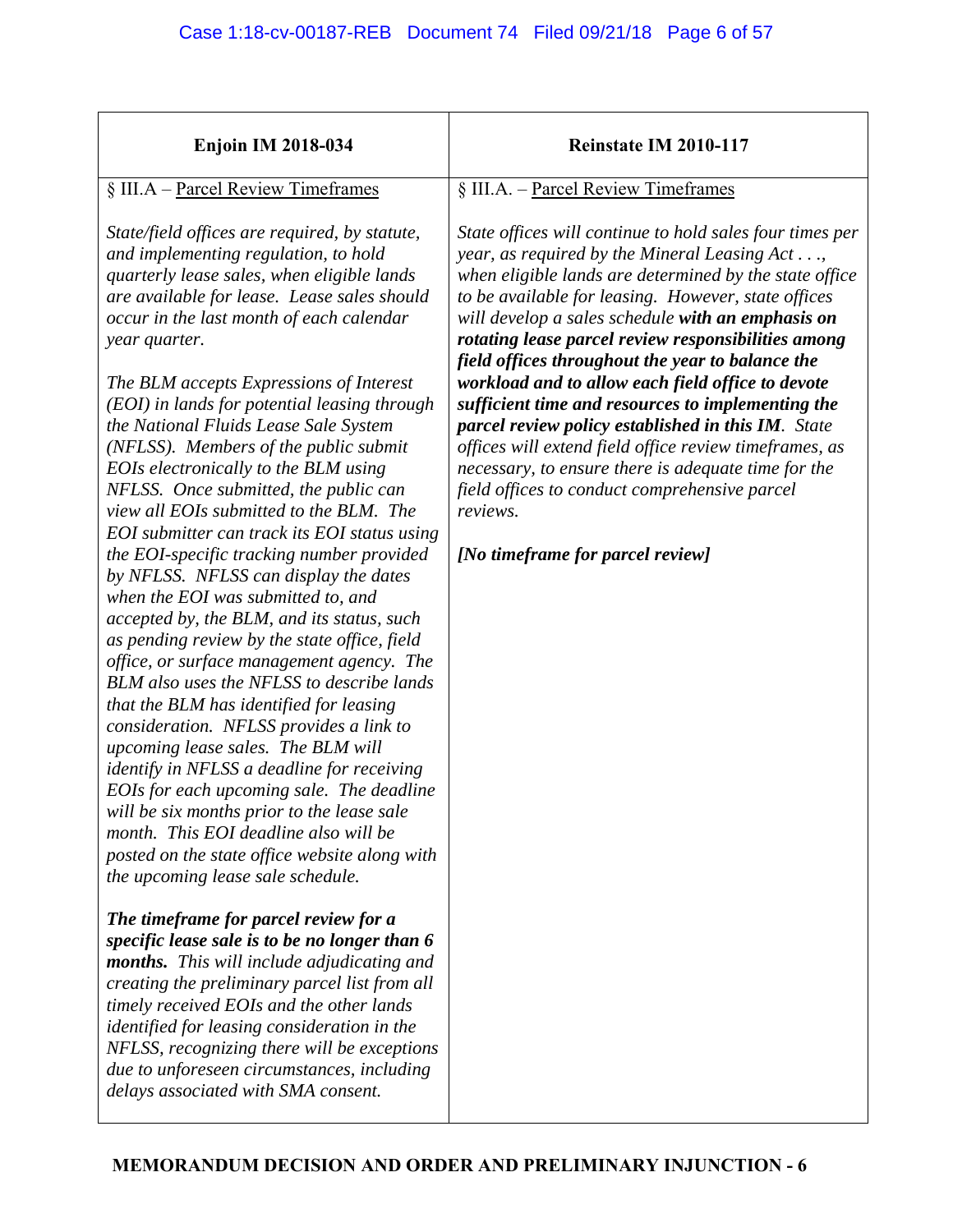| <b>BLM</b> will no longer use a rotating<br>schedule for lease sales, as described in IM<br>No. 2010-117. Each state office will review<br>all lands that are identified in EOIs that<br>were submitted before the EOI cutoff date<br>for a particular quarterly lease sale and will<br>offer all parcels determined to be eligible<br>and available within the state office's<br>jurisdiction |                                                                                                                                                                                                                                                                                                                                                                                                                                                                                                                                                                                                                                                                                                                                           |
|------------------------------------------------------------------------------------------------------------------------------------------------------------------------------------------------------------------------------------------------------------------------------------------------------------------------------------------------------------------------------------------------|-------------------------------------------------------------------------------------------------------------------------------------------------------------------------------------------------------------------------------------------------------------------------------------------------------------------------------------------------------------------------------------------------------------------------------------------------------------------------------------------------------------------------------------------------------------------------------------------------------------------------------------------------------------------------------------------------------------------------------------------|
| $\S$ III.B.5 – Public Participation                                                                                                                                                                                                                                                                                                                                                            | § III.C.7 – Public Participation                                                                                                                                                                                                                                                                                                                                                                                                                                                                                                                                                                                                                                                                                                          |
| State and field offices <b>may provide for</b><br><i>public participation during the NEPA</i><br>process as part of the review of parcels<br>identified for potential leasing                                                                                                                                                                                                                  | State and field offices will provide for public<br>participation as part of the review of parcels<br>identified for potential leasing through the NEPA<br>compliance documentation process (see section<br>III.E). State and field offices will identify groups and<br>individuals with an interest in local BLM oil and gas<br>leasing, including surface owners of split estate lands<br>where Federal minerals are being considered for<br>leasing. Interested groups, individuals, and<br>potentially affected split estate surface owners will be<br>kept informed of field office leasing and NEPA<br>activities through updated websites and email lists,<br>and will be invited to comment during the NEPA<br>compliance process. |
| § III.D – NEPA Compliance Documentation                                                                                                                                                                                                                                                                                                                                                        | § III.E – NEPA Compliance Documentation                                                                                                                                                                                                                                                                                                                                                                                                                                                                                                                                                                                                                                                                                                   |
| The state/field office will determine the<br>appropriate form of NEPA compliance<br>documentation for all lease sale parcels on<br>BLM-managed lands, including parcels for<br>federal subsurface minerals in split estate<br>lands.<br>If, through the lease parcel review process,                                                                                                           | The IDPR Team will complete site-specific NEPA<br>compliance documentation for all BLM surface and<br>split estate lease sale parcels. The IDPR Team may<br>include the review of multiple parcels in a single<br>document. Site-specific NEPA compliance<br>documentation must incorporate appropriate<br>information gained through the lease parcel review<br>process described above. In accordance with this                                                                                                                                                                                                                                                                                                                         |
| the authorized officer confirms that the<br>proposed leasing action has been<br>adequately analyzed in existing NEPA<br>$document(s)$ and is in conformance with the<br>approved RMP, a Determination of NEPA<br>Adequacy (DNA) will be used to document                                                                                                                                       | IM, the NEPA compliance documentation for oil<br>and gas leasing must include an opportunity for<br>public review, as described below, and the filed<br>office must verify that all legal requirements have<br>been met (e.g., ESA and NHPA).                                                                                                                                                                                                                                                                                                                                                                                                                                                                                             |
| NEPA compliance for the leasing decision.<br>If the authorized officer deems additional<br>analysis to be necessary, then the BLM can<br>prepare an Environmental Assessment (EA)                                                                                                                                                                                                              | If, through the lease parcel IDPR Team review<br>process, the authorizing official confirms that the<br>proposed leasing action is adequately analyzed in an<br>existing NEPA document, such that prepared during                                                                                                                                                                                                                                                                                                                                                                                                                                                                                                                         |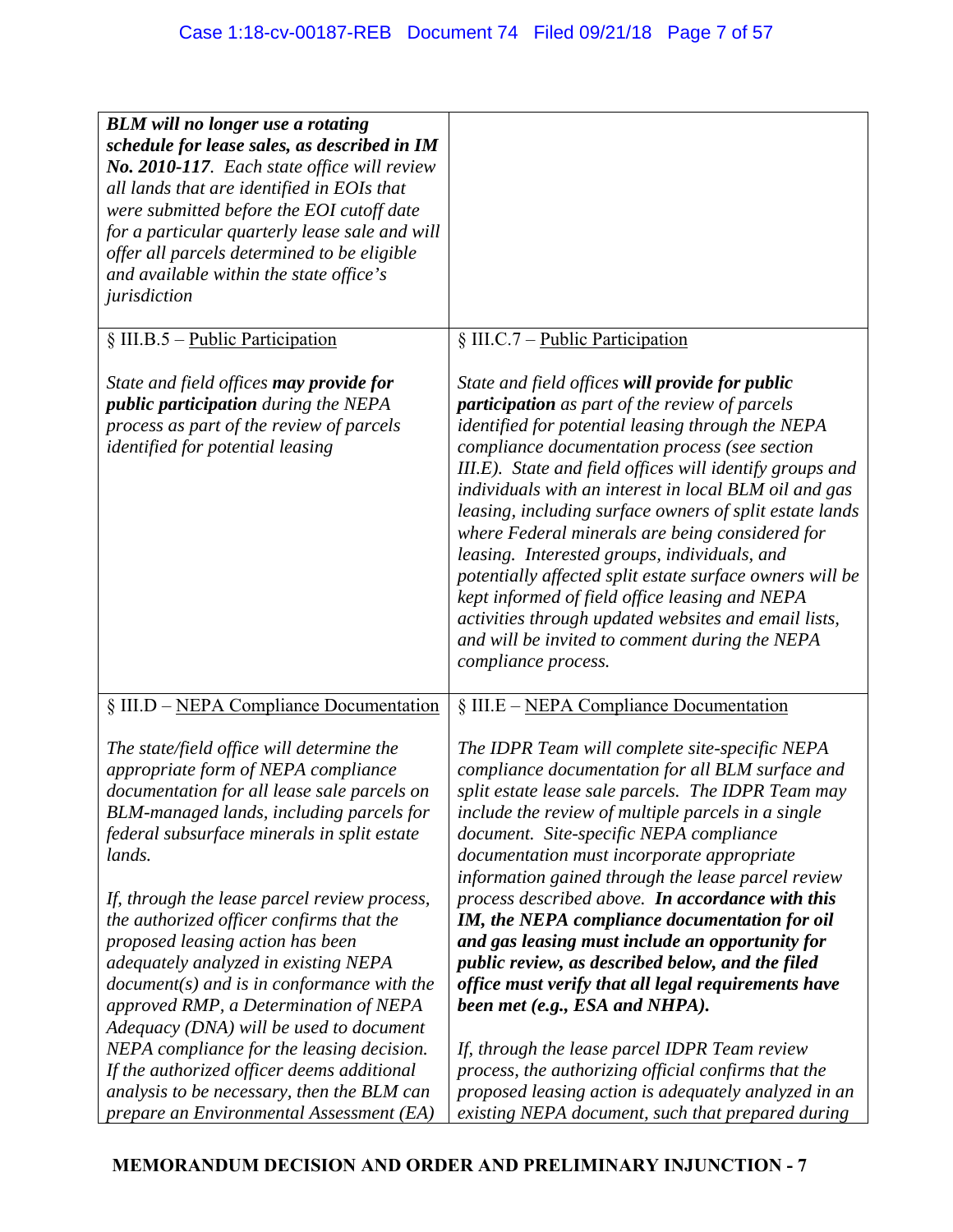*or Environmental Impact Statement (EIS), as appropriate.* 

*If the BLM concludes that a DNA will adequately document that existing NEPA analysis is sufficient to support the proposed action and the action is consistent with the RMP, no further public comment period is required for the DNA.* 

*The State Director or the officer with delegated decision-making authority will use the information provided by the field office authorized officer to determine which parcels to include on an upcoming lease sale.* 

*the MLP process, and is in conformance with the approved RMP, a Determination of NEPA Adequacy (DNA) may be used to document NEPA compliance for the leasing decision . . . . Although not required by law or regulation, field offices will provide a 30 day public review and comment period for the DNA. After consideration of any public comments received on the document, the field office will either finalize the DNA or initiate other appropriate NEPA compliance review. It is expected that the DNA process will only be appropriate in cases where the existing NEPA documentation has adequately incorporated the most current program-specific guidance. If a DNA is not appropriate, then the field office will determine the appropriate NEPA compliance documentation (e.g., environmental assessment (EA) or environmental impact statement (EIS)) to be prepared.* 

*Most parcels that the field office determines should be available for lease will require site-specific NEPA analysis. This analysis will typically take the form of an EA, which would be tiered, as appropriate, to the RMP/EIS or a MLP/EA or EIS, if one has been completed for any of the parcels. Scoping for these EAs is optional; however, the interdisciplinary review of lease sale parcels will provide input on the issues, impacts, and potential alternatives to be addressed in the EA. The EA will analyze a no action alternative (no leasing), a proposed leasing action (leasing the parcel(s) in conformance with the land use plan), and any alternatives to the proposed action that may address unresolved resource conflicts. In cases where the field office determines that the necessary terms and conditions under which leasing would be appropriate are not in conformance with the RMP, it will be necessary to amend the RMP before leasing is appropriate. If it is necessary to amend the RMP, the leasing EA (or EIS) must either meet the standards for NEPA documentation to support a plan amendment . . ., or the affected lease parcels must be withdrawn or deferred from leasing until a plan amendment or revision can be completed at a later date.* 

*Although not required by law or regulation, field offices will provide a 30-day public review and*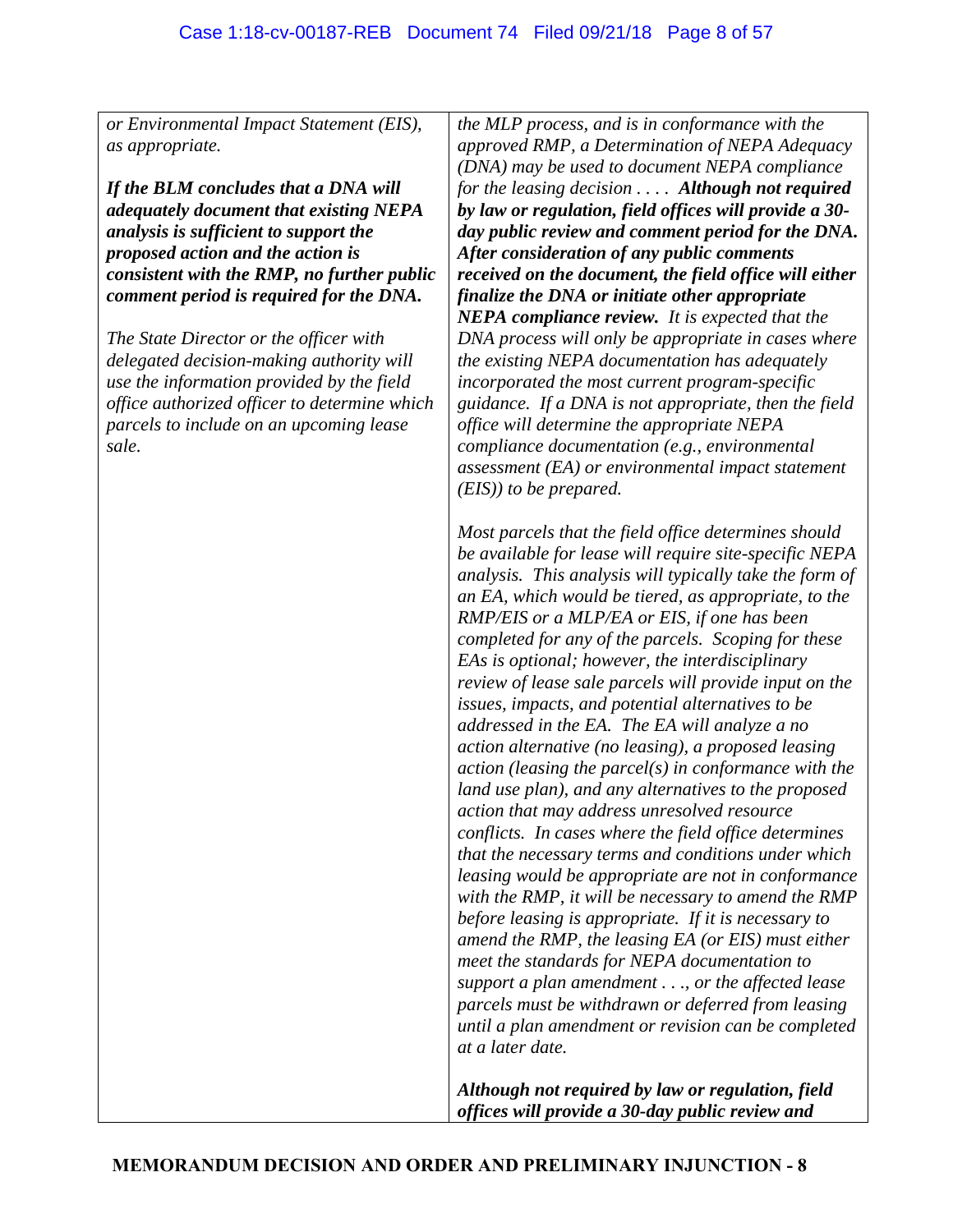| § IV.B - Lease Sale Parcel Protests<br>§ III.H - Lease Sale Parcel Protests<br>A 10-day public protest period will begin<br>the day the sale notice is posted, along with<br>applicable NEPA documentation. State<br>offices should attempt to resolve protests in<br>before the oil and gas lease sale. The process<br>a signed decision before the sale of the<br>outlined in this $IM$ – which includes site-specific<br>protested parcels. Parcels subject to<br>protests that are not resolved (i.e., pending<br>protests) will be offered for lease sale. A<br>decision to deny or dismiss a protest will<br>advise the protesting parties of their right to<br>appeal to the Interior Board of Land<br>Appeals (IBLA) and will state that an<br>appeal will not automatically halt the<br>auction. Protest decisions should advise the<br>protesting parties of their right to appeal denied<br>auction process.<br>protests to the Interior Board of Land Appeals<br>The number of parcels protested and the<br>status of the protests (i.e., protests<br>the auction or issuance of leases.<br>dismissed, denied, upheld, or pending) must<br>be publicly posted the day before the sale<br>starts on the BLM state office website and<br>to the sale $\S$ III.G]<br>the internet auction website so that bidders<br>understand the protest status of each parcel.<br>Protests upheld should be posted on the<br>state office website and the NFLSS, using<br>normal processes with amendments/notices | comment period for the EA and unsigned Finding<br>of No Significant Impact (FONSI) of oil and gas<br>leasing before forwarding the leasing<br>recommendation to the State Director  Note:<br>Plan amendments are subject to additional public<br>$involvement$ and protest requirements $\ldots$ . The field<br>office will finalize the EA and FONSI considering<br>any public comment received on those documents. If<br>a FONSI is not warranted, the field office may<br>recommend that the parcel be withheld from leasing<br>or that an EIS be prepared to address the site-<br>specific issues in compliance with NEPA                                                                    |
|-----------------------------------------------------------------------------------------------------------------------------------------------------------------------------------------------------------------------------------------------------------------------------------------------------------------------------------------------------------------------------------------------------------------------------------------------------------------------------------------------------------------------------------------------------------------------------------------------------------------------------------------------------------------------------------------------------------------------------------------------------------------------------------------------------------------------------------------------------------------------------------------------------------------------------------------------------------------------------------------------------------------------------------------------------------------------------------------------------------------------------------------------------------------------------------------------------------------------------------------------------------------------------------------------------------------------------------------------------------------------------------------------------------------------------------------------------------------------------------------------------------------|--------------------------------------------------------------------------------------------------------------------------------------------------------------------------------------------------------------------------------------------------------------------------------------------------------------------------------------------------------------------------------------------------------------------------------------------------------------------------------------------------------------------------------------------------------------------------------------------------------------------------------------------------------------------------------------------------|
|                                                                                                                                                                                                                                                                                                                                                                                                                                                                                                                                                                                                                                                                                                                                                                                                                                                                                                                                                                                                                                                                                                                                                                                                                                                                                                                                                                                                                                                                                                                 |                                                                                                                                                                                                                                                                                                                                                                                                                                                                                                                                                                                                                                                                                                  |
| to withdraw the parcel, no later than the<br>day before the sale starts, and if applicable,<br>on the online leasing website for the sale no<br>later than the day before the sale starts.<br>[Public notice of the sale is to be given 45<br>days prior to the sale $\S$ IV.A]                                                                                                                                                                                                                                                                                                                                                                                                                                                                                                                                                                                                                                                                                                                                                                                                                                                                                                                                                                                                                                                                                                                                                                                                                                 | A 30-day protest period will begin the day the sale<br>notice is posted, as it has in the past. The earlier<br>posting of the sale notice will provide the state and<br>field offices with at least 60 days to review protests<br>parcel analysis and increased public participation –<br>will help identify, address, and resolve most issues<br>before the lease sale. When possible, state offices<br>should attempt to resolve protests before the sale of<br>the protested parcels. Protests that are not resolved<br>do not prevent bidding on protested parcels at the<br>(IBLA), but that appeals will not automatically halt<br>[Public notice of the sale is to be given 90 days prior |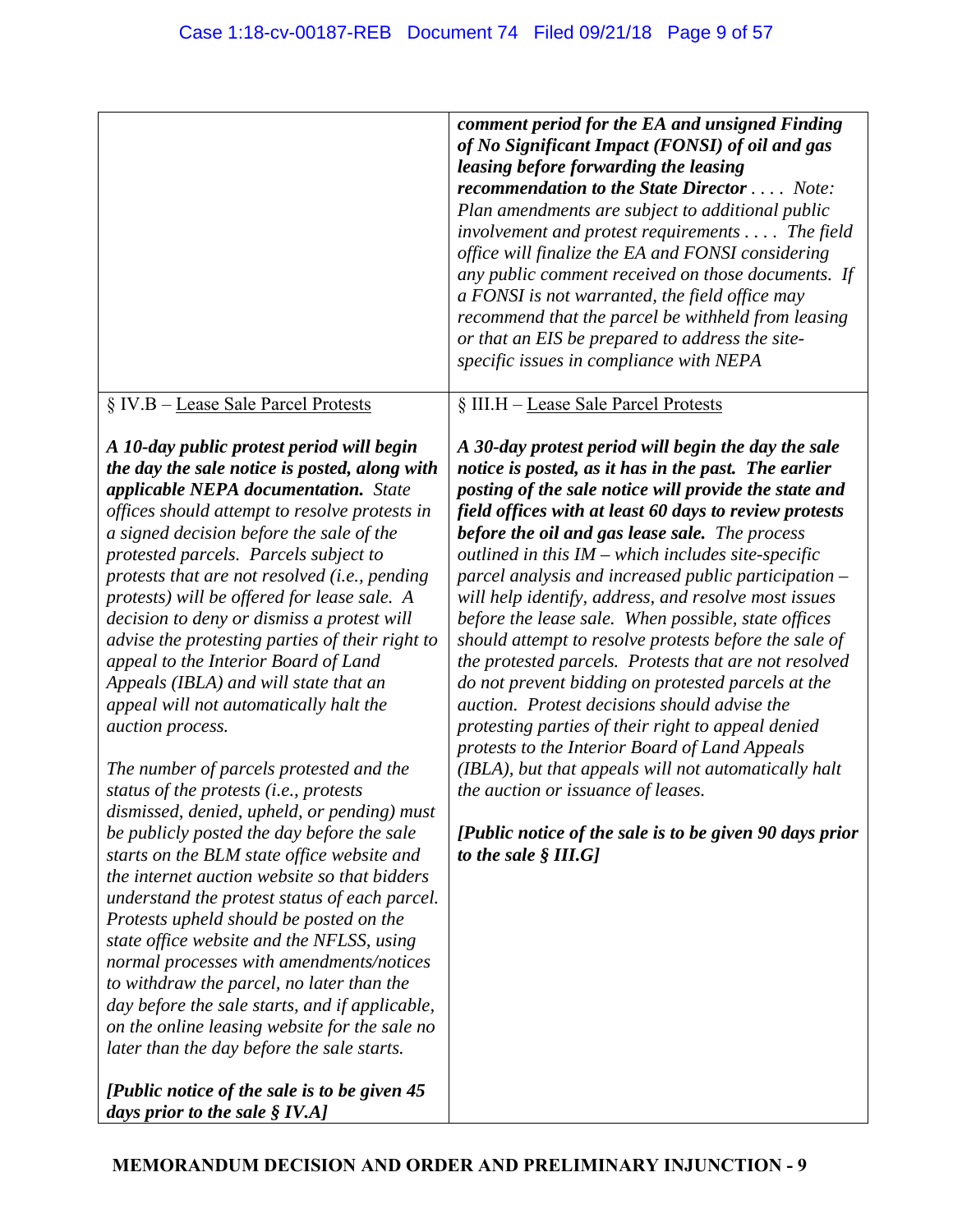*Compare* IM 2018-034, *with* IM 2010-117, attached as Ex. B to Lucas Decl. (Dkt. 30-12) (emphasis added) (internal citations omitted); *see also, e.g.*, Compl. at ¶¶ 105-112.

# **III. LEGAL STANDARDS**

### **A. Administrative Procedure Act ("APA")**

 "Challenges to final agency actions are reviewed under the deferential standard of the [APA]." *Greater Yellowstone Coal. v. Larson*, 641 F. Supp. 2d 1120, 1129 (D. Idaho 2009). Agency compliance with NEPA and FLPMA is reviewed under the APA. *See Ctr. for Biological Diversity v. U.S. Dep't of Interior*, 581 F.3d 1063, 1070 (9<sup>th</sup> Cir. 2009).

 Under the APA, the reviewing court must set aside the agency's decision if it is "arbitrary, capricious, an abuse of discretion, or otherwise not in accordance with law, . . . in excess of statutory jurisdiction, . . . [or] without observance of procedure required by law." 5 U.S.C. § 706(2)(A), (C), (D). Such a review is "deferential and narrow, establishing a high threshold for setting aside agency action." *River Runners for Wilderness v. Martin*, 593 F.3d 1064, 1067 ( $9<sup>th</sup>$  Cir. 2010). A court must not substitute its judgment for that of the agency. Neither should a court just "rubber-stamp" administrative decisions. *Ariz. Cattle Growers' Ass'n v. U.S. Fish and Wildlife Servs.,* 273 F.3d 1229, 1236 (9<sup>th</sup> Cir. 2001). Instead, the court must presume the agency action to be valid and uphold it if a reasonable basis exists for the action. See Nw. Ecosystem All. v. U.S. Fish and Wildlife Servs., 475 F.3d 1136, 1140 (9<sup>th</sup> Cir. 2007).

 Nevertheless, where an agency "entirely failed to consider an important aspect of the problem," the decision is arbitrary and capricious and must be set aside. *Motor Vehicle Mfrs. Ass'n of the U.S., Inc. v. State Farm Mut. Auto. Ins. Co.*, 463 U.S. 29, 43 (1983).

## **B. Preliminary Injunction**

 Within the frame of Rule 65, a preliminary injunction requires that a party establish (1) a likelihood of success on the merits, (2) a likelihood of irreparable harm in the absence of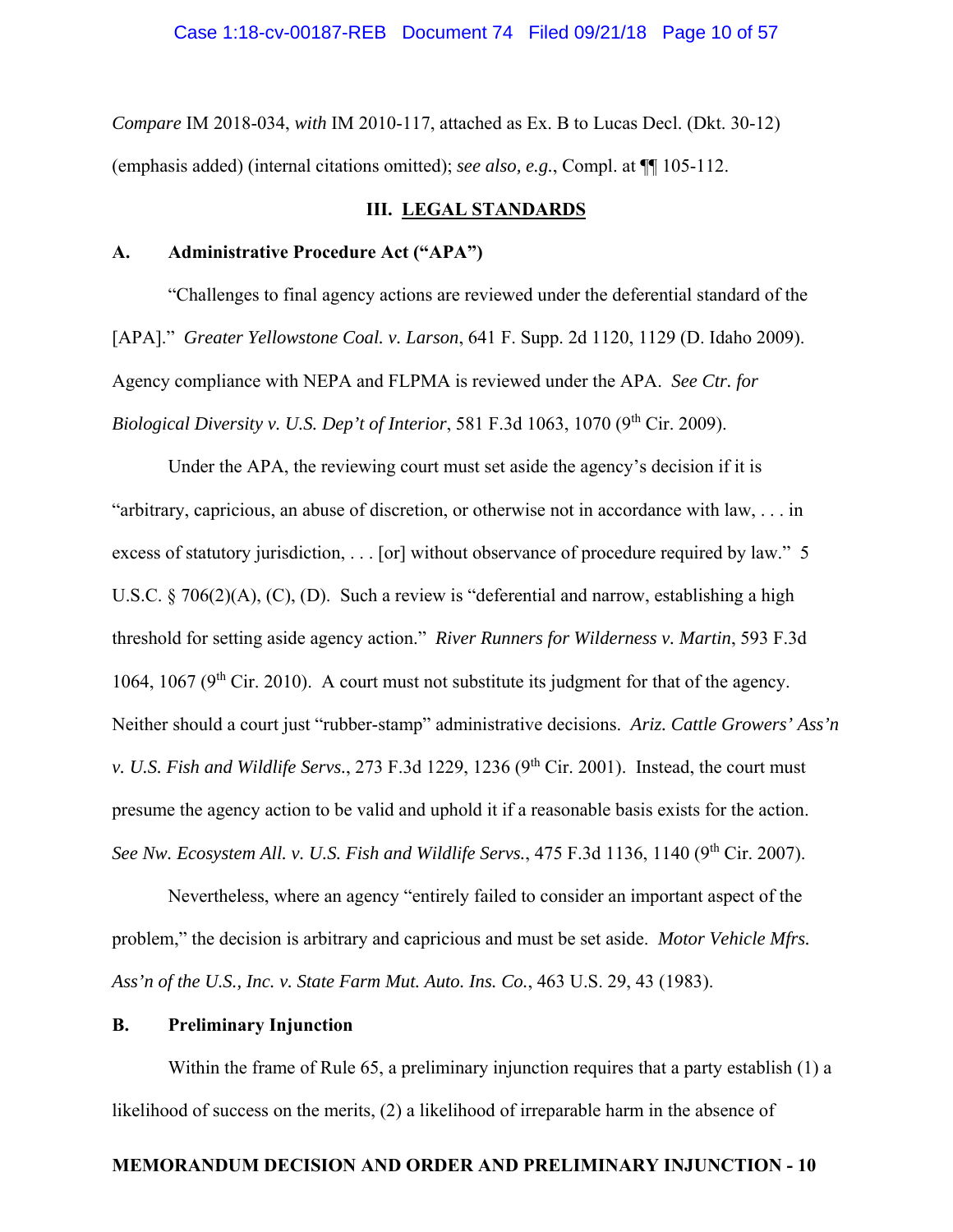#### Case 1:18-cv-00187-REB Document 74 Filed 09/21/18 Page 11 of 57

preliminary relief, (3) that the balance of equities tips in its favor, and (4) that an injunction is in the public interest. *See Winter v. Natural Res. Def. Council*, 555 U.S. 7, 201 (2008).

 As to a likelihood of success on the merits, that factor has been measured in various ways, including "reasonable probability," "fair prospect," "substantial case on the merits," and "serious legal questions . . . raised." *See Lair v. Bullock*, 697 F.3d 1200, 1204 (9<sup>th</sup> Cir. 2012). Such formulations "are largely interchangeable," but require "'at a minimum'" that a petitioner must show that there is a "'substantial case for relief on the merits.'" *Id*. (quoting *Leiva-Perez v. Holder*, 640 F.3d 962, 968 (9<sup>th</sup> Cir. 2011)). "The standard does not require [a plaintiff] to show that 'it is more likely than not that [it] will win on the merits.'" *Id*. (quoting *Leiva-Perez*, 640 F.3d at 966); *but see All. for the Wild Rockies v. Farnsworth*, 2017 WL 1591840, \*3 (D. Idaho 2017) ("'[S]erious questions going to the merits' *requires more than showing that 'success is more likely than not'* . . . .") (emphasis added). "[S]erious questions going to the merits and a balance of hardships that tips sharply towards the plaintiff can support issuance of a preliminary injunction, so long as the plaintiff also shows that there is a likelihood of irreparable injury and that the injunction is in the public interest." *All. for the Wild Rockies v. Cottrell*, 632 F.3d 1127, 1135 ( $9<sup>th</sup>$  Cir. 2011) (internal quotation marks omitted).<sup>1</sup>

 Ordinarily, a preliminary injunction maintains the status quo pending a final decision on the merits. *See Univ. of Tex. v. Camenisch*, 451 U.S. 390, 395 (1981); *see also Price v. City of Stockton*, 390 F.3d 1105, 1117 (9<sup>th</sup> Cir. 2004) (noting that courts issue injunctive orders to maintain status quo, not "to enjoin all possible breaches of the law."). "While courts are given considerable discretion in deciding whether a preliminary injunction should enter, injunctive

 $\overline{\phantom{a}1}$ <sup>1</sup> There is an arguably uncertain interplay between *Cottrell's* "sliding scale" approach and the *Winter* factors. However, even if certain *Winter* factors, in the exercise of a trial court's discretion, may serve to overcome less obvious (or perhaps inapplicable) factors under *Cottrell*, a preliminary injunction cannot issue without a threshold showing of a substantial claim to relief.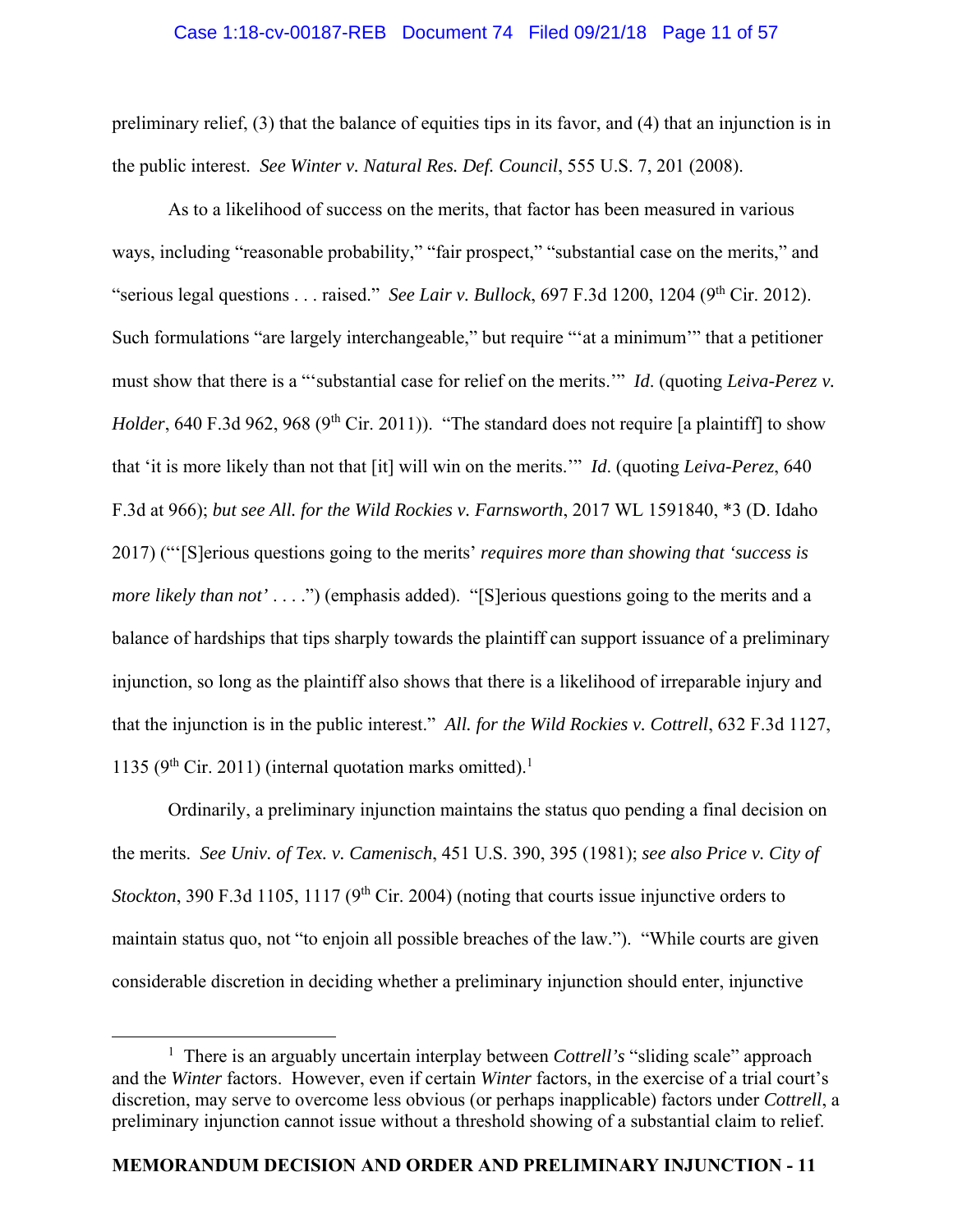#### Case 1:18-cv-00187-REB Document 74 Filed 09/21/18 Page 12 of 57

relief is not obtained as a matter of right and is considered to be an extraordinary remedy that should not be granted unless the movant, by a clear showing, carries the burden of persuasion." *Idaho Rivers United v. Probert*, 2016 WL 2757690, \*6 (D. Idaho 2016). Still, because "haste . . . is often necessary" in deciding whether to grant a preliminary injunction, such relief "is customarily granted [or denied] on the basis of procedures that are less formal and evidence that is less complete than in a trial on the merits." *Camenisch*, 451 U.S. at 395. Accordingly, findings of fact and conclusions of law issued at the preliminary injunction phase generally are not binding at later stages in the proceeding. *See Shell Offshore Inc. v. Greenpeace, Inc.*, 815 F.3d 623, 631 n.5 (9<sup>th</sup> Cir. 2016).

#### **IV. DISCUSSION**

#### **A. Federal Defendants' Opposition**

 Part and parcel with their overall critique of WWP's likelihood of success on the merits of their underlying claims, Federal Defendants argue that the Court lacks the authority to issue a preliminary injunction in the first instance when (1) WWP has failed to adequately demonstrate standing; (2) WWP's Motion fails to challenge final agency action and therefore is not reviewable under the APA; and (3) WWP's Motion is not ripe for review. *See* Fed. Defs.' Opp. to Mot. for PI 13-24 (Dkt. 52). The Court is not persuaded by these arguments.

## 1. WWP Has Standing

 Article III of the United States Constitution limits judicial power to deciding cases and controversies. This limitation, known as the standing doctrine, requires that a plaintiff have a "personal stake in the outcome of the controversy . . . to warrant his invocation of federal-court jurisdiction." *Warth v. Seldin*, 442 U.S. 490, 490-99 (1975). A plaintiff must establish that "he is under threat of suffering 'injury in fact' that is concrete and particularized; the threat must be actual and imminent, not conjectural and hypothetical; it must be fairly traceable to the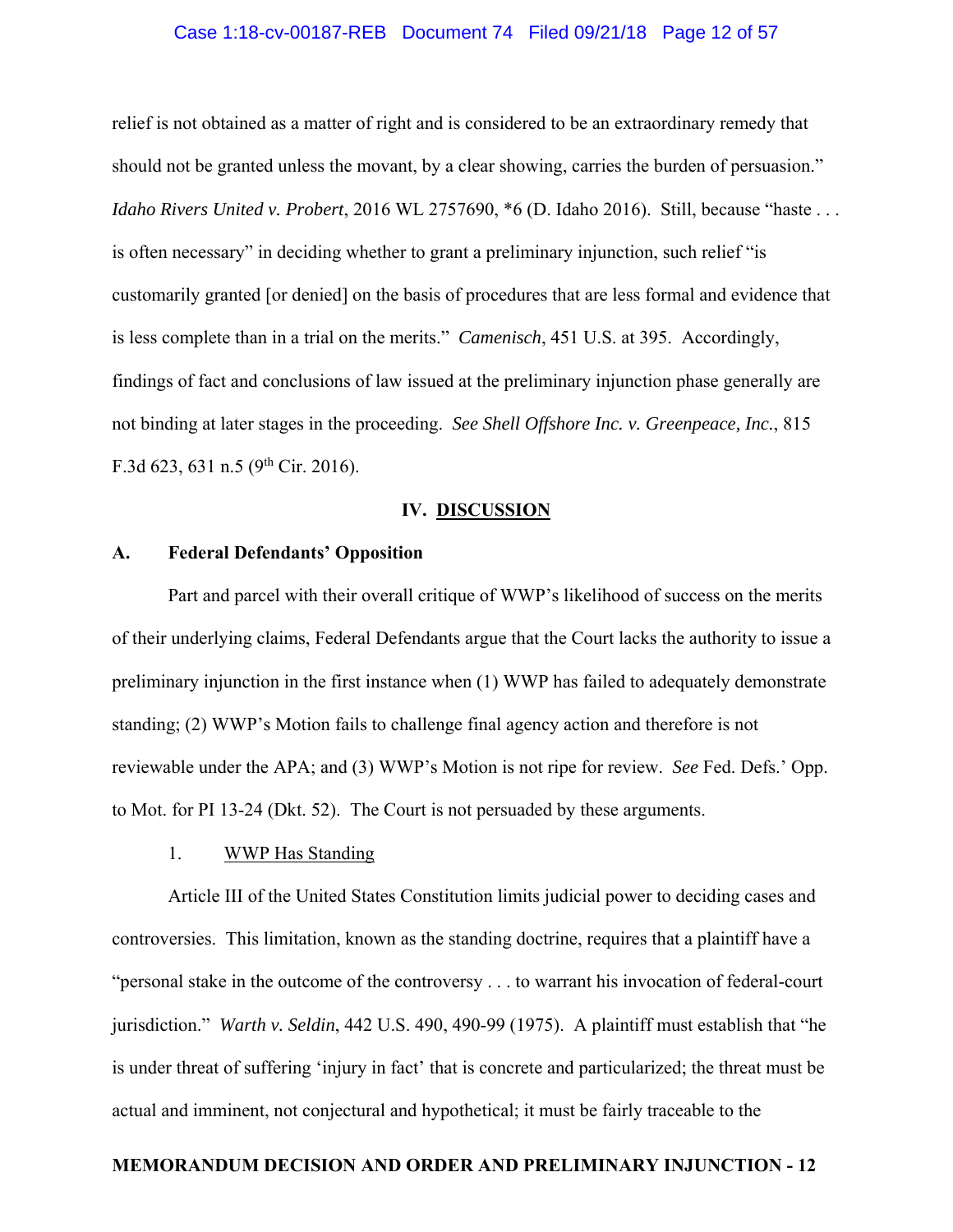#### Case 1:18-cv-00187-REB Document 74 Filed 09/21/18 Page 13 of 57

challenged action of the defendant; and it must be likely that a favorable judicial decision will prevent or redress the injury." *Jayne v. Sherman*, 706 F.3d 994, 999 (9<sup>th</sup> Cir. 2013).

 Relying on *Summers v. Earth Island Inst.*, 555 U.S. 488 (2009), Federal Defendants argue that WWP lacks standing for failure "to demonstrate that the IM [2018-034] itself causes concrete harm to their interests in the environment." Fed. Defs.' Opp. to Mot. for PI 14. In *Summers*, a group of environmental organizations sought a nationwide injunction against the enforcement of Forest Service regulations that exempted small-scale fire-control and timbersalvage projects from the notice, comment, and appeal process that applied to more substantial land management decisions. *Summers*, 555 U.S. at 490. The plaintiffs specifically challenged a 238-acre salvage sale of timber, called the Burnt Ridge Project, in the Sequoia National Forest. *See id*. at 491. In mid-litigation, the parties settled their dispute over the Burnt Ridge Project. *See id*. After the settlement was in place, the district court proceeded to invalidate five regulations and grant a nationwide injunction enjoining their enforcement. *See id*. at 492. The Ninth Circuit affirmed. *See id*.

 Reversing, the Supreme Court rejected the plaintiffs' claimed procedural injury – namely, that they had been denied the ability to file comments on some Forest Service actions and will continue to be so denied. *See id*. at 496. Pointing to the fact that the Burnt Ridge Project had already been resolved, Justice Scalia undercut the plaintiffs' argument, reasoning:

We know of no precedent for the proposition that when a plaintiff has sued to challenge the lawfulness of certain action or threatened action but has settled that suit, he retains standing to challenge the basis for that action (here, the regulation in the abstract), apart from any concrete application that threatens imminent harm to his interests. Such a holding would fly in the face of Article III's injury-in-fact requirement.

Respondents have identified no other application of the invalidated regulations that threatens imminent and concrete harm to the interests of their members.

. . . .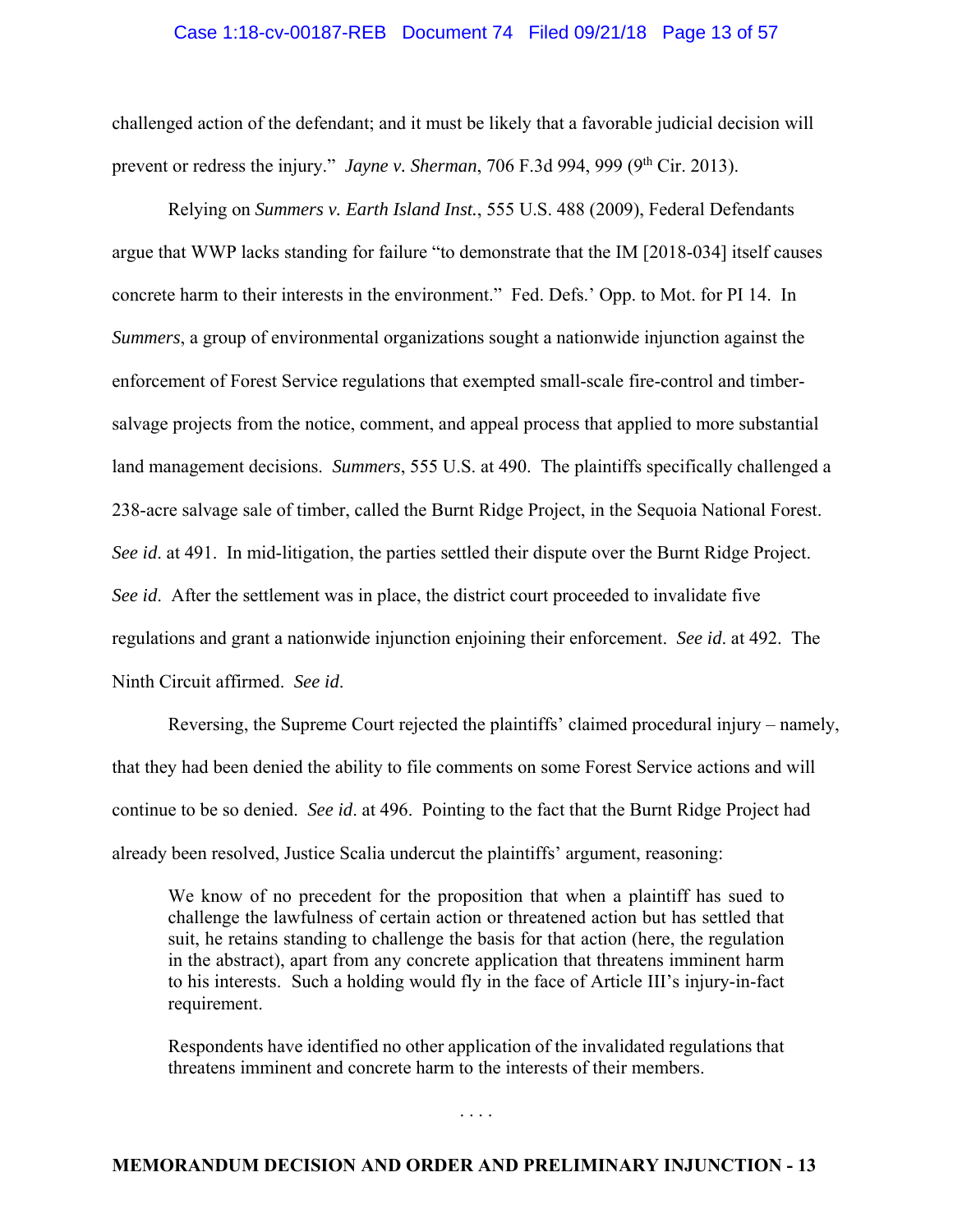But deprivation of a procedural right without some concrete interest that is affected by the deprivation – a procedural right *in vacuo* – is insufficient to create Article III standing. Only a person who has been accorded a procedural right to protect *his concrete interests* can assert that right without meeting all the normal standards for redressibility and immediacy. Respondents alleged such injury in their challenge to the Burnt Ridge Project, claiming that but for the allegedly unlawful abridged procedures they would have been able to oppose the project that threatened to impinge on their concrete plans to observe nature in that specific area. But Burnt Ridge is now off the table.

*Id*. at 494-97 (emphasis in original) (internal quotation marks and citation omitted). Federal Defendants submit that this same rationale applies equally to WWP's claims here. *See* Fed. Defs.' Opp. to Mot. for PI 14 ("Thus, to the extent that Plaintiffs are asserting procedural harms, *i.e.*, truncated public involvement – without also challenging actions to which those procedures apply, they lack standing to do so under *Summers*.").

 WWP *has* identified several specific applications of IM 2018-034 in the 2018 lease sales across the sage-grouse range – each one allegedly threatening lands that various staff and members of WWP use and enjoy. *See, e.g.*, Compl. at ¶¶ 130-225 (identifying current leases that "threaten sage-grouse habitats and populations"). In other words, unlike the already-settled Burnt-Ridge Project that evaporated the plaintiffs' procedural claims in *Summers*, there is no equivalent circumstance here. *Summers* is therefore distinguishable from this case.

 Regardless, though reversing the Ninth Circuit and ruling that the plaintiffs lacked standing, *Summers* nonetheless confirmed the rule that environmental organization plaintiffs can assert the standing of their members. *See Summers*, 555 U.S. at 494 ("While generalized harm to the forest or the environment will not alone support standing, if that harm in fact affects the recreational or even the mere esthetic interests of the plaintiff, that will suffice."). On that score, the effort by the plaintiffs in *Summers* to meet that measure of standing fell short. The plaintiffs filed an affidavit from Jim Bensman – a member of one of the plaintiff organizations – that purported to relate a threatened interest *beyond* the Burnt Ridge Project. *See id*. at 495. The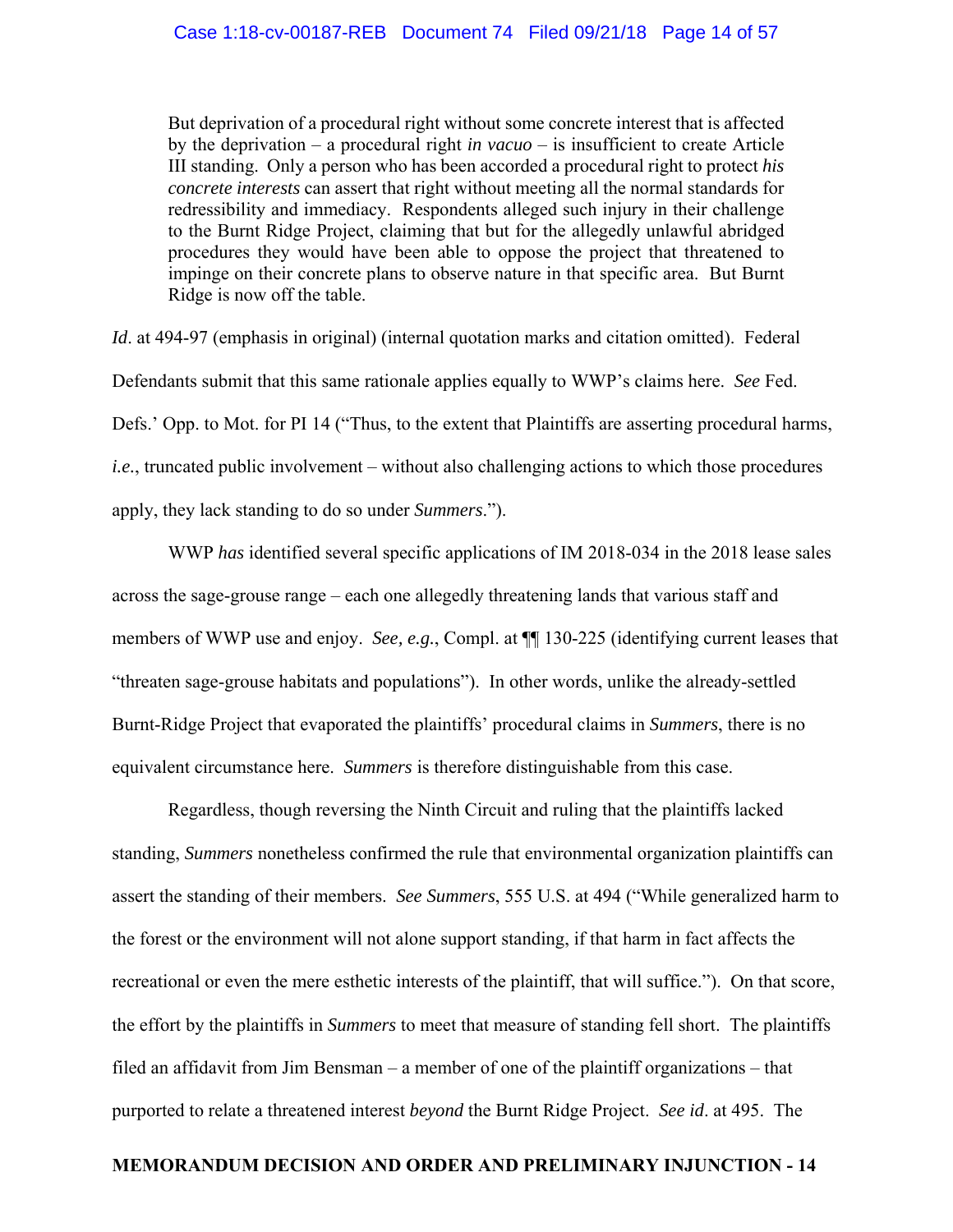# Case 1:18-cv-00187-REB Document 74 Filed 09/21/18 Page 15 of 57

Court held that Bensman's representation of general plans to visit "several unnamed National Forests in the future" was insufficient to establish standing because Bensman "fail[ed] to allege that *any* particular timber sale or other project claimed to be unlawfully subject to the regulations will impede a specific and concrete plan of Bensman's to enjoy the National Forests." *Id*. (emphasis in original). The Court emphasized that although he referred to a series of projects, Bensman did not "assert . . . any firm intention to visit their locations, saying only that [he] 'wants to' go there . . . . Such 'some day' intentions – without any description of concrete plans, or indeed any specification of *when* the some day will be – do not support a finding of . . . 'actual or imminent' injury . . . ." *Id*. at 496 (emphasis in original) (internal quotation marks and citations omitted). Thus, the Court concluded that there was "a chance, but . . . hardly a likelihood, that Bensman's wanderings w[ould] bring him to a parcel about to be affected by a project unlawfully subject to the regulations." *Id* at 495.

 In contrast, here, WWP's supporting declarations establish that its members frequently and extensively utilize the areas where oil and gas leases overlap with sage-grouse habitats and populations. For example:

- "[T]he Wyoming September 2018 lease sale contains parcels within the Thunder Basin National Grassland, an area that I have visited repeatedly and for which I have advocated strong conservation protections since 2001. I have viewed sage-grouse in this area, camped and hiked in this area, and engaged in photography of this area." Molvar Decl. ¶ 47 (Dkt. 30-3).
- "The Wyoming December 2018 lease sale contains parcels in Kinney Rim and Adobe Town that are not only priceless due to their outstanding archaeological, scenic, and paleontological values, but also for the excellent sagebrush steppe habitat they provide for sage-grouse. . . . I have extensively explored these areas both as part of my professional efforts to advocate for their protection and for personal recreation over the past two decades or more." *Id*. at ¶ 49.
- "The June 2018 Nevada lease sale on the Battle Mountain District also includes parcels I have visited in my yearly sage-grouse viewing trips in March, which provide important sage-grouse habitat. I frequently travel to Nevada, including to Monitor Valley, where oil and gas leasing is proposed. I have viewed and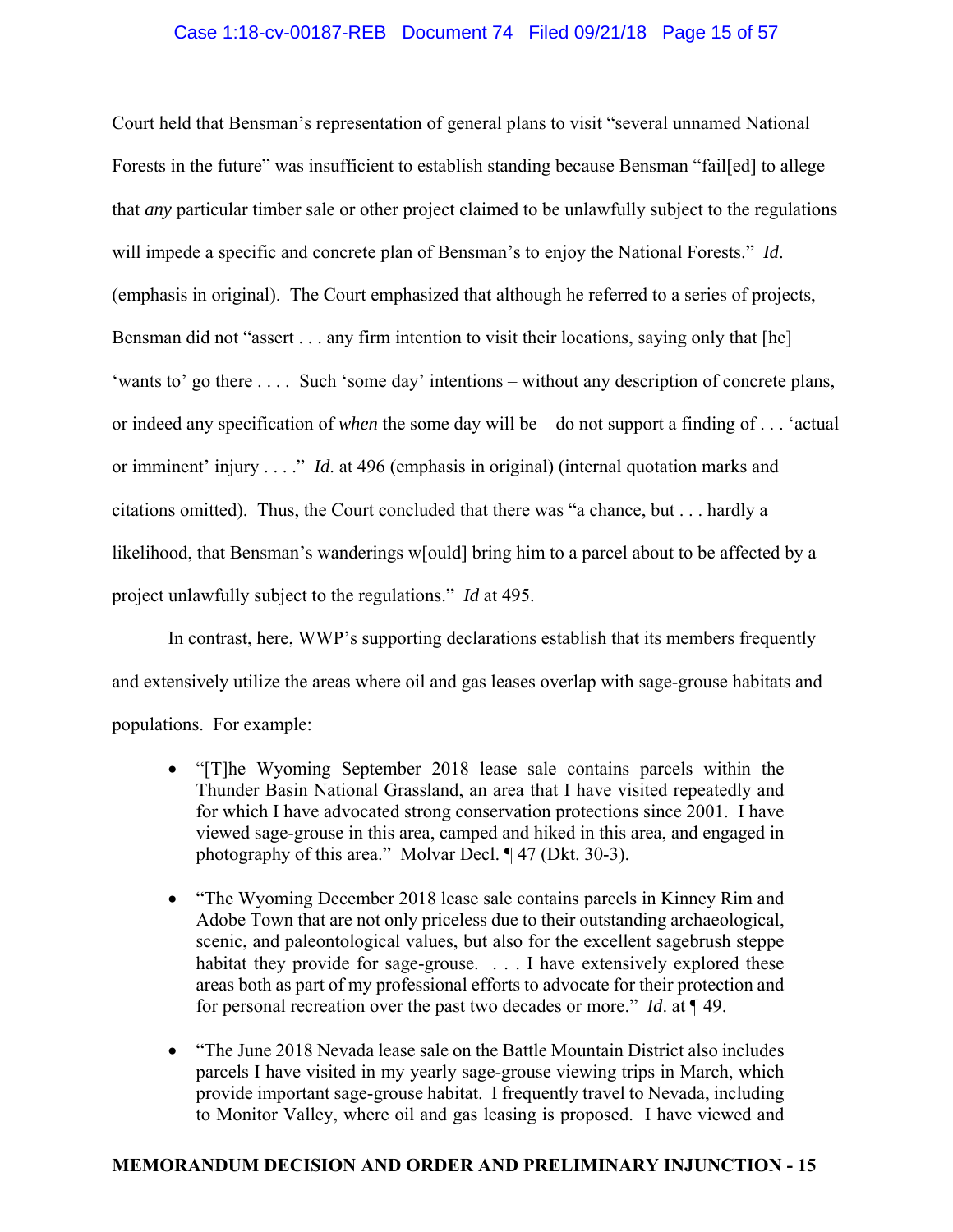photographed sage-grouse on a lek (sage-grouse mating ground) in Monitor Valley that is adjacent to one of the lease parcels in years past, and plan to return there in 2019 and other future dates in hopes of viewing this iconic species." *Id.* at  $\P$  50.

- "On several occasions, I have visited the area where the Normally Pressured Lance (NPL) oil and gas development is proposed . . . . During these visits, I have engaged in wildlife viewing – particularly pronghorn and golden eagles, looked for sage-grouse, and enjoyed the unspoiled scenic vistas and undisturbed sage-grouse habitats in these areas. Major portions of the NPL project area are Priority Habitat Management Areas designated under the Wyoming Greater Sage-Grouse RMP Amendments, and/or winter concentration areas important for the entire sage-grouse population in the Upper Green River Valley." *Id*. at ¶ 51.
- "I have a long history of recreational experience traveling to and inventorying lands on Nevada BLM's Tonopah and Shoshone-Eureka Field Offices, including extensive experiences viewing sage-grouse in the Little Fish Lake and Monitor Valleys where oil and gas leasing will occur as part of the June 2018 lease sale." Cunningham Decl. ¶ 12 (Dkt. 30-5).
- "I have in the past enjoyed hiking, birdwatching, wildlife-viewing, photography, field-sketching, and camping in several of the areas where June oil and gas lease sales are occurring, including: Monitor Valley, Little Fish Lake Valley, Hot Creek Valley, and Big Sand Springs Valley." *Id*. at ¶ 13.
- "I have been visiting the Monitor Valley every summer since 2006, and I plan to return this summer and in the future as often as I can during vacations. Seeing oil rigs in the vista would negatively impact my ability to escape artificial human developments and seek solitude, quiet, and natural wild landscapes. I have walked around Monitor Valley in the areas of oil and gas leases 006, 002, 011, and 014 to botanize, photograph scenic landscapes, and birdwatch on the valley floor. I plan to return to the Monitor Valley to explore new trailheads in the Monitor Range, and look for sage-grouse, in August 2018." *Id*. at ¶ 14.
- "I have camped in Little Fish Lake Valley in the green Monster trailhead that accesses the Table Mountain Wilderness Area in the Monitor Range, as well as at clear Creek trailhead, which accesses an impressive gorge on the east side of the Monitor Range overlooking Little Fish Lake Valley. This is in the vicinity of oil and gas leases 019 and 025, which I have traveled through to access hiking points and photographic vistas. Oil and gas drilling here would ruin the feel of wild, remote Nevada that I am seeking. I plan to go back here to camp and hike in July 2018." *Id*. at ¶ 15.
- "For recreational purposes I have hiked into the Hot Creek Range, camping in the mountains from an access road at South Sixmile Canyon by Morey Peak, driving through the Hot Creek Valley from Highway 6 at Tybo junction. This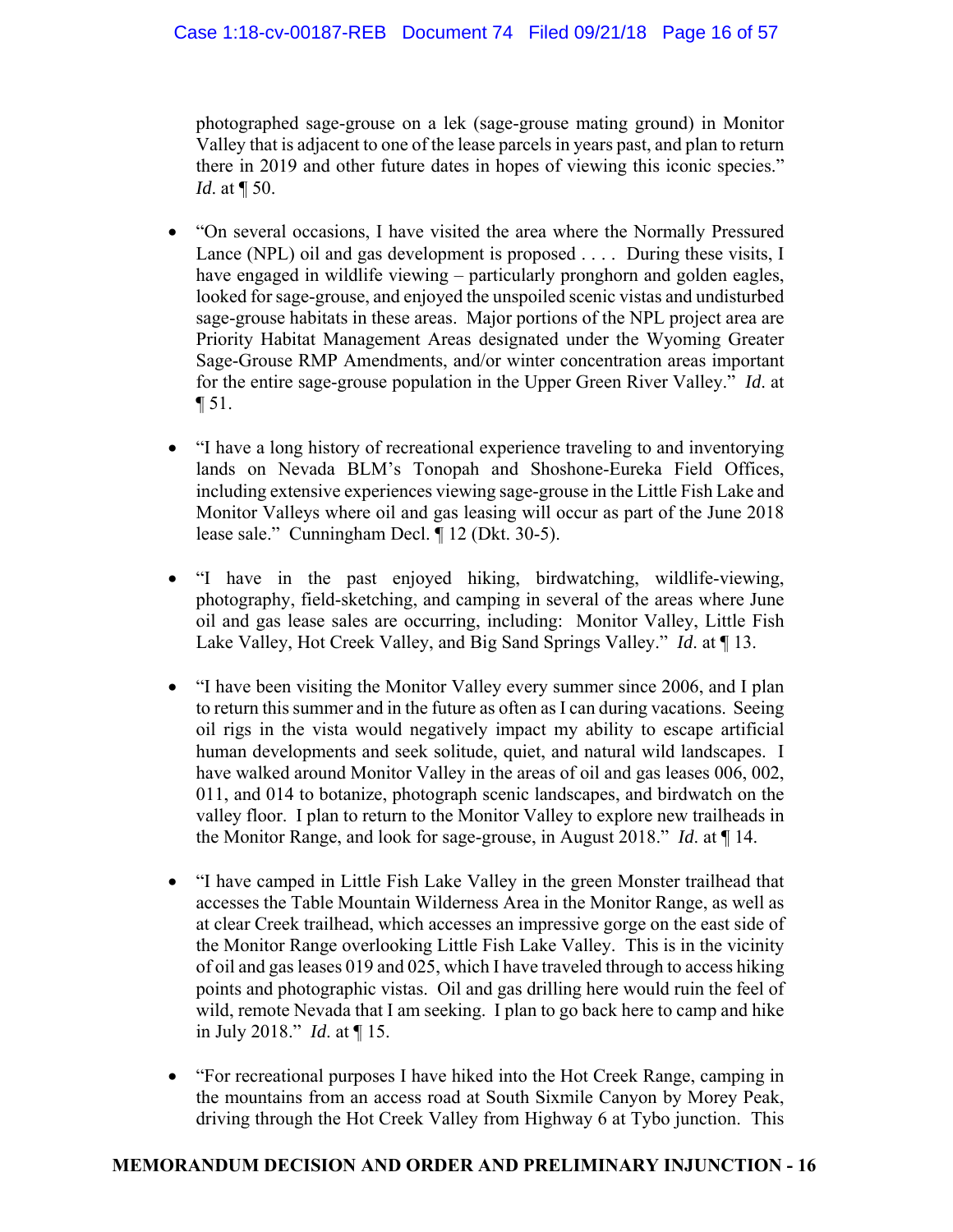lies in numerous proposed oil and gas leases in Hot Creek Valley, and would impact my experience of camping and hiking in a remote area." *Id*. at ¶ 16.

- "I have toured the Hot Creek Canyon road that enters at Hot Creek Ranch in the vicinity of oil and gas leases 049, 045, and 048. This is a very scenic canyon with stream, meadows, cliffs, and rock formations. I have undertaken wildlife viewing here of desert bighorn sheep, viewing wild horses, landscape photography, botanizing, birdwatching, hiking, and camping. Oil and gas drilling at the mouth of this canyon would negatively affect my ability to escape the signs of industrial developments." *Id*. at ¶ 17.
- "I have hiked and camped at Lunar Crater Volcanic Field, which is south of the Big Sands Springs lease area, but in view of the lease area. I have visited this area several times since 1992. There is also a BLM-signed interpretive area . . . that shows a relatively recent basalt volcanic flow in Big Sand Spring Valley that could be in lease areas 134 and 128. This area has a very remote and wild feel, and I come here to get away from urban developments and experience the spiritual renewal that wild central Nevada landscapes can provide. Oil and gas developments would destroy this feel." *Id*. at ¶ 19.
- "I have visited many of the parcels offered in the Nevada June oil and gas lease sales during personal and professional trips and am gravely concerned about the impacts the sale and development of those parcels will have on the environment." Emmerich Decl. ¶ 26 (Dkt. 30-7).
- "I have hiked and camped in the vicinity of the following leases: 008, 009, 011, 006, 002, 014, 010, and 008 – Monitor Range and Monitor Valley. I have personally seen Greater sage-grouse in this part of Monitor Valley. . . . . I have plans to visit Monitor Valley several times in the future. The development of these oil and gas leases will impact my visitor experience to Monitor Valley in the following ways . . . ." *Id.* at  $\P$  27.
- "I have hiked and camped in the vicinity of the following leases: 053, 056, 058, 021, 022, 027, 025, 052, 050, and 019 – Little Fish Lake Valley. I have seen Greater sage-grouse here. . . . I have plans to visit Little Fish Lake Valley again in the future. The development of these oil and gas leases will impact my visitor experience to Little Fish Lake Valley in the following ways . . . ." *Id*. at ¶ 28.
- $\bullet$  "I have hiked and camped in the vicinity of the following leases: 100, 111, 105, 097, 099, 049, 045, and 046 – the Hot Creek Range and Hot Creek Valley. . . . I have seen a Greater sage-grouse in this region. . . . I have plans to visit the Hot Creek Range and Hot Creek Valley in the future. The development of these oil and gas leases will impact my future visitor experience . . . ." *Id*. at ¶ 29.
- "I have hiked and camped in the vicinity of the following leases: 134, 138, 142, 136, and 101. The development of these oil and gas leases will impact my future visitor experience in the following ways . . . ." *Id*. at ¶ 30.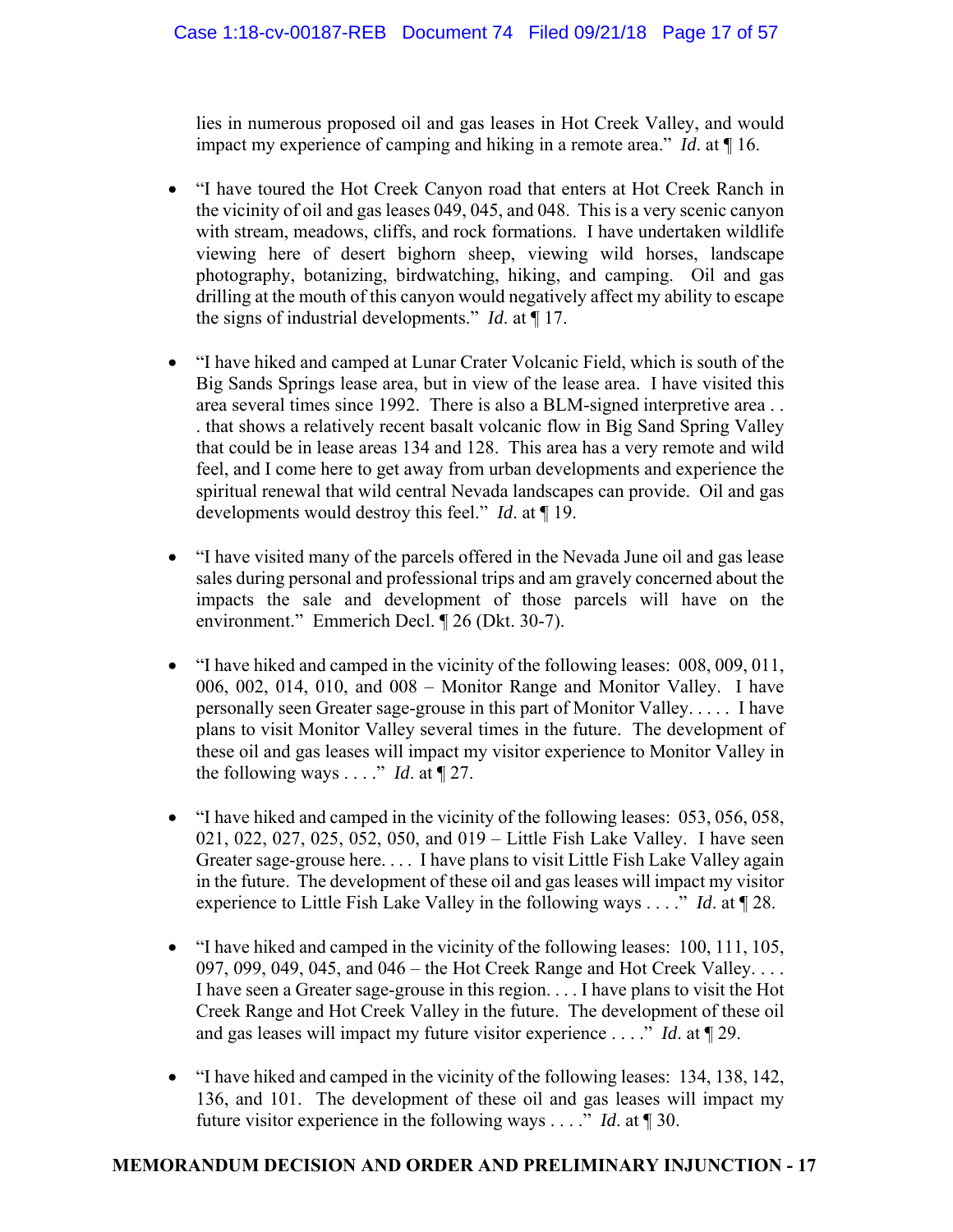- "For educational, professional, and recreational purposes, I have camped, hiked, and viewed sage-grouse in Nevada's Monitor Valley, where, under the procedures established by IM 2018-034, oil and gas leases within greater sagegrouse Priority Habitat Management Areas were sold as part of BLM's June 2018 Nevada oil and gas lease sale." Saul Supp. Decl. ¶ 12 (Dkt. 63-2).
- "On May 15-16, 2018, I camped in the Monitor Valley on Mosquito Creek, and had the opportunity to view and photograph over ten greater sage-grouse exhibiting dancing behavior on a lek in the Monitor Valley north of Mosquito Creek. The Monitor Valley and Monitor Range provide extraordinary opportunities for solitude, natural beauty, and viewing of greater sage-grouse and pronghorn, and I intend to return again in the spring of 2019 to camp, hike, and attempt to observe greater sage-grouse." *Id*. at ¶¶ 13-14 (attaching photo).
- "The Monitor Valley is currently undisturbed by oil and gas exploration or development. Potential oil and gas exploration, development, and/or infrastructure authorized by BLM leasing activity will adversely affect the recreational and aesthetic qualities of the area, and has the potential to limit opportunities for continued greater sage-grouse viewing on the (currentlyundisturbed) leks in the Valley." *Id*. at ¶ 16.

These individuals assert that past and future oil and gas leasing decisions, driven in-part

by IM 2018-034's alleged accelerated timelines and detours around public participation, will cause aesthetic, recreational, scientific, and spiritual injury across the sage-grouse range. Such statements support organizational standing. *See Cottonwood Envtl. L. Ctr. v. U.S. Forest Serv.*, 789 F.3d 1075, 1081 (9th Cir. 2015) ("Unlike Bensman's affidavit in *Summers*, these declarations sufficiently establish "a geographic nexus between the individual asserting the claim and the location suffering an environmental impact.").

 Finally, independent of injuries related to the issuance of leases and the eventual development of oil and gas leases themselves, WWP members also provide in-depth accounts of how simply attempting to "comply" with IM 2018-034 over the past year has resulted in separate, tangible, procedural injuries. They describe having to devote more of otherwise limited personal and organizational resources in response to the abbreviated comment and protest periods. *See, e.g.*, Fuller Decl. ¶¶ 37-52 (Dkt. 30-4); Fuller Supp. Decl. ¶¶ 17-19 (Dkt. 63-1);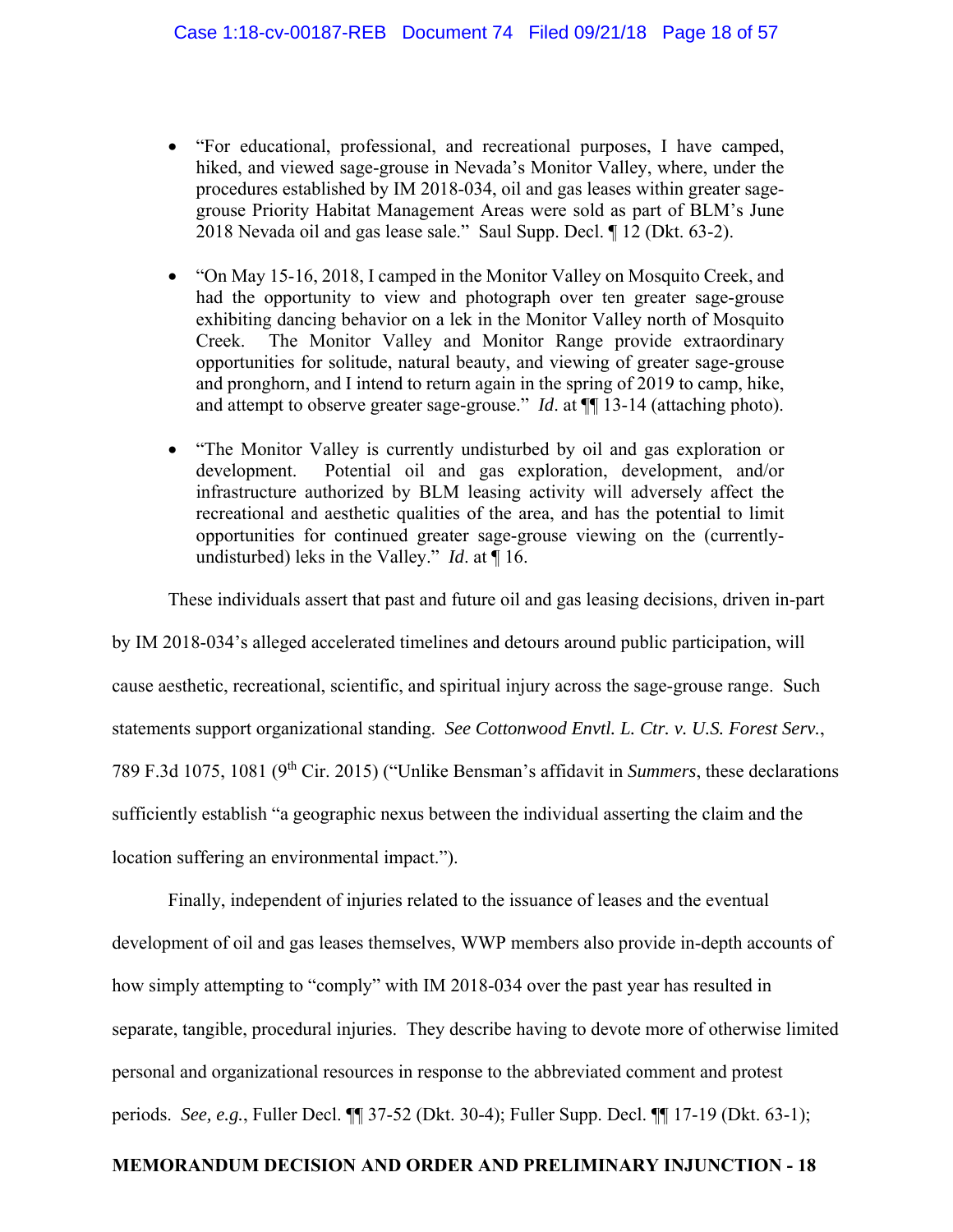Saul Decl. ¶¶ 21-46 (Dkt. 30-2); Saul Supp. Decl. at ¶ 11; *see also infra*. Even if *Summers* could be read to say that standing in procedural injury cases presupposes an implementing project as representing the necessary "concrete harm," the Ninth Circuit has since concluded otherwise. *See Cottonwood*, 789 F.3d at 1081 ("This is not the first time we have held that a plaintiff has *standing to challenge programmatic management direction without also challenging an implementing project that will cause discrete injury....* '[A] procedural injury is complete after [the action] has been adopted, so long as [ ] it is fairly traceable to some action that will affect the plaintiff's interests.' . . . . *Cottonwood was not required to challenge directly any specific project because . . . the 'procedural injury [was] complete.*'") (citing and quoting *Sierra Forest Legacy v. Sherman*, 646 F.3d 1161, 1179 (9th Cir. 2011); *Jayne*, 706 F.3d at 999-1000)) (emphasis added); *see also Cottonwood*, 789 F.3d at 1081, n.7 ("Here, Cottonwood does not allege the 'deprivation of a procedural right without some concrete interest that is affected by the deprivation . . .,' but rather 'a procedural requirement the disregard of which could impair a separate concrete interest of theirs.'") (quoting *Summers*, 555 U.S. at 496; *Lujan v. Defenders of Wildlife*, 504 U.S. 555, 572 (1992)). In short, WWP has demonstrated harm in this separate respect as well.

 With all this in mind, the Court is persuaded that there is a sufficient basis for standing as presented in the current record.

### 2. IM 2018-034 is a Final Agency Action

 The APA permits judicial review of "final agency action for which there is no other adequate remedy in a court." 5 U.S.C. § 704. "'[A]gency action' includes the whole or a part of an agency rule, order, license, sanction, relief or the equivalent or denial thereof, or failure to act[.]" 5 U.S.C. § 551(13). Such a list is "meant to cover comprehensively every manner in which an agency may exercise its power." *Whitman v. Am. Trucking Ass'ns, Inc.*, 531 U.S. 457,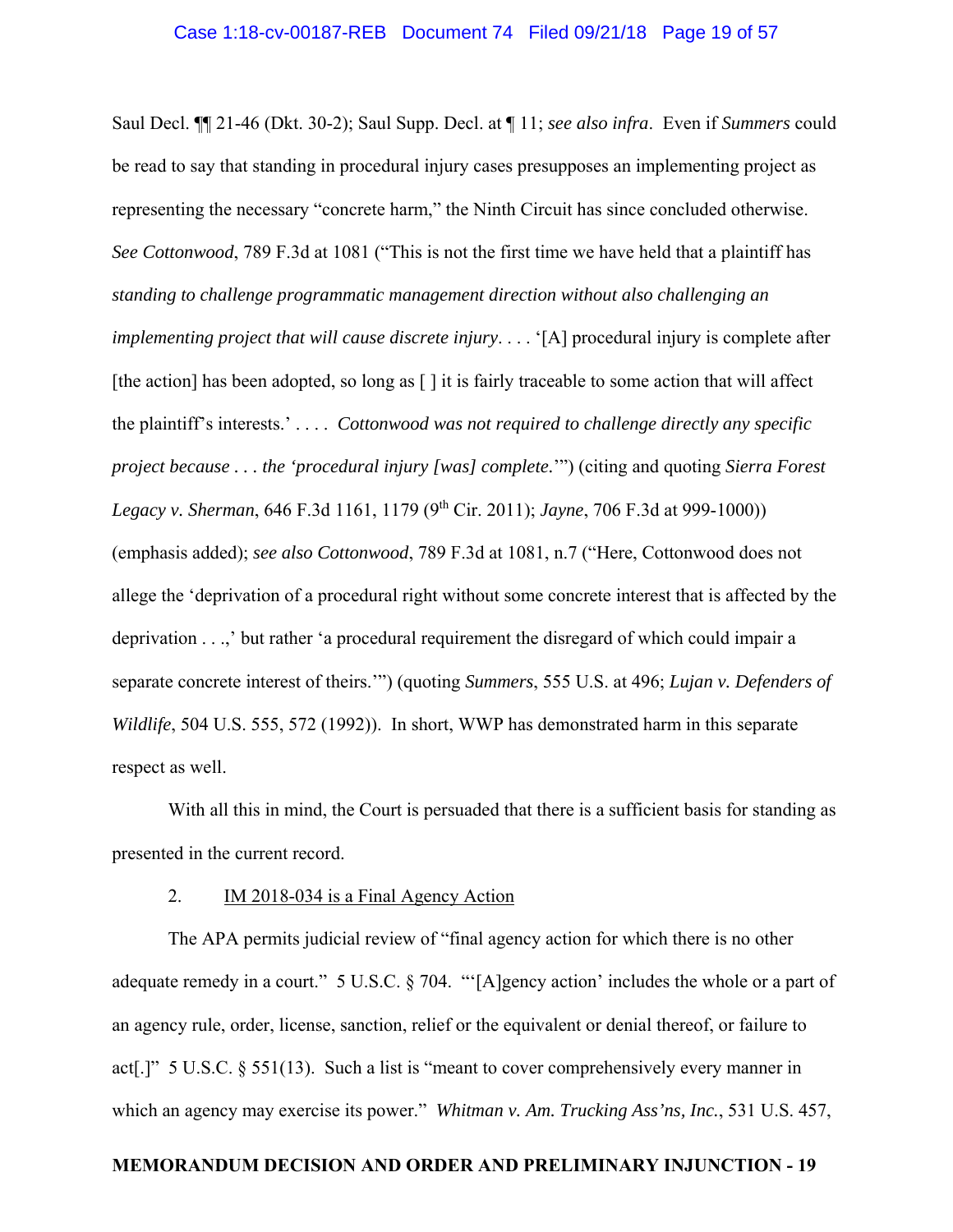### Case 1:18-cv-00187-REB Document 74 Filed 09/21/18 Page 20 of 57

478 (2001). Agency action is "final" when two conditions are met: (1) "the action must mark the consummation of the agency's decision-making process – it must not be of a merely tentative or interlocutory nature"; and (2) "the action must be one by which rights or obligations have been determined, or from which legal consequences will flow." *Bennett v. Spear*, 520 U.S. 154, 177-78 (1997) (internal quotation marks and citation omitted).

 In measuring the finality of an action, the "agency's characterization of its action as being provisional or advisory is not necessarily dispositive"; instead, "courts consider whether the practical effects of an agency's decision make it a final agency action, regardless of how it is labeled." *Columbia Riverkeeper v. U.S. Coast Guard*, 761 F.3d 1084, 1094-95 (9<sup>th</sup> Cir. 2014) "[E]ven if the agency does not label its decision or action as final, it may be reviewable [under the APA] if it 'has the status of law or comparable legal force' or if 'immediate compliance with its terms is expected.'" *Id.* (quoting *Or. Natural Desert Ass'n,* 465 F.3d 977, 987 (9<sup>th</sup> Cir. 2006)). Therefore, the court must "focus on both the 'practical and legal effects of the agency action,' and define the finality requirement 'in a pragmatic and flexible manner.'" *Havasupai Tribe v. Provencio*, 876 F.3d 1242, 1250 (9th Cir. 2017) (quoting *Or. Nat. Desert Ass'n v. U.S. Forest Serv.*, 465 F.3d at 982).

 Federal Defendants argue that IM 2018-034 is not a final agency action because it does not meet either of the two prongs of the above-referenced *Bennett* test. *See* Fed. Defs.' Opp. to Mot. for PI 17. The Court disagrees.

#### *a. IM 2018-034 Was the Consummation of BLM's Decision-Making Process*

 Stating that IM 2018-034 "merely establishes guidelines that BLM will follow in reviewing parcels for potential leasing," Federal Defendants argue that it ultimately "leaves considerable discretion to BLM state and field offices as to precisely what procedures to follow." Fed. Defs.' Opp. to Mot. for PI 18. But this position contradicts the actual language used within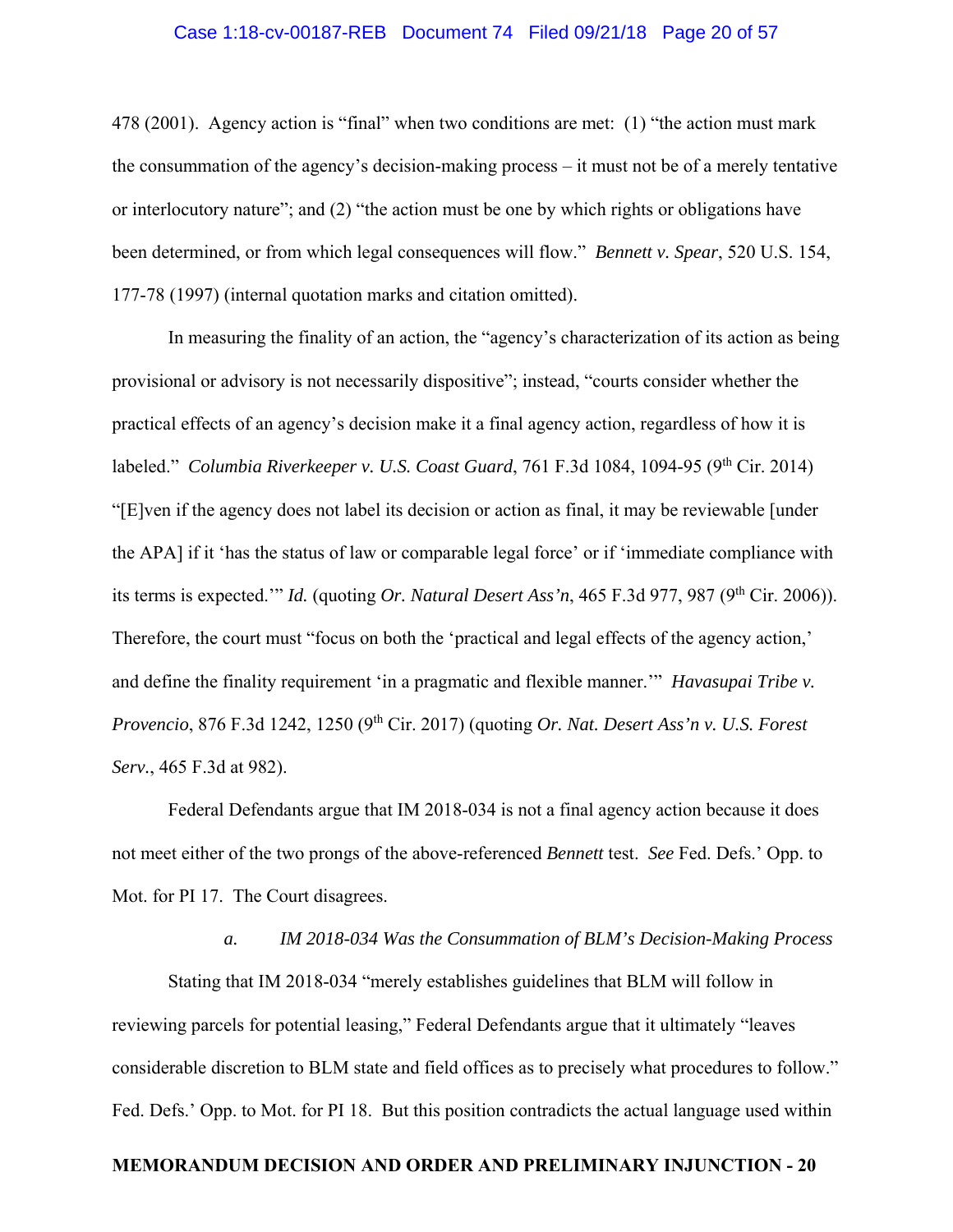# Case 1:18-cv-00187-REB Document 74 Filed 09/21/18 Page 21 of 57

IM 2018-034 which is more edict in nature than "merely tentative or interlocutory…." For

example, IM 2018-034:

- "sets out the policy of the Bureau of Land Management (BLM) to simplify and streamline the leasing process to alleviate unnecessary impediments and burdens, to expedite the offering of lands for lease, and to ensure quarterly oil and gas lease sales are consistently held in accordance with the Mineral Leasing Act (30 U.S.C. § 226), Executive Order 13783, and Secretary Order 3354." IM 2018-034, "Purpose" p. 1; *see also id*. at "Background" p. 4 (same).
- "supersedes existing policy announced in IM No. 2010-117, *Oil and Gas Leasing Reform – Land Use Planning and Lease Parcel Reviews*, issued on May 17, 2010, and replaces any conflicting guidance or directive found in the BLM Manual or Handbook." *Id*. at "Purpose" p. 1.
- "applies to the leasing of Federal minerals under Bureau of Land Management (BLM) administered surface, state-owned surface, and private surface estates." *Id.* at "Policy/Action" p. 1.
- "will be implemented across the BLM as described." *Id*. at p.1, n.1.
- "(1) addresses land use planning, lease parcel review, lease sales and lease issuance, and IM implementation; and (2) directs the BLM to incorporate the revised policy, as appropriate, into affected BLM handbooks and manuals." *Id*.
- provides that "[t]he timeframe for parcel review for a specific lease sale is to be no longer than 6 months[,]" to "include adjudicating and creating the preliminary parcel list from all timely received EOIs and the other lands identified for leasing consideration in the NFLSS" except in unforeseen circumstances. *Id*. at § III.A p. 2.
- provides that, "[i]f, through the lease parcel review process, the authorized officer confirms that the proposed leasing action has been adequately analyzed in existing NEPA document(s) and is in conformance with the approved RMP, a Determination of NEPA Adequacy (DNA) will be used to document NEPA compliance for the leasing decision." *Id.*
- provides that, "[i]f the BLM concludes that a DNA will adequately document that existing NEPA analysis is sufficient to support the proposed action and the action is consistent with the RMP, no further public comment period is required for the DNA." *Id*.
- establishes "[a] 10-day public protest period [that] will begin the day the sale notice is posted, along with applicable NEPA documentation" and "[p]arcels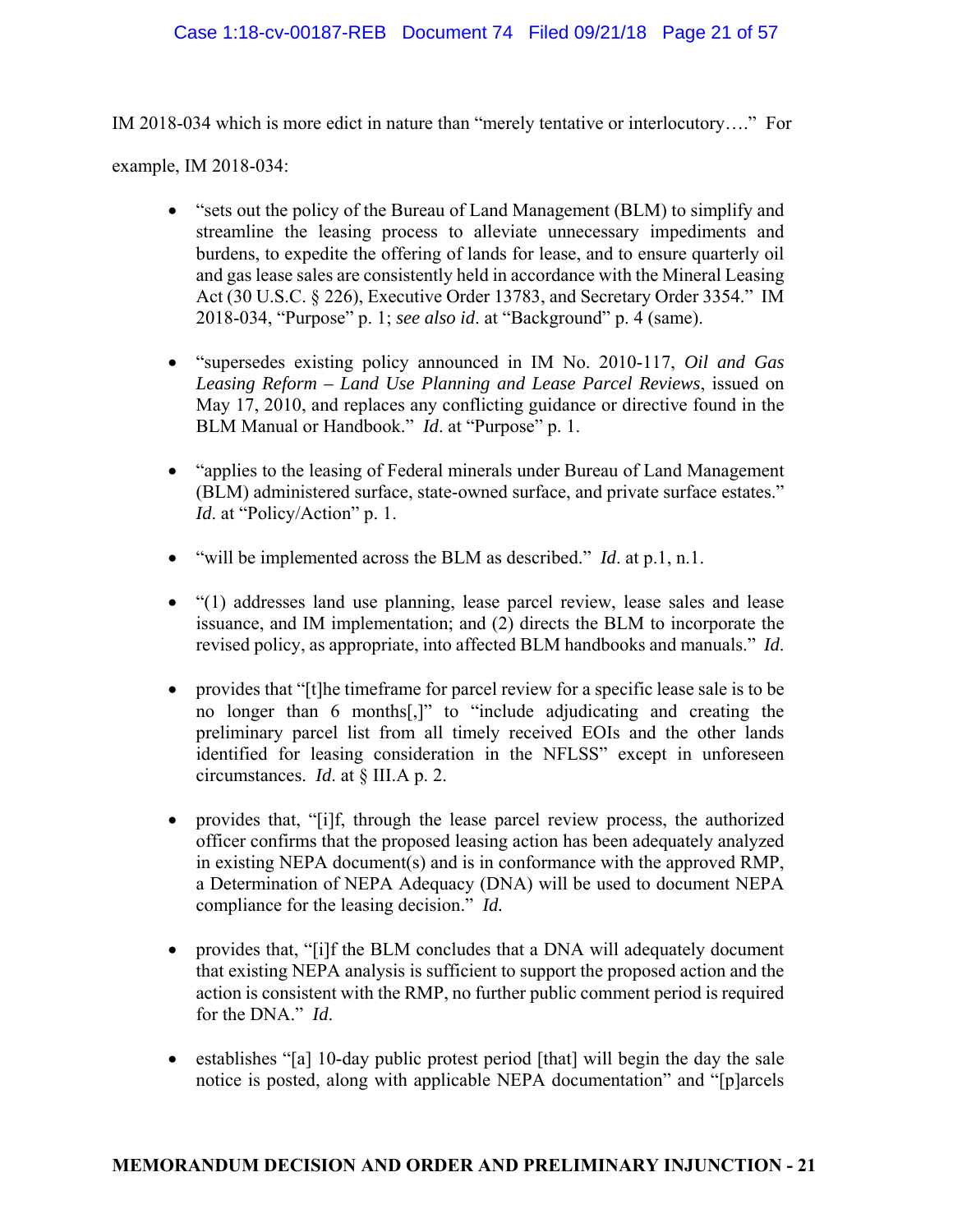subject to protests that are not resolved (i.e., pending protests) will be offered for lease sale." *Id*. at § IV.B. p. 3

 "is effective immediately in order to achieve full compliance with the parcel review 6-month timeframe" and "will guide leasing procedures for all current and future parcels under review by the field offices as of the date of this IM." *Id.* at "Implementation Timeframe" p. 4.

 In these provisions, IM 2018-034 goes beyond a general statement of policy; rather, it implements a required template for BLM's oil and gas leasing process in language that can only be understood as "finally determinative of the issues or rights to which it is addressed." *Pacific Gas & Elec. Co. v. Fed. Power Comm'n*, 506 F.2d 33, 48 (D.C. Cir. 1974); *see also infra*. At the same time, IM 2018-034 contains other provisions that allow the state and field offices to choose whether or how to perform certain tasks. *See, e.g.*, IM 2018-034, § III.B.1-5 pp. 2-3 ("Field offices have the discretion to form an Interdisciplinary Parcel Review (IDPR) Team of resource specialists to review lease sale parcels . . . . Lease sale parcel review may including the following steps . . . . .");2 *see also id*. at § III.D ("The state/field office will determine the appropriate form of NEPA compliance documentation for all lease sale parcels on BLMmanaged lands . . . ."). But those areas of choice operate only within the confines of the otherwise required procedures found elsewhere (as described above) in IM 2018-034.

 It can be said that IM 2018-034 is a patchwork of both policy and rule. *See* 5 U.S.C. § 551(4) (defining "rule" as "the whole or part of an agency statement of general or particular applicability and future effect designed to implement, interpret, or prescribe law or policy"). But

 $\overline{\phantom{a}}$  2  $2$  Germane here, IM 2018-034 goes on to describe certain of the "following steps" in more compulsory terms. *See, e.g.* IM 2018-034, § III.B.1 ("State/field offices *will gather and evaluate* existing environmental resource information and compile documentation of compliance with applicable laws, regulations, and executive orders . . . .) (emphasis added); *id*. at § III.B.2 ("State/field offices *will determine* whether leasing the parcel is in conformance with the RMP.") (emphasis added). While somewhat incongruous against the arguments put forward by the Government Defendants, these details are not dispositive on the question of whether IM 2018- 034 is a final agency action.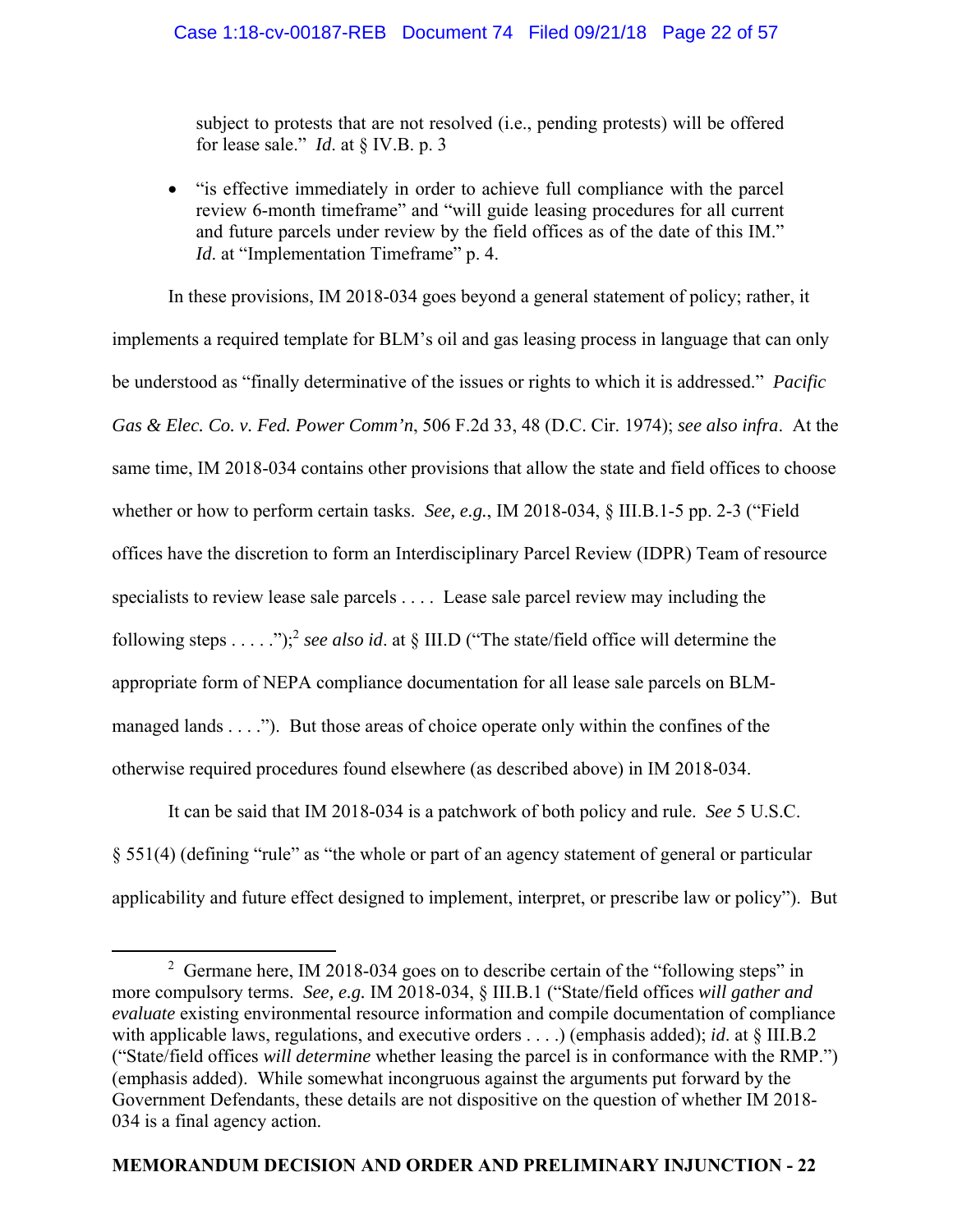### Case 1:18-cv-00187-REB Document 74 Filed 09/21/18 Page 23 of 57

the placement of a rule in tandem with a policy, or a policy in tandem with a rule, does not hide the rule or insulate the rule from judicial review.

 Moreover, IM 2018-034 unequivocally replaces IM 2010-117 and was "effective immediately" (as of January 31, 2018) "across the BLM." *See supra*. Such definiteness lets the air out of any argument that IM 2018-034 operates only as provisional guidance. *See, e.g.*, *Chiang v. Kempthorne*, 503 F. Supp. 2d 343, 350 (D.D.C. 2007) (statement within "Guidelines" that "guidance [is] effective immediately" demonstrates that "there is nothing 'tentative' or 'interlocutory' about the Guidelines; rather they 'mark the consummation of the agency's decision-making process.'") (quoting *Bennett*, 520 U.S. at 178) (quotation marks and citation omitted). To be sure, since it was implemented in early 2018 BLM has utilized IM 2018-034 to prepare for and conduct competitive oil and gas lease sales, including the third and fourth quarter sales under consideration here. *See* Wells Decl. ¶¶ 2-3 (Dkt. 52-1); *see also* Fuller Supp. Decl. ¶¶ 8-11 (Dkt 63-1) (discussing recent difficulty in participating in comment/protest periods because of IM 2018-034's implementation); Saul Supp. Decl. ¶¶ 7-9 (same).

 Together, these considerations support the conclusion that IM 2018-034 was the consummation of BLM's decision-making process – the first *Bennett* final agency action prong.

# *b. IM 2018-034 Determines Rights/Obligations and Has Legal Consequences*

Federal Defendants argue that IM 2018-034 does not determine rights or obligations nor does it have legal consequences because it is only "a general statement of policy," infused with discretion throughout. Fed. Defs.' Opp. to Mot. for PI 18-19 ("IM 2018-034 does not create new binding substantive requirements and it gives BLM officials ample discretion in conducting the leasing process – in fact, it gives BLM more discretion than the previous guidance in IM 2010- 117."). But this self-serving position largely ignores the definitive pronouncements contained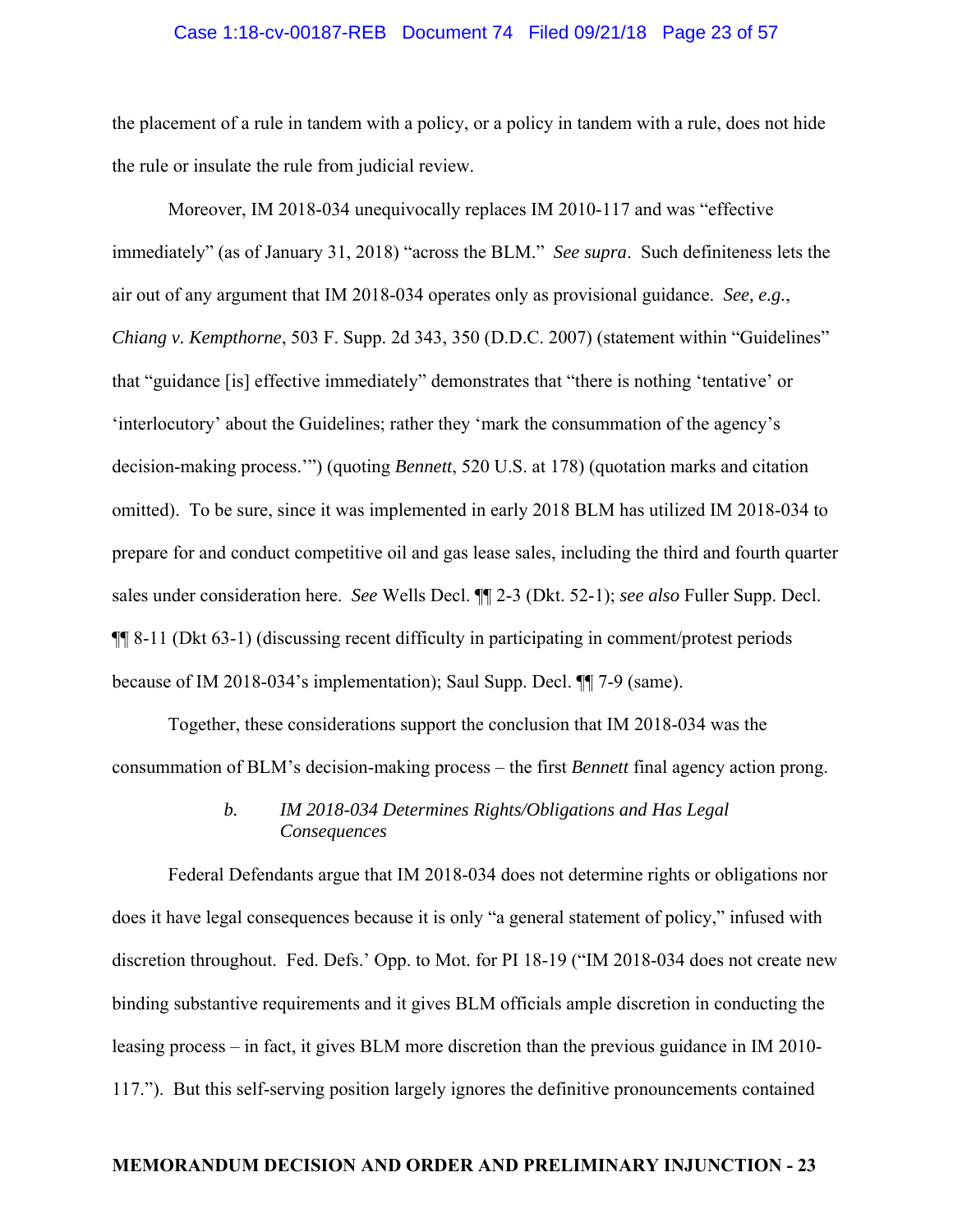### Case 1:18-cv-00187-REB Document 74 Filed 09/21/18 Page 24 of 57

within IM 2018-034 that more accurately frame the scene. Those directive provisions make clear that IM 2018-034 is markedly different than IM 2010-117, and illustrate that IM 2018-034 expressly changes how BLM conducts its oil and gas leasing. *See supra*. Where there once was no deadline for BLM review of nominated lease parcels, IM 2018-034 now imposes a 6-month review period; where public participation in the NEPA review process was absolutely permitted, IM 2018-034 now leaves whether to have any public participation to BLM's discretion; where there was a 30-day public review and comment period for every lease sale, IM 2018-034 now eliminates that requirement; and, where there had been a 30-day protest period, IM 2018-034 now imposes a 10-day deadline for public protests of proposed lease sales, including sales as to which no specific prior public participation had been allowed. *Compare* IM 2010-117 §§ III.A, III.C.7, III.E, IV.B, *with* IM 2018-034 §§ III.A, III.B.5, III.D, III.H.

 Even if some strands of discretion are involved in the layers of these provisions, they collectively prescribe and require an unmistakably different regulatory framework in which BLM now handles its oil and gas lease parcel reviews and leasing decisions and, likewise, in which WWP is (or, WWP contends, is not) able to participate in the same. As such, IM 2018-034 has practical effects on both BLM *and* WWP's rights and obligations in a manner different than IM 2010-117. *See, e.g.*, *W. Energy All. v. Salazar*, 2011 WL 3738240, \*6-7 (D. Wyo. 2011) (finding *Bennett's* final agency action test satisfied, in part, where "Federal Respondents adopted a final, binding and substantive change to, (indeed 180 degree reversal of), its past practices concerning Section 390 CXs" and "the 2010 Instruction was a complete 'about-face' by the Federal Respondents compared to their past practices" while also "bind[ing] the Federal Respondents.").3

 $\frac{1}{3}$  Federal Defendants argue that *Western Energy Alliance* is inapplicable because IM 2018-034 "does not establish binding norms and instead leaves to BLM's discretion what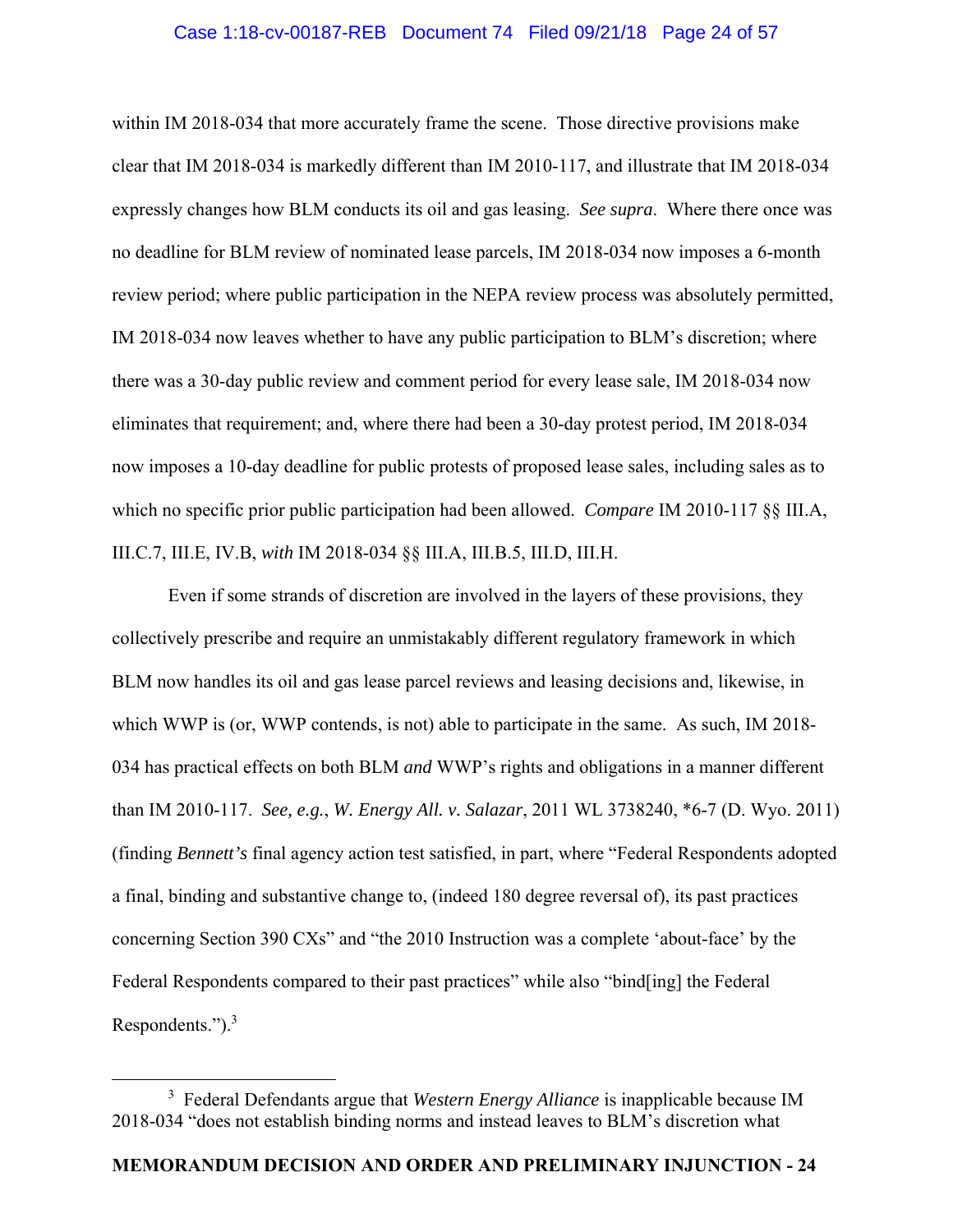# Case 1:18-cv-00187-REB Document 74 Filed 09/21/18 Page 25 of 57

 Additionally, legal consequences necessarily flow from the changes included within IM 2018-034 – namely, the shortened protest deadline (from 30 to 10 days). As described by WWP in its briefing, if interested parties "do not comply with this highly-abbreviated time-frame, they risk losing the ability to challenge a lease sale later, either through administrative appeal or in federal court." WWP's Reply ISO Mot. for PI 6 (Dkt. 63). The result of an untimely protest may be the same under either IM, but the fact that the IM 2018-034 deadline is only one-third as long as previously prescribed (and a ten day period which includes non-business days) greatly increases the peril of a member of the public missing the deadline, or being unable to finish the work upon a protest within the time period allowed. This risk is compounded by the overlapping comment and protest periods, combined with accelerated oil and gas lease parcel reviews generally, all of which are left in the wake of IM 2018-034. *See, e.g.*, Ex. 1 to Stellberg Decl. (illustrative table setting forth schedules for September 2018 and December 2018 oil and gas lease sales in BLM's western states, including public comment opportunities and protest deadlines). Plus, the burden of such constraints upon public participation and compressed protest periods falls most heavily upon members of the public, as those who have nominated potential lease parcels and BLM have had far more time to evaluate and consider the details of such parcels. Hence, there are cognizable and significant legal consequences that can be argued to result from IM 2018-034.

 IM 2018-034 impacts the parties' rights and obligations while also contributing to a different milieu of legal consequences. Therefore, the Court is satisfied that *Bennett's* second final agency action prong is also met. Set against that backdrop, IM 2018-034 is a final agency

 $\overline{a}$ 

procedures to follow at various steps in the review process." Fed. Defs.' Opp. to Mot. for PI 19, n.5. But the fact of BLM's discretion now under IM 2018-034, in contrast to its lack of discretion under IM 2010-117, suggests that IM 2018-034 is a "final, binding, and substantive change to" IM 2010-117 – precisely what *Western Energy Alliance* contemplated.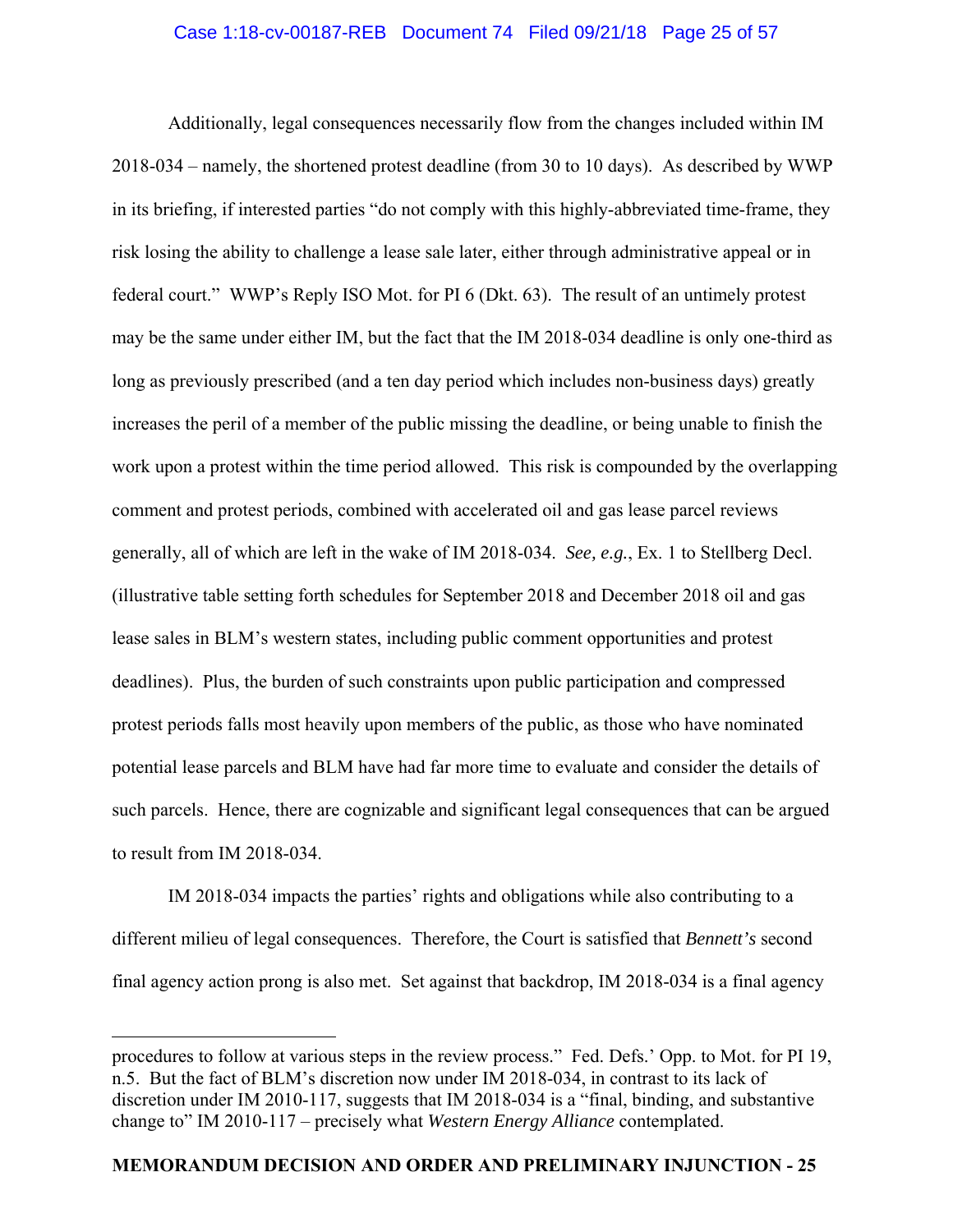### Case 1:18-cv-00187-REB Document 74 Filed 09/21/18 Page 26 of 57

action. *See Indus. Customers of Nw. Utilities v. Bonneville Power Admin.*, 408 F.3d 638, 646  $(9<sup>th</sup> Cir. 2005)$  ("In applying these principles, we have determined that certain factors provide an indicia of finality, such as 'whether the [action] amounts to a definitive statement of the agency's position, whether the [action] has a direct and immediate effect on the day-to-day operations of the party seeking review, and whether immediate compliance [with the terms] is expected.'") (quoting *Cal. Dep't of Water Res. v. FERC*, 341 F.3d 906, 909 (9<sup>th</sup> Cir. 2003)).

#### 3. WWP's Request for Injunctive Relief is Ripe

 Ripeness is a justiciability doctrine designed "to prevent the courts, through avoidance of premature adjudication, from entangling themselves in abstract disagreements over administrative policies, and also to protect the agencies from judicial interference until an administrative decision has been formalized and its effects felt in a concrete way by the challenging parties." *Abbott Labs. v. Gardner*, 387 U.S. 136, 148-49 (1967). According to Federal Defendants, WWP's Motion is not ripe because WWP seeks "an injunction setting the procedures that BLM must follow for lease sales that have not yet been authorized and before knowing what parcels will even be offered for lease." Fed. Defs.' Opp. to Mot. for PI, p. 21; *see also id*. at 23 ("When oil and gas lease sales take place and assuming that leases are issued, Plaintiffs will then be able to challenge actual leasing decisions and leases and, if necessary, seek preliminary injunctive relief well in advance of any permitting decision that would allow the development of oil and gas leases."). This argument mirrors much of Federal Defendants' argument on standing and the Court is also not persuaded by such argument as to ripeness.

"'Absent [a statutory provision providing for immediate judicial review], a regulation is not ordinarily considered the type of agency action 'ripe' for judicial review under [the APA] until the scope of the controversy has been reduced to more manageable proportions, and its factual components fleshed out, by some concrete action applying the regulation to the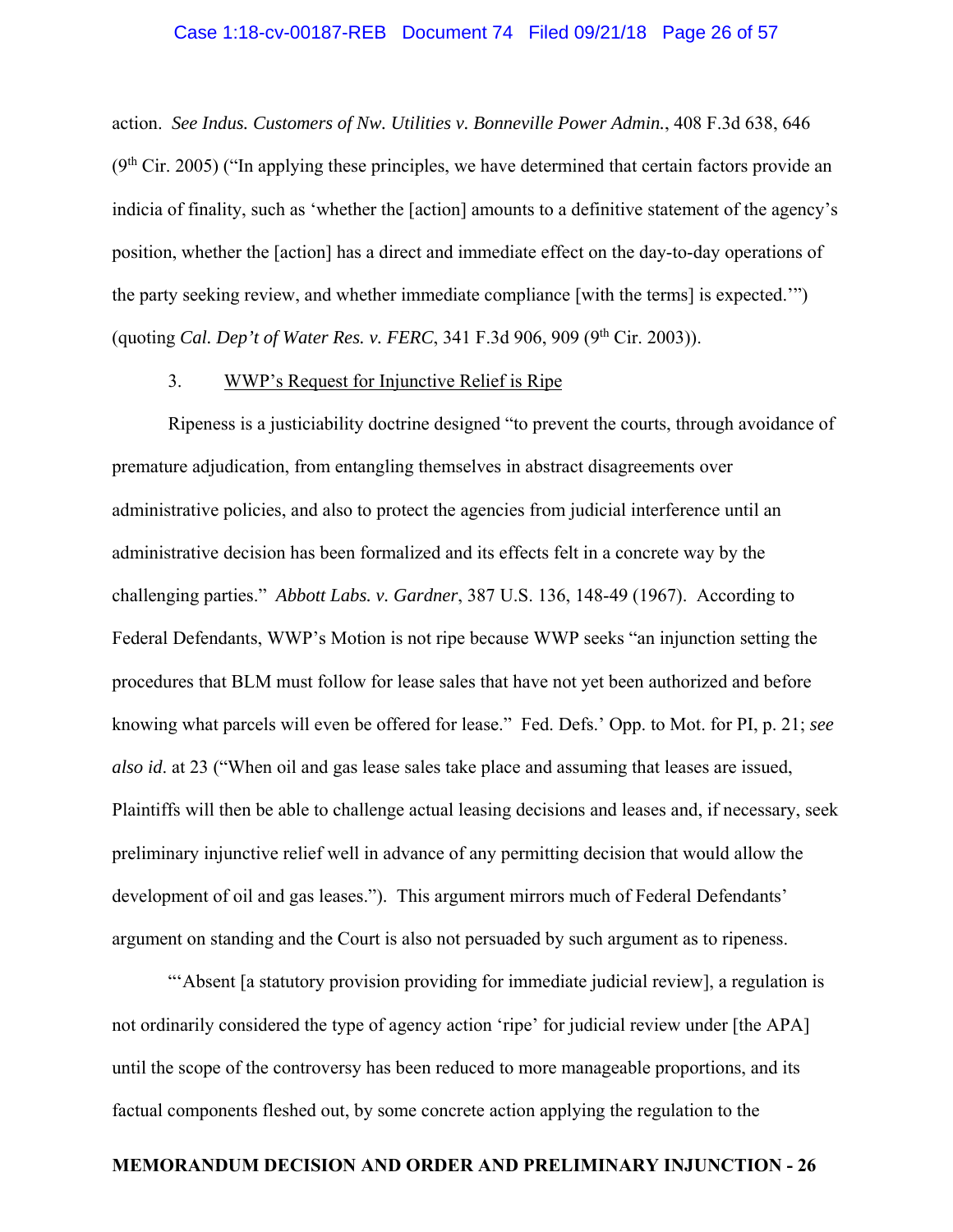# Case 1:18-cv-00187-REB Document 74 Filed 09/21/18 Page 27 of 57

claimant's situation in a fashion that harms or threatens to harm him . . . .'" *Nat'l Park Hosp. Ass'n v. Dept. of Interior*, 538 U.S. 803, 806 (U.S. 2003) (quoting *Lujan v. Nat'l Wildlife Fed.*, 497 U.S. 871, 891 (1990)). Therefore, ripeness of a dispute over agency action is a function of: (1) whether delayed review would cause hardship to the plaintiffs; (2) whether judicial intervention would inappropriately interfere with further administrative action; and (3) whether the courts would benefit from further factual development of the issues presented. *See Ohio Forestry Ass'n, Inc. v. Sierra Club*, 523 U.S. 726, 733 (1998); *see also Ctr. for Biological Diversity v. U.S. Fish & Wildlife Serv.*, 450 F.3d 930, 940 (9<sup>th</sup> Cir. 2006). Such factors – any alone or considered collectively – support the Court's conclusion that WWP's claims are ripe.

To begin, WWP's claims extend beyond specific challenges to individual leases and

leasing decisions:

Hence, the heart of the dispute is not solely about how a local BLM office handled a lease sale, but rather over the legal propriety of "national policies" that Plaintiffs contend have eroded protections for the sage-grouse and cut the public out of oil and gas planning on public lands.

. . . .

It can reasonably be assumed, and Federal Defendants affirmatively contend, that there are state-specific interests in the discussed oil and gas lease sales. The subject-matter of this lawsuit, however, is much more expansive. Plaintiffs contend that, as to such sales (regardless of which state is involved), there are common violations of federal laws predicated on strategic policy directives from the Trump Administration, which, in turn, will result in cumulative impacts threatening sagegrouse across the sage-grouse range. The Plaintiffs' claims are not specific to any particular transferee district; hence, they argue, and the Court is persuaded, that nothing about *the fact of* the lease sales (and any corresponding local interest in the same) raises a compelling argument in favor of transfer. In short, they exist independently from whether Federal Defendants complied with federal law; the leases may be local, but the challenged national policies that created them are not.

Plaintiffs do seek to upend the lease sales, but their challenges are not focused directly upon those sales. Hence, the fact that there is a remedy that seeks to prevent such sales is a piece of the venue analysis. It is not, however, a dispositive piece, as Plaintiffs' more far-reaching claim is that Defendants' oil and gas lease polices are fundamentally rotten to the core when it comes to sage-grouse protections.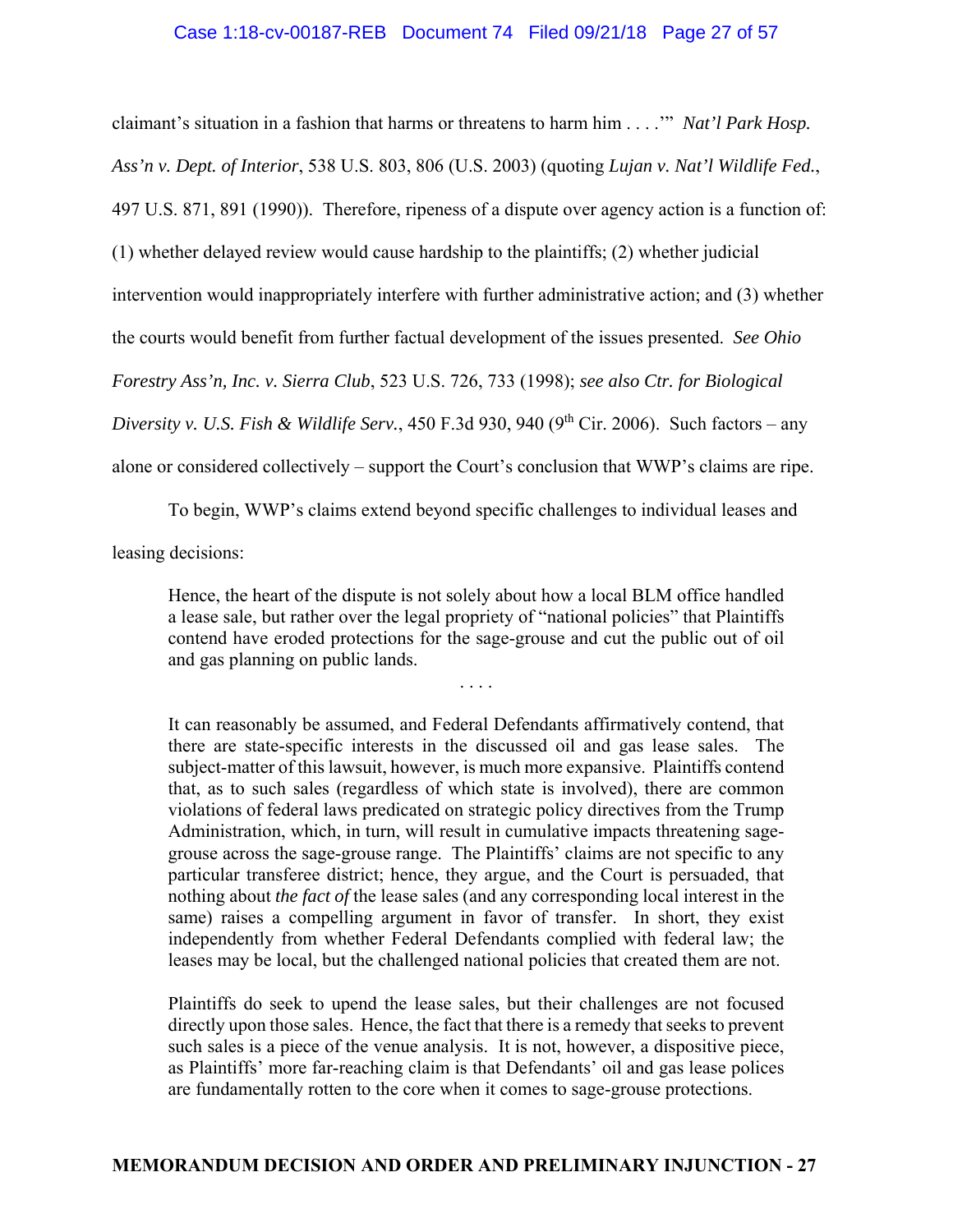9/4/18 MDO 9, 11, n.10 (Dkt. 66) (internal quotation marks and citations omitted); *see also* 

*supra* (discussing WWP's standing). As WWP reiterates, the "final agency action challenged in

this Motion for Preliminary Injunction is IM 2018-034." WWP's Reply ISO Mot. for PI 12. In

that focus, no further administrative action or further factual development is needed, and hence

there is nothing to be considered under the second and third prongs in *Ohio Forestry's* ripeness

analysis. The decision in *Cottonwood* confirms as much:

Judicial intervention does not interfere with further administrative action when an agency's decision is "at an administrative resting place." *Citizens for Better Forestry v. U.S. Dep't of Agric.*, 341 F.3d 961, 977 (9<sup>th</sup> Cir. 2003). Further, no additional factual development is necessary after a procedural injury has occurred. *See Ohio Forestry Ass'n*, 523 U.S. at 737 . . . (holding that a procedural dispute is ripe "at the time the [procedural] failure takes place.").

The Forest Service's arguments rest on the false premise that Cottonwood is pursuing a substantive ESA claim. As explained above, Cottonwood does not argue for a particular substantive result, but rather alleges that the Forest Service failed to comply with the procedural requirements of the ESA when it declined to reinitiate consultation. When a party such as Cottonwood suffers a procedural injury, it "may complain of that failure at the time the failure take place, for the claim can never get riper." *Id*. at 737 . . . . The imminence of project-specific implementation "is irrelevant to the ripeness of an action raising a procedural injury." *Citizens for Better Forestry*, 341 F.3d at 977; *see also Seattle Audubon Soc'y v. Espy*, 998 F.2d 699, 703 (9<sup>th</sup> Cir. 1993). Because the alleged procedural violation – failure to reinitiate consultation – is complete, so too is the factual development necessary to adjudicate the case. *See [W. Watersheds Project v.] Kraayenbrink*, 632 F.3d [472], 486  $[(9^{th}$  Cir. 2011)].

*Cottonwood*, 789 F.3d at 1084; *see also W. Watersheds Project v. Kraayenbrink*, 2006 WL

2348080, \*3 (D. Idaho 2006) ("WWP is challenging an agency decision based on an allegedly

flawed process. The process is complete and the agency has made its decision based on that

process. WWP's claim, therefore, is ready to be resolved. Nothing more could be gained from

further factual development.").

Logically then, BLM's ongoing utilization of IM 2018-034 – in and of itself – causes

hardship to WWP. *See Cottonwood*, 789 F.3d at 1084 ("Further, because the Forest Service is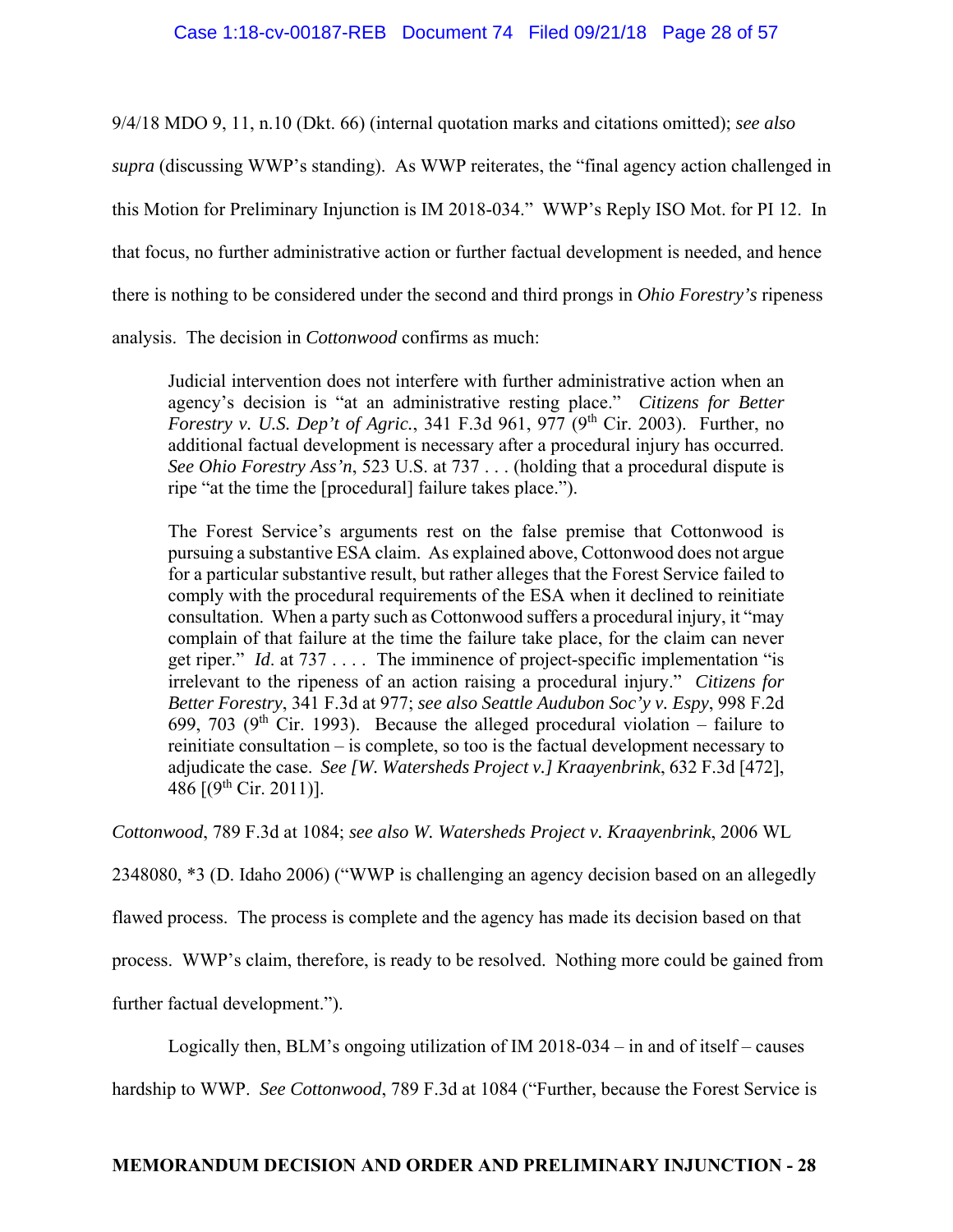# Case 1:18-cv-00187-REB Document 74 Filed 09/21/18 Page 29 of 57

actively applying the Lynx Amendments at the project-specific level, delayed review would cause hardship to Cottonwood and its members. . . . . Delayed review would cause Cottonwood and its members further hardship."); *see also Kraayenbrink*, 2006 WL 2348080 at \*4 ("Requiring the public to wait for discrete BLM decisions under the new regulations places upon them a substantial burden since those very regulations could mean they get no notice of those decisions. . . . . Here, WWP has shown a unique injury from the barriers to public participation that would make it difficult to pursue challenges to discrete BLM decisions. . . . . WWP's challenges to the new rules on public participation are fit for resolution, and the Court would cause substantial hardship to WWP by withholding consideration."); *see also supra* (WWP declarations discussing burdens from expanded oil and gas lease sales and condensed review). The first prong in *Ohio Forestry's* ripeness analysis is therefore satisfied.

For these reasons, WWP's request for injunctive relief is ripe.

# **B. WWP Is Likely to Succeed on the Merits**

## 1. Legal Framework

 WWP alleges that Federal Defendants violated FLPMA and NEPA by (1) adopting IM 2018-034 without undertaking notice-and-comment rulemaking,<sup>4</sup> and (2) applying IM 2018-034 to exclude or sharply limit public participation in BLM oil and gas leasing decisions. *See* WWP's Mem. ISO Mot. for PI 4, 5. The Court considers the strength of WWP's case on the merits against the legal framework governing FLPMA and NEPA claims.

 $\overline{4}$ <sup>4</sup> The record indicates that IM 2010-117, which WWP seeks to re-implement by judicial order, also was adopted without notice and comment procedures. WWP acknowledges this, but contends that the Court can properly act within its discretion to require BLM to return to the procedures prescribed in IM 2010-117, and further contends that IM 2010-117 is "more consistent with FLPMA's mandates for public involvement in public lands decisions and were intended to improve BLM oil and gas leasing decisions . . . ." WWP's Mem. ISO Mot. for PI 19, n.10. The circumstances are incongruous, but so far as the Court is aware there has been no similar challenge to IM 2010-117.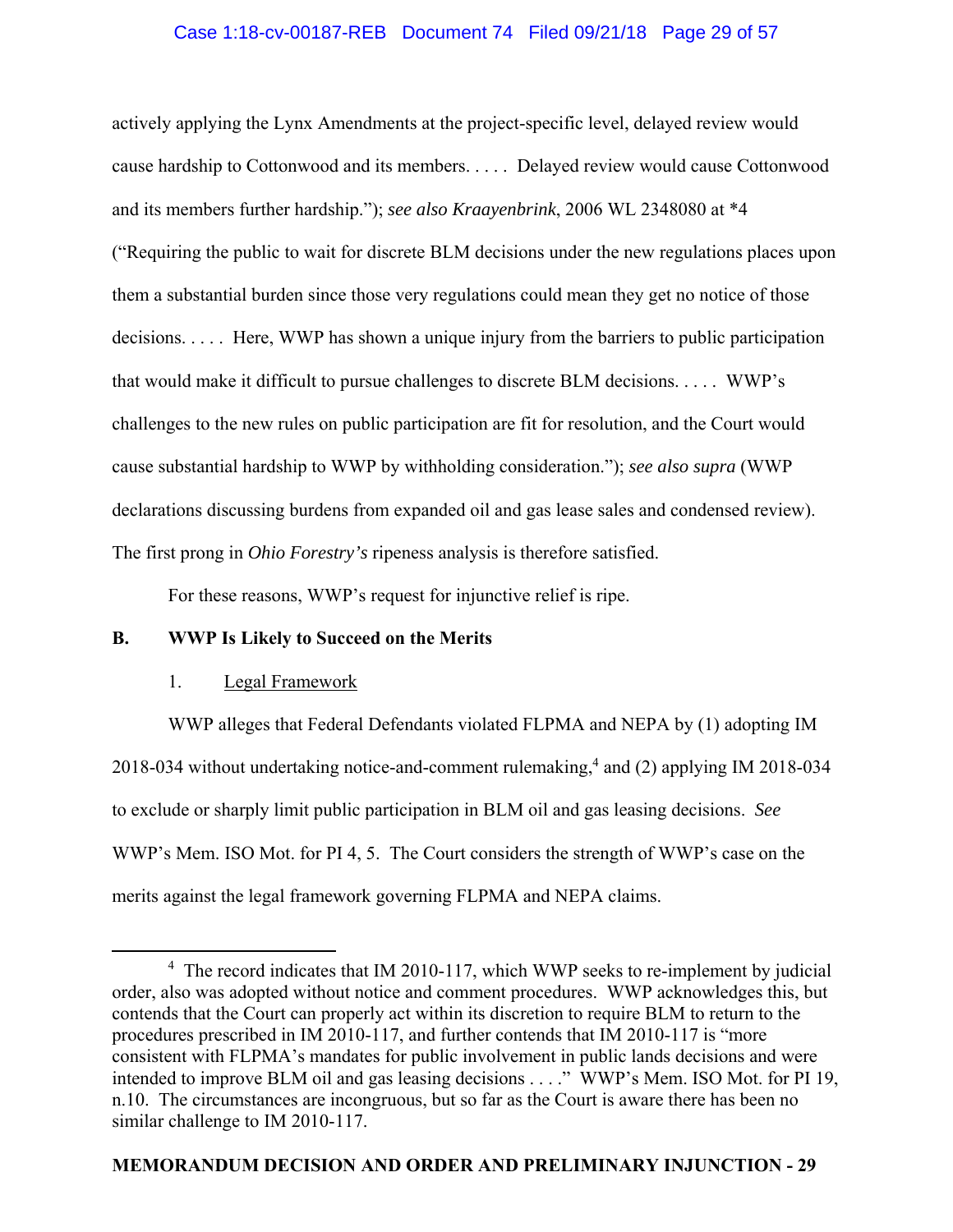# *a. FLPMA*

 In enacting FLPMA in 1976, "Congress declared that it is the policy of the United States to manage the public lands 'in a manner that will protect the quality of scientific, scenic, historical, ecological, environmental, air and atmospheric, water resource, and archeological values.'" *Ctr. for Biological Diversity*, 581 F.3d at 1075 (quoting 43 U.S.C. § 1701(a)(8)). FLPMA requires BLM to manage public lands on the basis of "multiple use and sustained yield" utilizing the resources "in the combination that will best meet the present and future needs of the American people . . . [taking] into account the long-term needs of future generations for renewable and nonrenewable resources, including, but not limited to, recreation, range, timber, minerals, watershed, wildlife and fish, and natural scenic, scientific and historical values[,]" and "achievement and maintenance in perpetuity of a high-level annual or regular periodic output of the various renewable resources of the public lands consistent with multiple use." 43 U.S.C. §§ 1701(a)(7), 1702(c), (h). According to the Supreme Court, "'[m]ultiple use management' is a deceptively simple term that describes the enormously complicated task of striking a balance among the many competing uses to which land can be put[.]" *Norton v. S. Utah Wilderness All.*, 542 U.S. 55, 58 (2004).

 To help achieve these purposes, FLPMA requires that land use plans (known as Resource Management Plans ("RMPs") for BLM lands) be developed with "public involvement" and then used in managing the public lands. *See* 43 U.S.C. § 1712(a) ("The Secretary shall, with public involvement and consistent with the terms and conditions of this Act, develop, maintain, and, when appropriate, revise land use plans which provide by tracts of areas for the use of the public lands."). As to "public involvement," FLPMA Section 309(e) further directs that:

In exercising his authorities under this Act, the Secretary, by regulation, shall establish procedures, including public hearings where appropriate, to give . . . the public adequate notice and an opportunity to comment upon the formulation of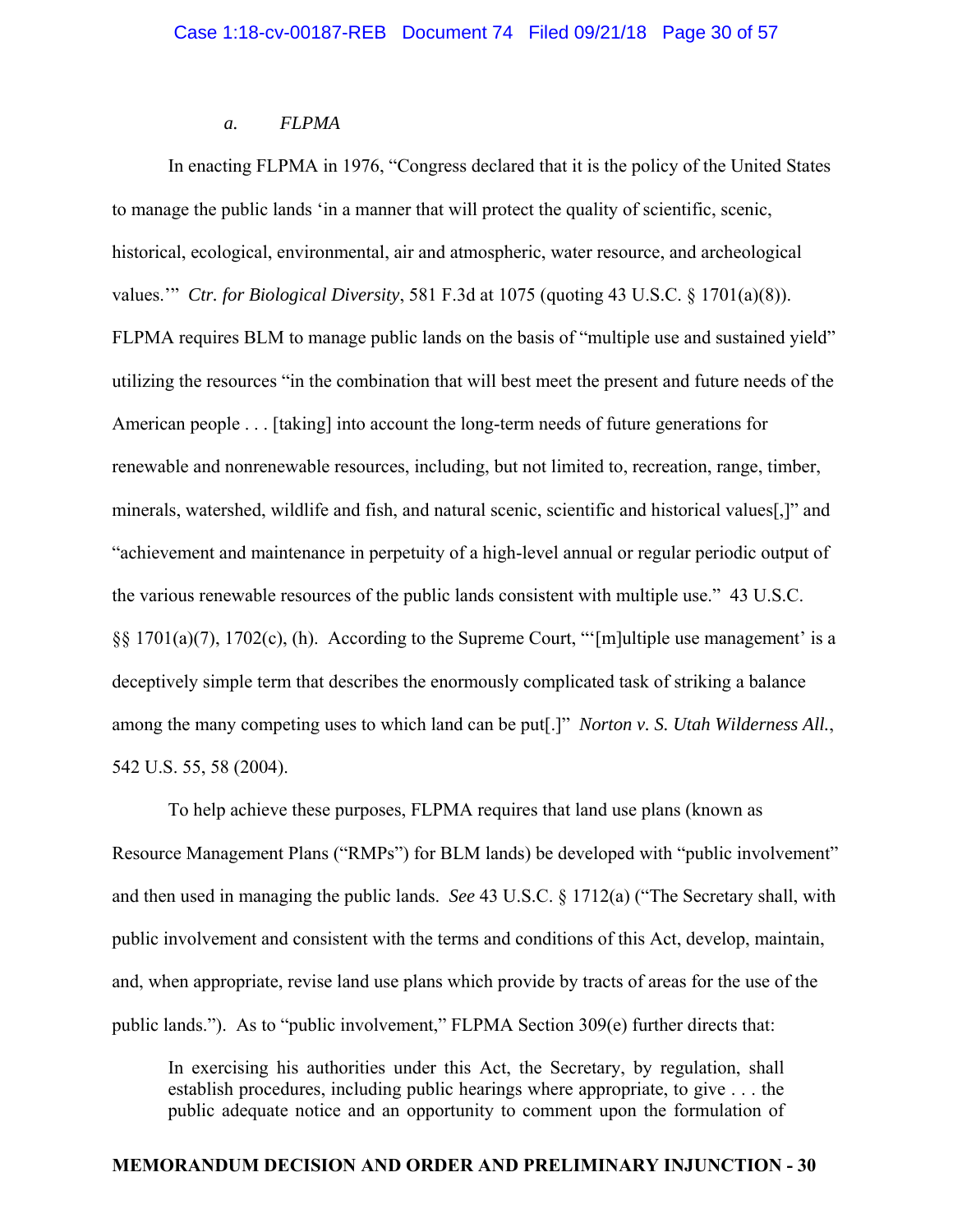### Case 1:18-cv-00187-REB Document 74 Filed 09/21/18 Page 31 of 57

standards and criteria for, and to participate in, the preparation and execution of plans and programs for, and the management of, public lands.

43 U.S.C. § 1739(e); *see also* 43 U.S.C. § 1701(a)(5) (FLPMA Section 102(a)(5): "[I]t is the policy of the United States that . . . the Secretary be required to establish comprehensive rules and regulations after considering the views of the general public . . . ."); 43 U.S.C. § 1712(h) (FLPMA Section 202(f): "The Secretary shall allow an opportunity for public involvement and by regulation shall establish procedures, including public hearings where appropriate, to give . . . the public, adequate notice and opportunity to comment upon and participate in the formulation of plans and programs relating to the management of the public lands.").

# *b. NEPA*

 NEPA "establishes a 'national policy [to] encourage productive and enjoyable harmony between man and his environment,' and was intended to reduce or eliminate environmental damage and to promote 'the understanding of the ecological systems and natural resources important to' the United States." *Dep't of Transp. v. Pub. Citizen*, 541 U.S. 752, 756 (2004) (quoting 42 U.S.C. § 4321). "[I]t is now well-settled that NEPA itself does not mandate particular results, but simply prescribes the necessary process." *Robertson v. Methow Valley Citizens Council*, 490 U.S. 332, 350 (1989). NEPA "prohibits uninformed – rather than unwise – agency action." *Id*. at 351. Council on Environmental Quality ("CEQ") regulations guide federal agencies' compliance with NEPA. *See* 40 C.F.R. §§ 1500.1-1508.28.

 At the core of NEPA is the requirement that agencies prepare a detailed statement – an Environmental Impact Statement ("EIS") – in connection with "proposals for . . . major Federal actions significantly affecting the quality of the human environment." 42 U.S.C. § 4332(C). Among other requirements, an EIS must include an explanation of "the environmental impact of the proposed action," "any adverse environmental effects which cannot be avoided should the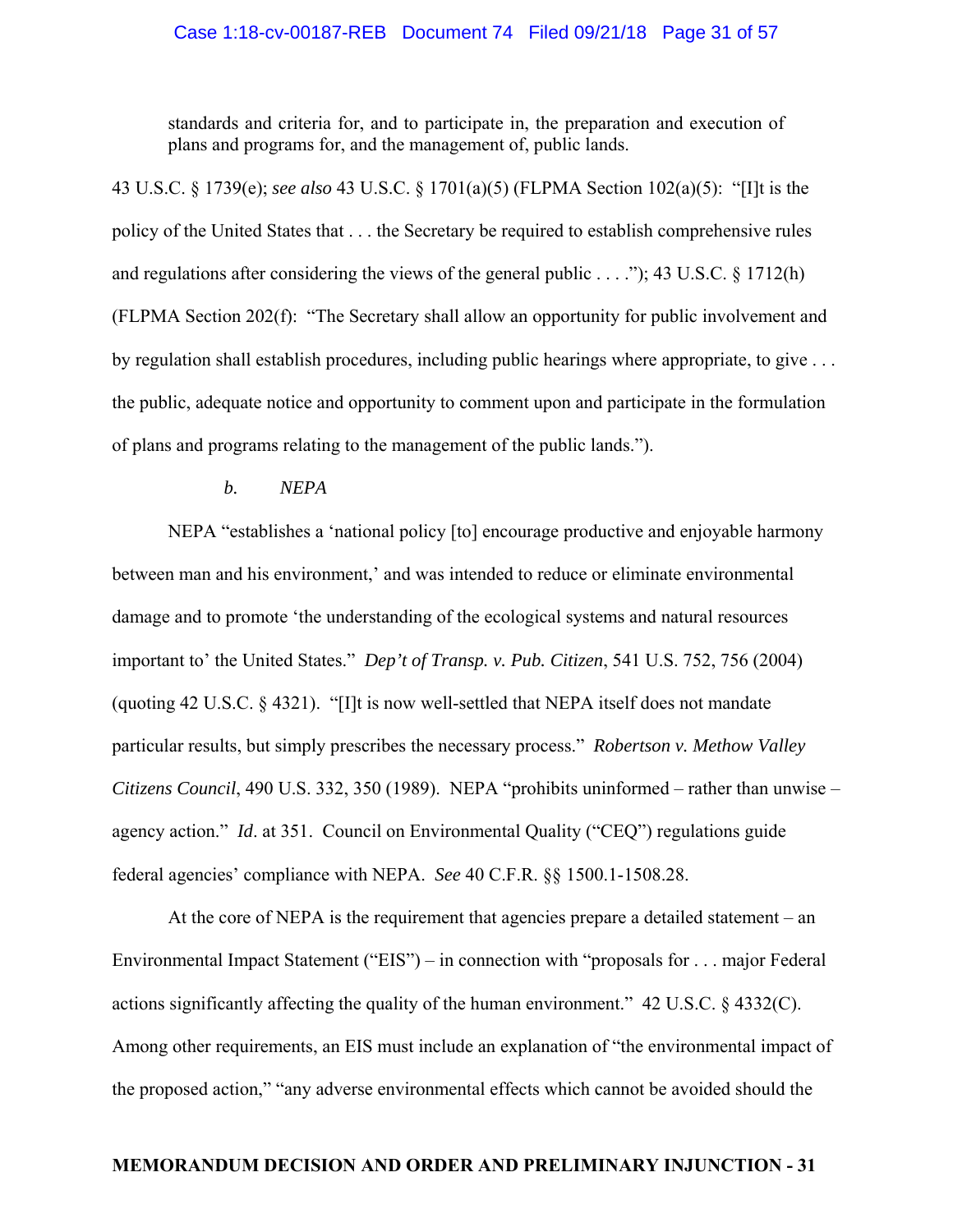### Case 1:18-cv-00187-REB Document 74 Filed 09/21/18 Page 32 of 57

proposal be implemented," and "alternatives to the proposed action." *Id*. at §§ 4332(C)(i-iii).

Preparing the EIS "ensures that the agency, in reaching its decision, will have available, and will carefully consider, detailed information concerning significant environmental impacts" and that "the relevant information will be made available to the larger audience that may also play a role in both the decision-making process and the implementation of that decision." *Robertson*, 490 U.S. at 349. "[T]he broad dissemination of information mandated by NEPA permits the public and other government agencies to react to the effects of a proposed action at a meaningful time." *Marsh v. Or. Nat. Res. Council*, 490 U.S. 360, 371 (1989).

 If an agency is unsure if an EIS is required (*i.e.*, unsure if the proposed project will have a significant effect on the human environment), it may first prepare an Environmental Assessment ("EA") to assist in making that decision.  $40 \text{ C.F.R.}$  §§ 1501.3-1501.4. The EA is a "concise" public document" in which the agency must "briefly" discuss "the environmental impacts" and "alternatives" to the proposed action. 40 C.F.R. § 1508.9. If, after preparing an EA, the agency decides that an EIS is not necessary, the agency must prepare an explanatory Finding of No Significant Impact ("FONSI") which "briefly present[s] the reasons why an action . . . will not have a significant effect on the human environment." 40 C.F.R. § 1508.13.

 The salutary and critical role of the NEPA process has been described in myriad agency decisions and court decisions over many decades. When properly implemented, NEPA procedures "ensure[ ] that the agency will inform the public that it has indeed considered environmental concerns in its decision-making process." *Balt. Gas & Elec. Co. v. Nat. Res. Def. Council*, 462 U.S. 87, 97 (1983). Accordingly, CEQ regulations require agencies to "[m]ake diligent efforts to involve the public in preparing and implementing their NEPA procedures," 40 C.F.R. § 1506.6(a); "[p]rovide public notice of NEPA-related hearings, public meetings, and the availability of environmental documents so as to inform those persons and agencies who may be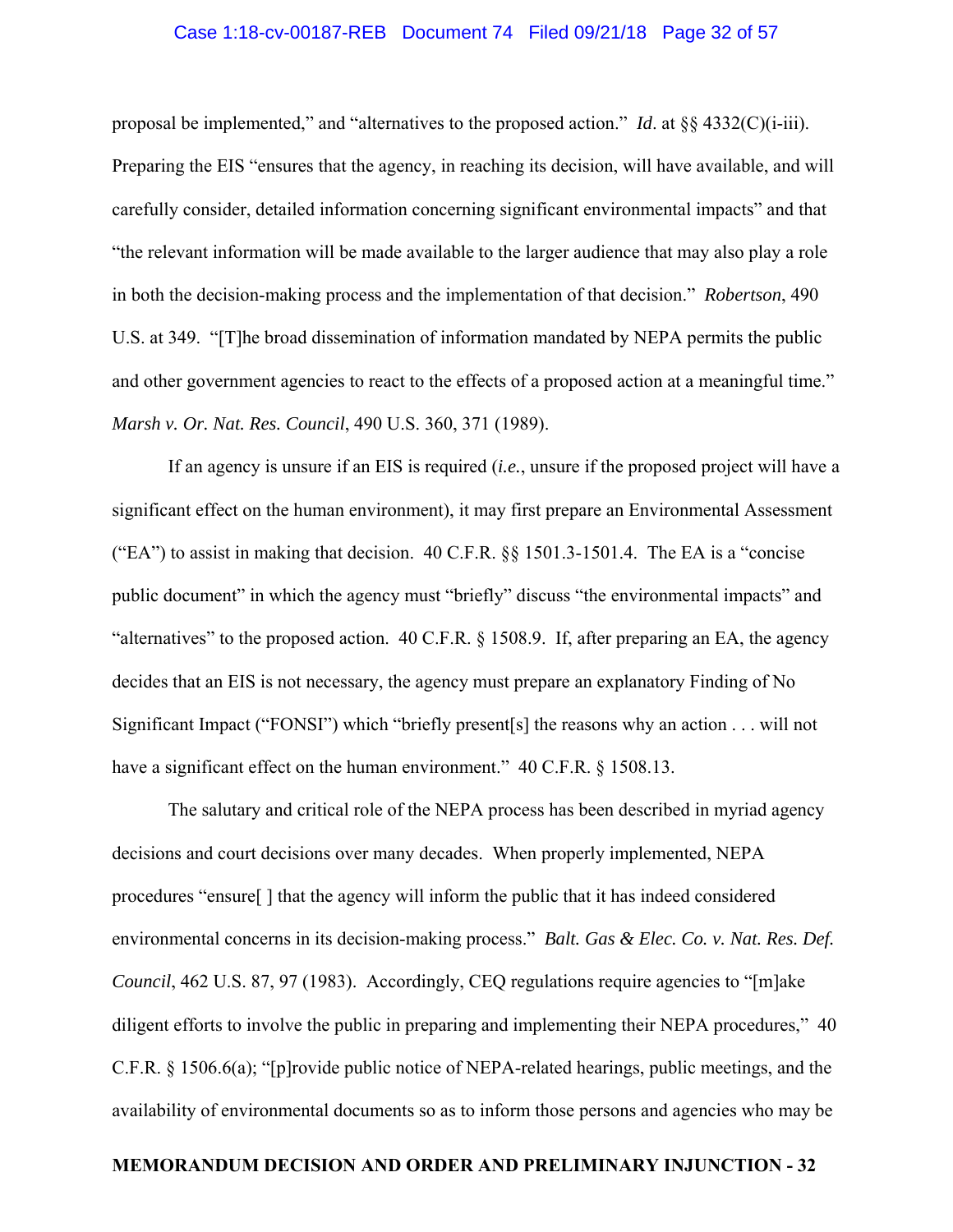### Case 1:18-cv-00187-REB Document 74 Filed 09/21/18 Page 33 of 57

interested or affected," *id*. at § 1506.6(b); "[s]olicit appropriate information from the public," *id.*  at § 1506.6(d); and "[e]xplain in its procedures where interested persons can get information or status reports on environmental impact statements and other elements of the NEPA process," *id*. at § 1506.6(e). *See also id.* at § 1507.3(a) (agency must consult with CEQ while developing implementing procedures and "before publishing them in the Federal Register for comment."). Additionally, the CEQ Regulations require agencies preparing an EIS to make an initial draft available for public comment and to consider "develop[ing] and evaluating alternatives not previously given serious consideration" in response to comments. 40 C.F.R. §§ 1503.1, 1503.4.

# 2. IM 2018-034 is Procedurally Invalid

 IM 2018-034 was not preceded by a public notice and comment period before being implemented by BLM. WWP says that, because there was no notice and comment at the outset, IM 2018-034 was "dead on arrival" under both FLPMA and NEPA. *See* WWP's Mem. ISO PI 17-20. Federal Defendants say that this fact is inconsequential because of their position that IM 2018-034 "is a statement of policy and did not require notice and comment rulemaking." Fed. Defs.' Opp. to Mot. for PI 25.<sup>5</sup>

 Under the APA, an agency generally must use notice and comment procedures to make any "rule." 5 U.S.C. § 553. The APA exempts from this requirement "interpretive rules, general statements of policy, or rules of agency organization, procedure, or practice . . . ." *Id*. at  $\S$  553(b)(3)(A). Setting aside the question of whether FLPMA incorporates this distinction,<sup>6</sup> it is

6 Though raising this question in their briefing (*see* WWP's Reply ISO Mot. for PI 15), WWP has stated that "FLPMA Section 310 further directs BLM to *follow APA rulemaking* 

 $\frac{1}{5}$ <sup>5</sup> On this point, Federal Defendants seem to argue that, because IM 2018-034 is already substantively compliant with NEPA, any upfront notice and comment period is unnecessary pursuant to either FLPMA or NEPA. *See generally* Fed. Defs.' Opp. to Mot. for PI 25-32. Those specific arguments are addressed later in this Memorandum Decision in the context of WWP's *additional* claim that IM 2018-034 improperly limits public participation.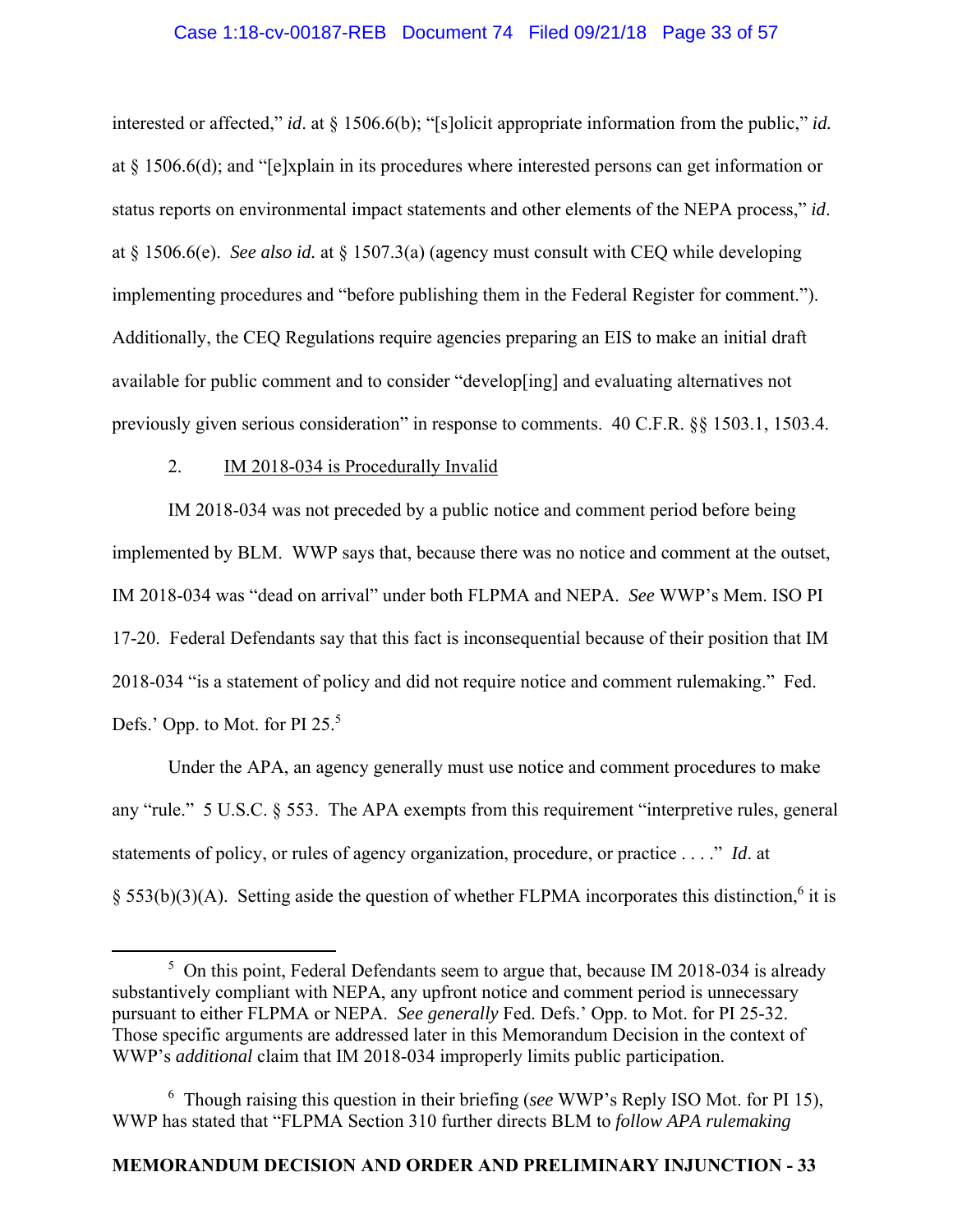# Case 1:18-cv-00187-REB Document 74 Filed 09/21/18 Page 34 of 57

understood that a general statement of policy "advis[es] the public prospectively of the manner in which the agency proposes to exercise a discretionary power." *Mada-Luna v. Fitzpatrick*, 813 F.2d 1006, 1012-13 (9<sup>th</sup> Cir. 1987). Such policies also "serve to educate and provide direction to the agency's personnel in the field, who are required to implement its policies and exercise its discretionary power in specific cases." *Id*. at 1013 (quotation marks and citations omitted). "The critical factor" in determining whether a directive constitutes a general statement of policy is "the extent to which the challenged [directive] leaves the agency, or its implementing official, free to exercise discretion to follow, or not to follow, the [announced] policy in an individual case." *Id*. Thus, to qualify as a statement of policy, two requirements must be satisfied: (1) the policy operates only prospectively, and (2) the policy does "not establish a binding norm," and is not "finally determinative of the issues or rights to which [it] address[es]," but instead leaves officials "free to consider the individual facts in the various cases that arise." *Id*. at 1014 (quotation marks and citations omitted).

 There is space to argue both sides of the issue if only piecing out the content of IM 2018- 034's wording. But, for reasons already articulated, IM 2018-034 is not a general statement of policy. It is written in binding terms. It is treated as binding in the field. *See supra*. Though it permits discretion in limited measure, it allows for no discretion as to essential details, *e.g.* a 6 month review period; no automatic public participation in the NEPA review process; elimination of a 30-day public review and comment period for each proposed lease, and imposition of a shortened, 10-day, protest period. *See supra*. These are requirements (not general statements of policy) for oil and gas leasing on BLM-administered lands.

 $\overline{a}$ 

*procedures*." WWP Mem. ISO Mot. for PI 18 (emphasis added) (citing 43 U.S.C. § 1740 ("The Secretary, with respect to the public lands, shall promulgate rules and regulations to carry out the purposes of this Act and of other laws applicable to the public lands . . . . The promulgation of such rules and regulations shall be governed by the provisions of chapter 5 of title  $5 \ldots$ .").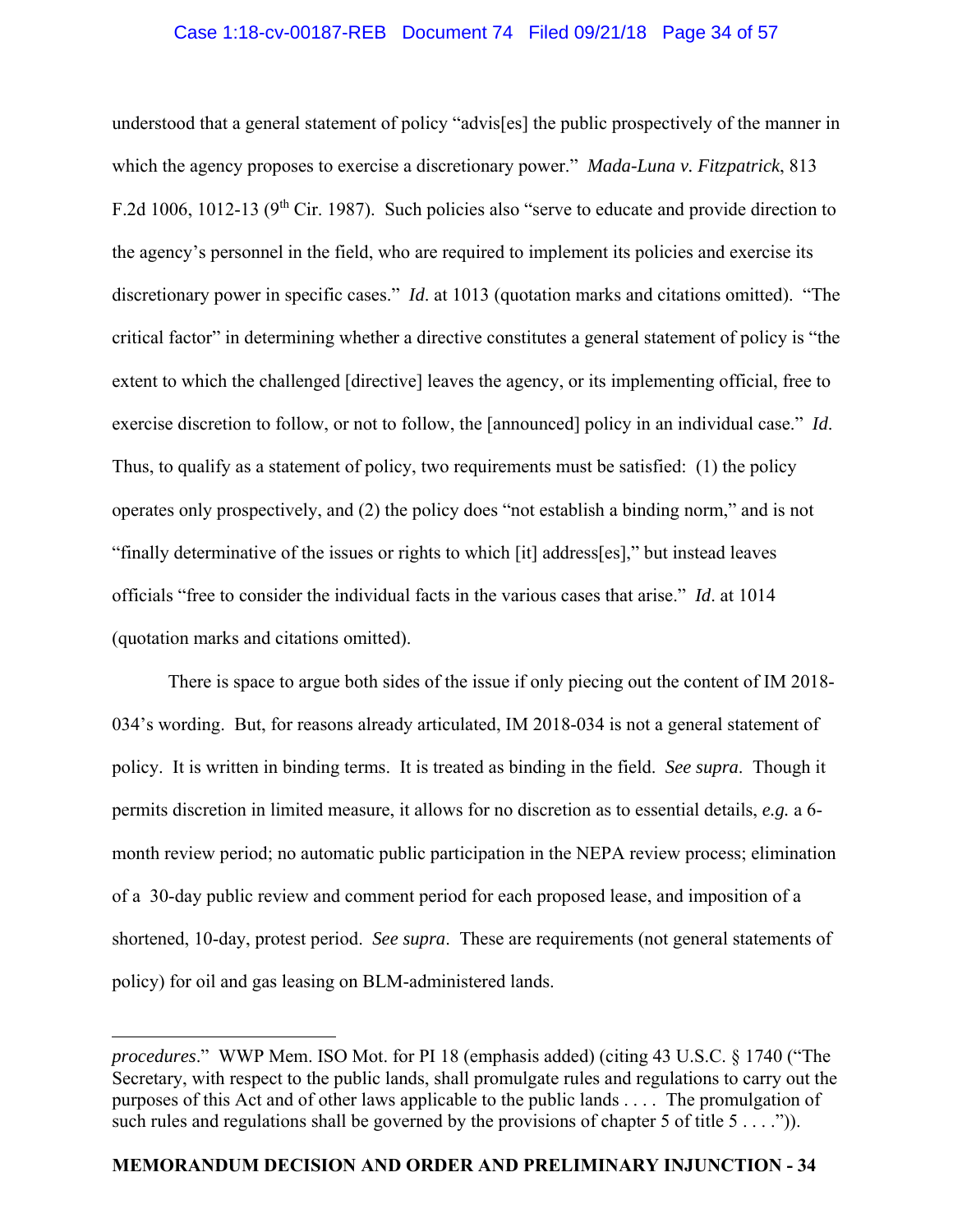# Case 1:18-cv-00187-REB Document 74 Filed 09/21/18 Page 35 of 57

As previously discussed, these procedures did not follow notice and comment

rulemaking. IM 2018-034 thus fails FLPMA's requirement that "the Secretary, *by regulation*, shall establish procedures . . . to give the . . . the public adequate notice and an opportunity to comment upon the formulation of standards and criteria for, and the management of, the public lands." 43 U.S.C. § 1739(e) (emphasis added). A similar scenario was considered in *Natural Resources Defense Council, Inc. v. Jamison*, 815 F. Supp. 454 (D.D.C. 1992). There, the environmental plaintiffs challenged BLM's adoption of public participation procedures for coal leasing spelled out in in a "competitive coal leasing handbook." *Id*. at 468 ("Plaintiffs' count VIII challenges not the substance of the public participation procedures adopted by the Secretary, but the lack of regulations implementing these provisions."). In granting summary judgment in favor of the plaintiffs', the court found:

Plaintiffs correctly assert that Congress has mandated implementation of the public participation provisions by regulation, leaving no discretion to the agency. Congress has addressed this precise question. Both sections 309(e) and 202(f) of FLPMA use the imperative "shall" and specify that their public participation opportunities will be established "by regulation." If the intent of Congress is clear, that is the end of the matter; for the court, as well as the agency, must give effect to the unambiguously expressed intent of Congress."

Defendants respond to these undeniable facts by suggesting that plaintiffs' insistence on the protection provided by regulations "trivialize[s] Section 309(e) of FLPMA since public participation procedures are spelled out in an agency handbook, and the handbook cannot be changed such as to terminate public participation without violating the Federal Advisory Committee Act. Whether or not the stability of the current public participation rules is adequately guaranteed without additional regulations is a policy question. *Congress left the Secretary no discretion in how to provide that guarantee: notice and comment rulemaking*. Consequently plaintiffs' Motion for Summary Judgment must be granted.

*Jamison*, 815 F. Supp. at 468-69 (emphasis added) (internal quotation marks and citation

omitted). $<sup>7</sup>$ </sup>

 $\frac{1}{7}$  Federal Defendants question *Jamison*'s import here, arguing that, in *Jamison*, "the Department of the Interior, at the time of the suit, had not adopted regulations regarding public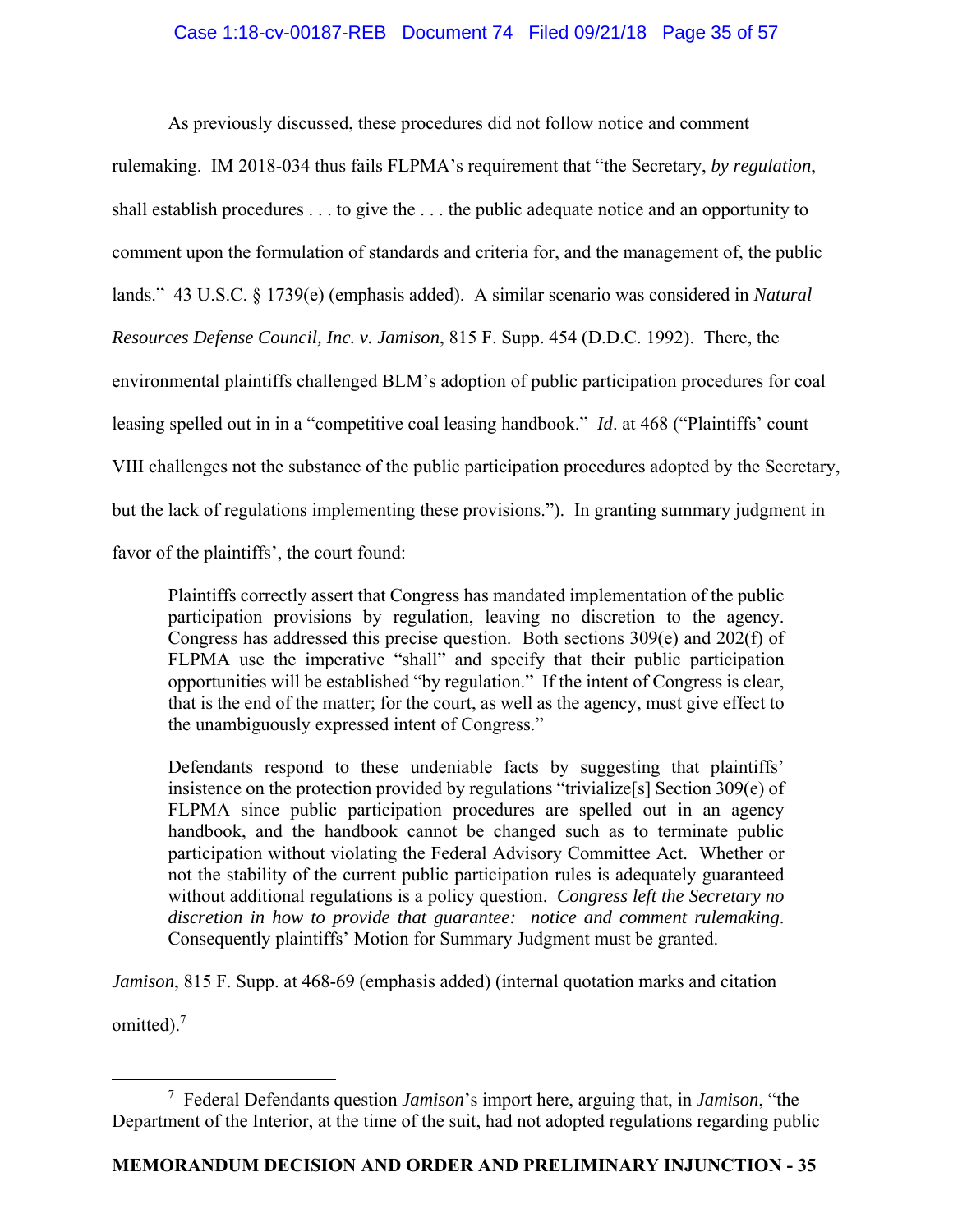# Case 1:18-cv-00187-REB Document 74 Filed 09/21/18 Page 36 of 57

 Consistent with *Jamison*, IM 2018-034 did not adhere to FLPMA's requirement concerning notice and comment rulemaking.<sup>8</sup> IM 2018-034 is procedurally invalid.

 3. IM 2018-034 Improperly Constrains Public Participation in BLM Oil and Gas Leasing Decisions

It is well-settled that public involvement in oil and gas leasing is required under FLPMA

and NEPA. *See Kraayenbrink*, 2006 WL 2348080 at \*7 (FLPMA's and NEPA's "statutory

language values public input on long-range issues ('preparation of plans and programs') as well

as on day-to-day issues ('the management of' and 'execution of' those long-range plans)."). The

question here is whether IM 2018-034 sufficiently allows for such public involvement. The

answer must be a complete "yes." Here, the answer is "not quite."

 $\overline{a}$ 

FLPMA and NEPA parallel each other in their emphasis upon public participation, and

their statutory framework reads largely in unison on such a requirement. For example:

 "In exercising his authorities under this Act, the Secretary, by regulation, *shall* establish procedures, including public hearings where appropriate, *to give . . . the public adequate notice and an opportunity to comment upon the formulation of standards and criteria for, and to participate in, the preparation and execution of plans and programs for, and the management of, the public lands*." 43 U.S.C. § 1739(e) (emphasis added).

<sup>8</sup> It is not necessary for the Court to rule upon whether IM 2018-034 violates the notice and comment procedures required under CEQ's NEPA regulations. *See* 40 C.F.R. §§ 1507.3(a), 1506.6(a). WWP's argument that there is such a violation overlaps with WWP's FLPMA argument vis à vis WWP's Fifth Claim for Relief. *See* Compl. at ¶¶ 319-325; *see also Kraayenbrink*, 2006 WL 2348080 at \*7 ("While the analysis of WWP's chance of success has proceeded to this point under NEPA, the same analysis can be made under [FLPMA] . Public input has the same elevated role in FLPMA that it has under NEPA. FLPMA requires BLM to give the "the public adequate notice and an opportunity to comment upon the formulation of standards and criteria for, and to participate in, the preparation and execution of plans and programs for, and the management of, the public lands.") (quoting 43 U.S.C. § 1739(e)).

participation in the coal leasing process." Fed. Defs.' Opp. to Mot. for PI 26, n. 10. But, as WWP notes, BLM has similarly "[not] adopted comprehensive regulations regarding public participation in the oil and gas leasing process like those at issue in *Jamison*" (beyond the Department of Interior's adoption of "general NEPA regulations"). WWP's Reply ISO Mot. for PI 14. Federal Defendants offer no authority for equating NEPA's environmental review process to FLPMA Section 309(e).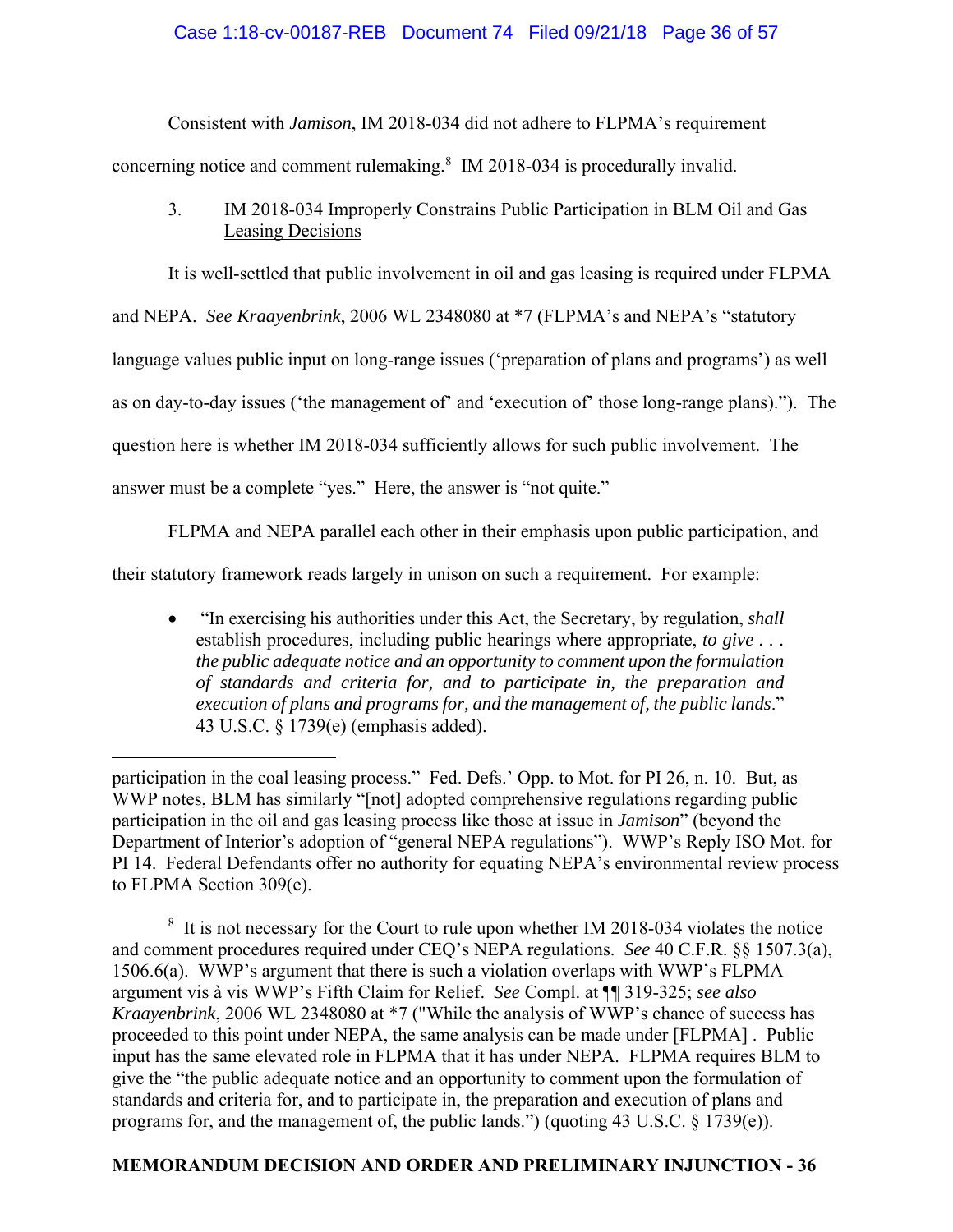- "The Secretary *shall allow an opportunity for public involvement* and by regulation shall establish procedures, including public hearings where appropriate, *to give . . . the public adequate notice and opportunity to comment upon and participate in the formulation of plans and programs relating to the management of the public lands*." 43 U.S.C. § 1712(h) (emphasis added).
- "The term 'public involvement' means *the opportunity for participation by affected citizens in rulemaking, decision-making, and planning with respect to the public lands*, including public meetings or hearings held at locations near the affected lands, or advisory mechanisms, or such other procedures as may be necessary to provide public comment in a particular instance." 43 U.S.C. § 1702(d) (emphasis added).
- "Federal agencies *shall to the fullest extent possible . . .* [i]mplement procedures to make the NEPA process more useful to decision-makers and the public" and *"[e]ncourage and facilitate public involvement in decisions which affect the quality of the human environment*." 40 C.F.R. § 1500.2(a),(d) (emphasis added).
- "NEPA procedures *must insure that environmental information is available to public officials and citizens before decisions are made and before actions are taken.* The information must be of high quality. Accurate scientific analysis, expert agency comments, *and public scrutiny are essential to implementing NEPA...*." 40 C.F.R. § 1500.1(b) (emphasis added).
- "In determining whether to prepare an environmental impact statement the Federal agency shall  $\ldots$  [if the proposed action is not covered by paragraph (a) of this section], prepare an environmental assessment. *The agency shall involve environmental agencies, applicants, and the public, to the extent practicable*, in preparing assessments required by  $\S$  1508.9(a)(1)." 40 C.F.R. 1501.4(b) (emphasis added).
- "Agencies *shall [m]ake diligent efforts to involve the public in preparing and implementing their NEPA procedures [and] solicit appropriate information from the public.*" 40 C.F.R. § 1506.6(a),(d) (emphasis added).

 On a very fundamental level, it strains common sense to see how these requirements are fulfilled when just comparing IM 2018-034 to IM 2010-117. That is, how can it be said that IM 2018-034 provides the required public participation "to the fullest extent possible" and "to the extent practicable," when it is dramatically more restrictive (at least on the issue of public participation) than the previously-established IM (IM 2010-117) it only recently replaced?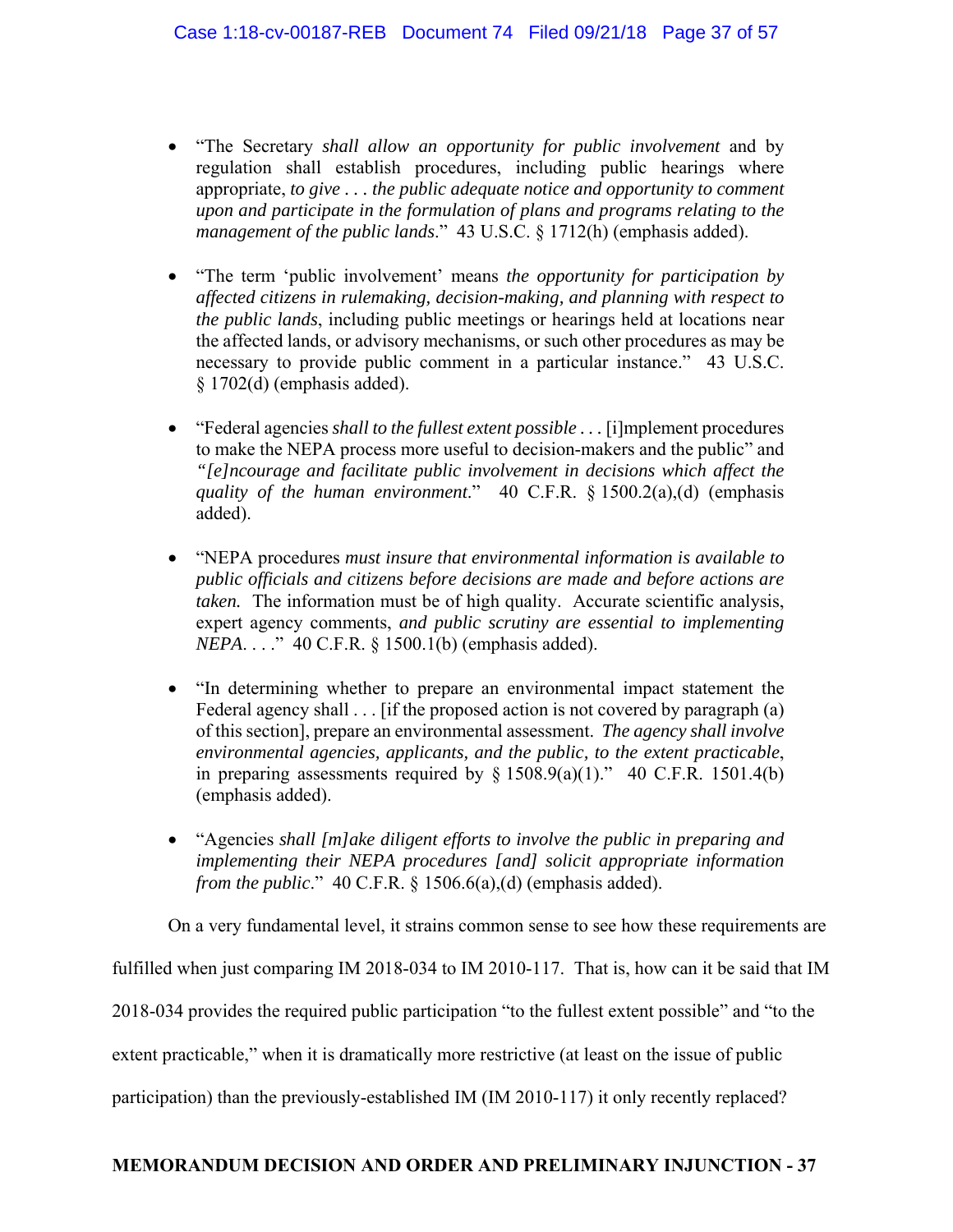# Case 1:18-cv-00187-REB Document 74 Filed 09/21/18 Page 38 of 57

 Further, and more obviously, IM 2018-034 eliminates the prior requirement contained in IM 2010-117 that BLM "[s]tate and field offices *will* provide for public participation as part of the review of parcels identified for potential leasing through the NEPA compliance documentation process," swapping in its place the more discretionary "*may* provide for public participation during the NEPA process . . . ." . *Compare* IM 2010-117 § III.C.7, *with* IM 2018- 034 § III.B.5 (emphasis added). Discretionary public participation opportunities are not consistent with FLPMA and NEPA. *See W. Watersheds Project v. Kraayenbrink*, 538 F. Supp. 2d 1302, 1316 (D. Idaho 2008) ("Congress, in FLPMA, did not give the BLM any discretion to cut the public out of these management and execution issues. Yet the BLM seeks to grant itself that forbidden discretion in its regulatory revisions. Accordingly . . . WWP has met its 'heavy' burden of proving that those revisions limiting public input constitute a facial violation of FLPMA.");<sup>9</sup> *contra* Fed. Defs.' Opp. to Mot. for PI 27 ("Plaintiffs cannot show that the procedure in [IM 2018-034] is facially invalid because, under the IM, BLM will provide for public participation when it deems such participation to be appropriate.").

 <sup>9</sup> <sup>9</sup> In *Kraayenbrink*, the agency removed certain organizations from a list of "interested" publics" who were to receive notice of issues concerning grazing allotments. The agency also eliminated public involvement from a variety of actions involving grazing, including "adjustments to allotment boundaries," "changes in active use," "emergency allotment closures," and the "issuance or renewal of individual permits or leases." *Kraayenbrink*, 538 F. Supp. 2d at 1309. Federal Defendants argue that, "unlike those regulations, the procedures adopted in IM 2018-034 do not exclude particular groups from decision-making and do not preclude public involvement in particular actions." Fed. Defs.' Opp. to Mot. for PI 28, n.12. The Court disagrees. *See infra* (discussing situations where IM 2018-034 no longer expressly allows for 30-day public review and comment periods). Separately, the Ninth Circuit's later remand to the district court for consideration of the plaintiffs' FLPMA claim under the *Chevron* framework is not immediately concerning here. *See W. Watersheds Project v. Kraayenbrink*, 632 F.3d 472, 499-500 ( $9<sup>th</sup>$  Cir. 2011)). IM 2018-034 was not issued through notice and comment procedures. *See U.S. v. Mead Corp.*, 533 U.S. 218, 230 (2001) ("It is fair to assume generally that congress contemplates administrative action with the effect of law when it provides for a relatively formal administrative procedure tending to foster the fairness and deliberation that should underlie a pronouncement of such force. . . . . [T]he overwhelming number of our cases applying *Chevron*  deference have reviewed the fruits of notice-and-comment rulemaking or formal adjudication.").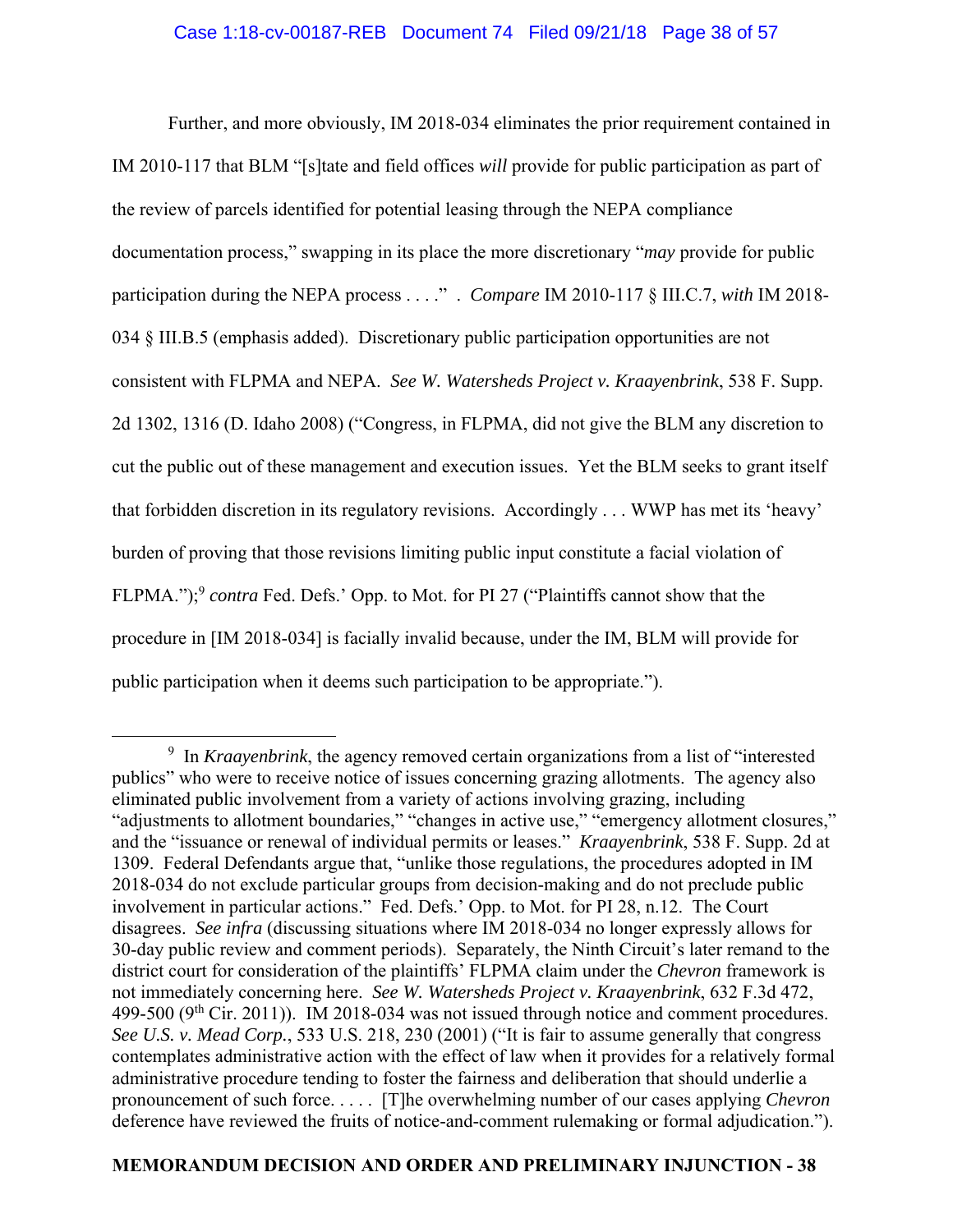## Case 1:18-cv-00187-REB Document 74 Filed 09/21/18 Page 39 of 57

 This concern is heightened because IM 2018-034 also departs from IM 2010-117 by declaring that public comment is *not* required in lease sales in which the agency issues a Determination of NEPA Adequacy ("DNA"), $^{10}$  and makes no provision for public comment on lease sales which have received an EA. *Compare* IM 2010-117 § III.E (allowing 30-day review and comment period, respectively), *with* IM 2018-034 § III.D ("If the BLM concludes that a DNA will adequately document that existing NEPA analysis is sufficient to support the proposed action and the action is consistent with the RMP, no further public comment period is required for the DNA," while silent on matter of EA). In turn, for a subset of lease sales, IM 2018-034 relegates any sort of contemporaneous public input to the much later-in-time (and, WWP would contend, the "*too* late in time") adversarial protest (with its 10-day deadline, rather than IM 2010-117's previous 30-day deadline) and appeals process, neutralizing and diminishing the substantive and practical value of such input. *See, e.g.*, *Kraayenbrink*, 538 F. Supp. 2d at 1309, 1314, 1316 (holding that BLM violated FLPMA and NEPA, in part, by "cut[ting] the interested public] out of the discussions between the BLM and the ranchers *at the formation stage of decisions*," even though public still had opportunity to protest and appeal grazing decisions, stating further: "[A] proposed decision carries with it an inevitable momentum favoring that result, an effect NEPA seeks to avoid by 'ensur[ing] that federal agencies are informed of environmental consequences *before making decisions* . . . .'" ) (quoting *Citizens for Better Forestry*, 341 F.3d at 970) (first emphasis added, second emphasis in original); *see also* 68 Fed. Reg. 33794-01, \*33796 (June 5, 2003) (available at 2003 WL 21280722) ("The appeal process is not part of the public participation required by Section 309(e) of FLPMA.").

 $10$  According to Federal Defendants, "[i]n some instances, BLM may rely on an existing NEPA document to satisfy its obligations under NEPA. In such instances, BLM will prepare a [DNA] to confirm that the environmental impacts of an action have already been analyzed in a prior NEPA document." Fed. Defs.' Opp. to Mot. for PI 5 (internal citations omitted).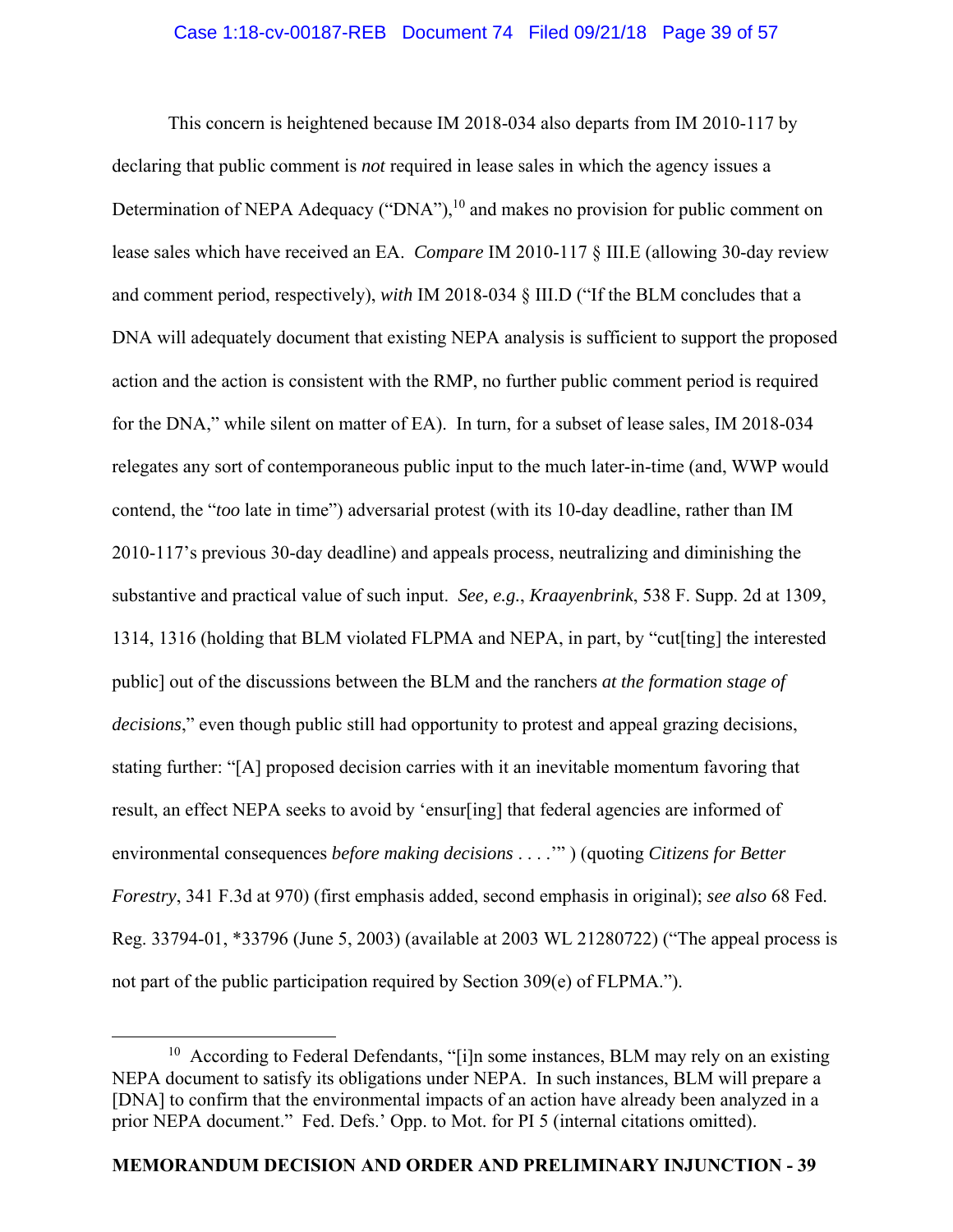### Case 1:18-cv-00187-REB Document 74 Filed 09/21/18 Page 40 of 57

 The Ninth Circuit has ruled that federal agencies "must provide the public with sufficient environmental information, considered in the totality of circumstances, to permit members of the public to weigh in with their views and thus inform the agency decision-making process." *Bering Strait Citizens for Responsible Res. Dev. v. U.S. Army Corps of Eng'rs*, 524 F.3d 938, 953 (9th Cir. 2008). Despite this requirement, IM 2018-034 jettisoned prior processes, practices, and norms in favor of changes that emphasized economic maximization $11$  to the detriment if not outright exclusion of pre-decisional opportunities for the public to contribute to the decisionmaking process affecting the management of public lands.<sup>12</sup> That choice was problematic when considering the Congressional directives for public involvement contained in FLPMA and NEPA

 $12$  Federal Defendants understandably point out situations in which public participation existed with respect to upcoming lease sales. *See* Fed. Defs.' Opp. to Mot. for PI 27 ("In fact, *for most* of the upcoming September lease sales, BLM has provided for public participation in some form, either through comments on a draft EA or scoping comments.") (emphasis added) (citing Wells Decl. ¶ 3); *see also* Def.-Interv. WEA's Sur-Reply to Mot. for PI 4-7 (Dkt. 65-1) ("Importantly, Plaintiffs' supplementary declarations also ignore the fact that Plaintiffs were provided significant advance notice of the lease sales they seek to enjoin, and that Plaintiffs provided BLM with public comments on the lease sales . . . . Even more detrimental to Plaintiffs' allegations that the third and fourth quarter lease sales should be enjoined because IM 2018-034 prevents adequate notice and comment process is the fact that the NEPA process worked."). Even if true, these arguments ignore the flaws inherent in IM 2018-034 that do not dissolve away based upon what a federal agency has (or has not) done as to particular lease sales. *But see infra* (discussing harm and hardships).

<sup>&</sup>lt;sup>11</sup> Within its November 1, 2017 "Final Report: Review of the Department of Interior Actions That Potentially Burden Domestic Energy," the Department of Interior commented that, "[f]or too long, America has been held back by burdensome regulations on our energy industry," requiring the "[e]liminat[ion of] harmful regulations and unnecessary policies." 82 Fed. Reg. 50532-01, \*50533, 50535 (November 1, 2017) (available at 2017 WL 4918980). As to IM 2010- 117 specifically, the Report indicated that it "will be replaced with revised guidance for the purpose of establishing greater efficiencies in the oil and gas leasing process" because IM 2010-117 "resulted in longer time frames in analyzing and responding to protests and appeals, as well as longer lead times for BLM to clear and make available parcels for oil and gas lease sales." *Id*. at \*50536. There is no mention of "public participation" in the Report.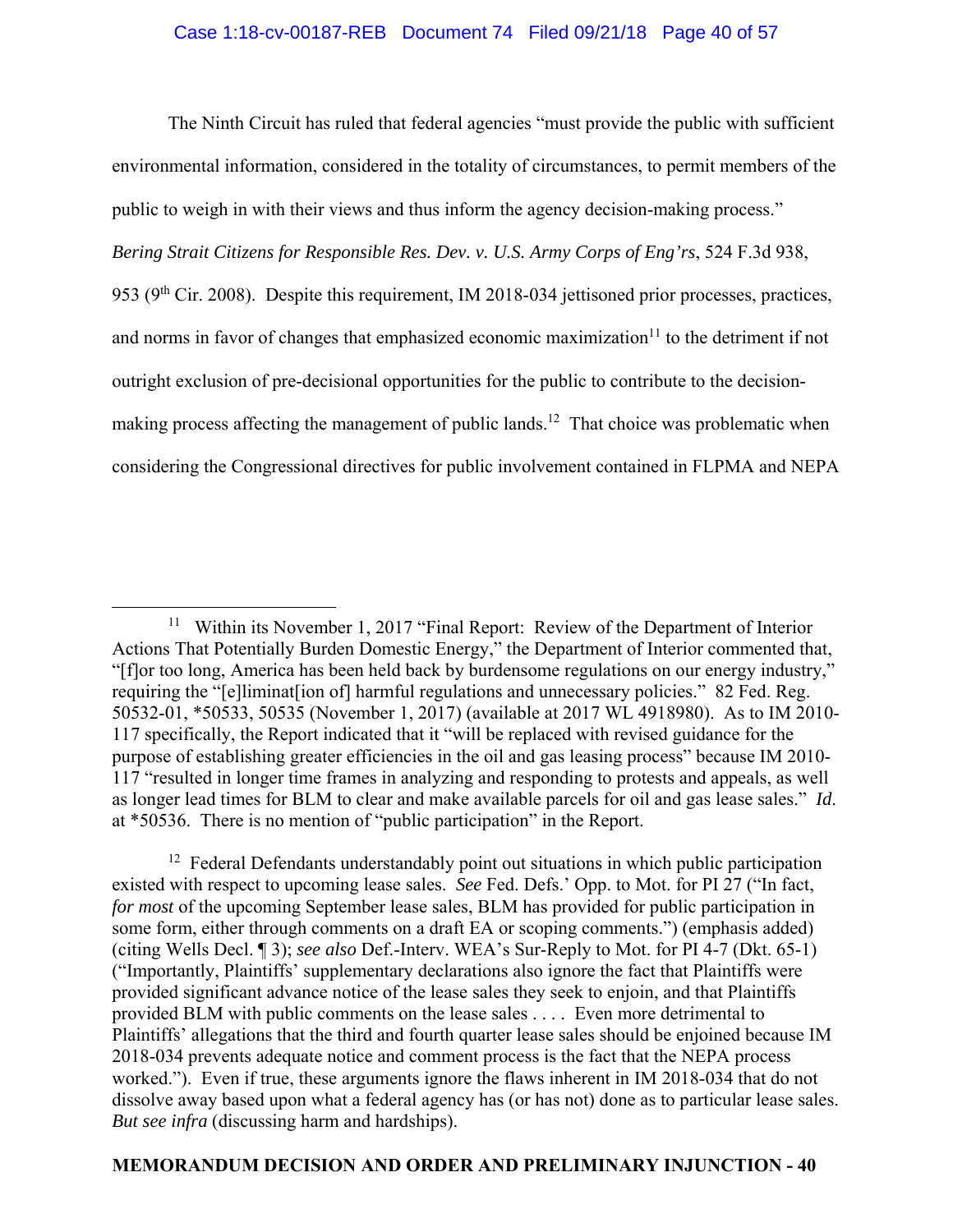### Case 1:18-cv-00187-REB Document 74 Filed 09/21/18 Page 41 of 57

and the apparent shortcomings of IM 2018-034 in allowing for public participation in BLM oil and gas leasing decisions.<sup>13</sup>

 There is, to be sure, room for differing viewpoints about how federal lands are to be managed, and how the resources of federal lands are to be used. Conflicts are not unusual over decisions made by federal agencies, such as BLM, who have the responsibility to make those decisions and there is a well-understood zone of discretion in the law that is given to agencies in the consideration, making, and implementation of such decisions. As referenced earlier in this Memorandum Decision and Order, that discretion is hard-baked into the APA. *See supra* (citing 5 U.S.C. § 706(2)(A), (C), (D); *River Runners for Wilderness*, 593 F.3d at 1067).

 But in this case, the record contains significant evidence indicating that BLM made an intentional decision to limit the opportunity for (and even in some circumstances to preclude entirely) any contemporaneous public involvement in decisions concerning whether to grant oil and gas leases on federal lands. BLM has discretion in those spaces, *so long as* the decisions made meet the requirements of the law – specifically, here, FLPMA and NEPA. The evidence illustrates that the intended result of the at-issue decisions was to dramatically reduce and even eliminate public participation in the future decision-making process. Doing so certainly serves to meet the stated "purpose" of IM 2018-034 – that is, reducing or precluding public participation will "streamline the leasing process to alleviate unnecessary impediments and burdens, to expedite the offering of lands for lease . . . ." IM 2018-034, "Purpose" p. 1. Yet, the route chosen by BLM to reach that destination is problematic because the public involvement requirements of FLPMA and NEPA cannot be set aside in the name of expediting oil and gas

 $13$  The Court has given careful consideration to Federal Defendants' contention that IM 2018-034 is consistent with BLM's regulations. *See* Fed. Defs.' Opp. to Mot. for PI 25-26. But even if true, the regulations contain a floor, not a cap. FLPMA and NEPA variously require public participation "to the fullest extent possible" and "to the extent practicable." *See supra*.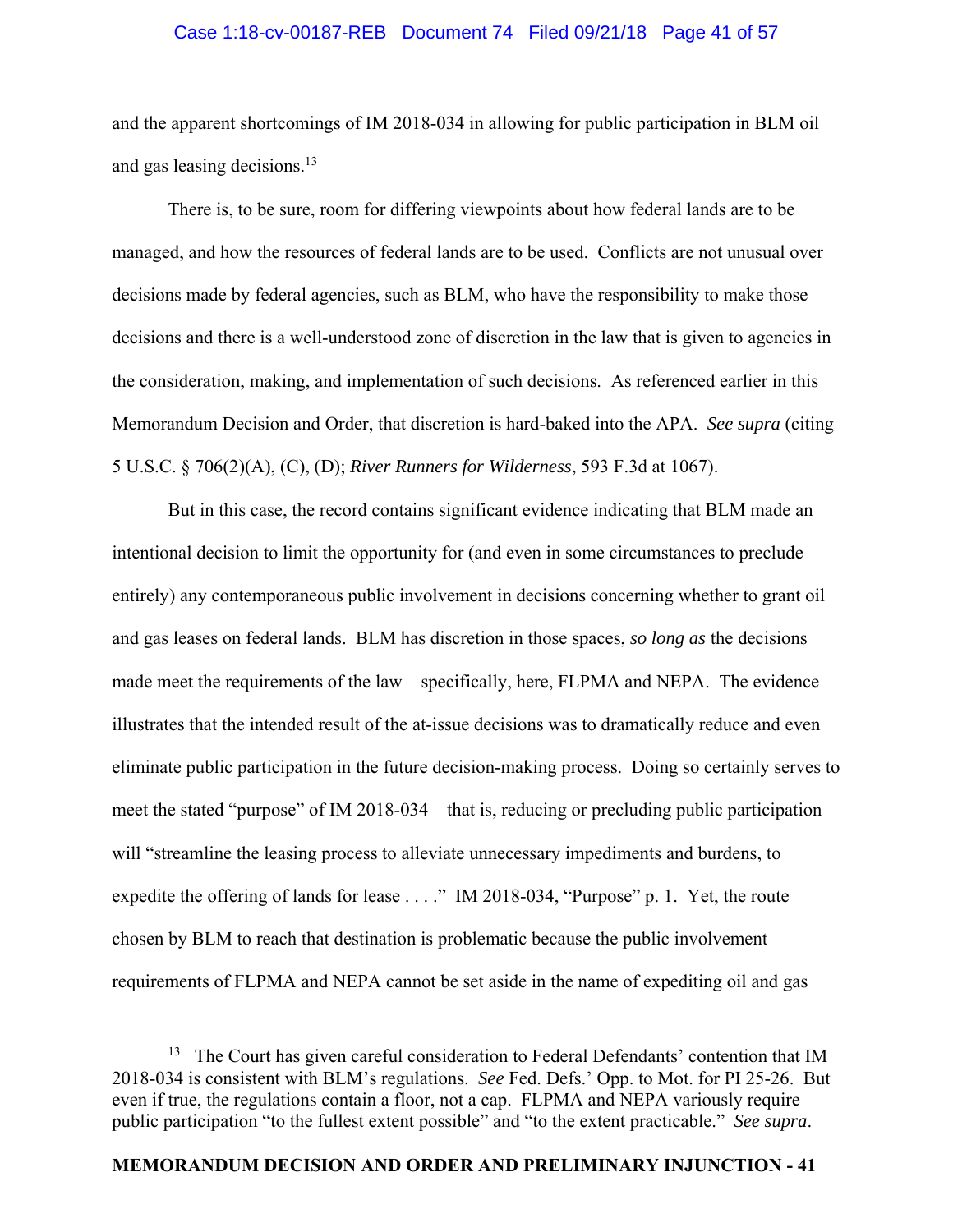# Case 1:18-cv-00187-REB Document 74 Filed 09/21/18 Page 42 of 57

lease sales. The benefits of public involvement and the mechanism by which public involvement is obtained are not "unnecessary impediments and burdens."

 In summary, IM 2018-034 is subject to judicial scrutiny under the APA as a reviewable agency action. And, where IM 2018-034 appears to be both procedurally and substantively invalid under FLPMA and NEPA, the APA is likewise implicated. The Court's findings on these points (as preliminary as they may be) are the product of applying the law to IM 2018- 034's blueprint – which, when done, reveals that WWP has a reasonable likelihood of prevailing on its related FLPMA, NEPA, and APA claims. To be clear, this conclusion is grounded in the requirements of the statutes – the Court is not substituting its judgment in place of BLM's; nor, obviously, is the Court blindly rubber-stamping BLM's decisions.

#### **C. WWP Is Likely to Suffer Irreparable Harm**

 Pointing to BLM's ongoing use of IM 2018-034 – with its shortened (or no) public comment and protest periods – WWP argues that it and the public will be irreparably harmed in three ways: (1) the environmental or aesthetic harms to public lands threatened by oil and gas leases; (2) the bureaucratic commitment to continued oil and gas leasing projects without unbiased examinations of their environmental impacts; and (3) the inability to fully and effectively contribute to whatever public participation process *may* take place due to IM 2018- 034's significantly-compressed deadlines. *See* WWP's Mem. ISO Mot. for PI 30-35. The Court generally agrees.

 IM 2018-034 limits WWP's ability to participate in the oil and gas leasing process, likely causing WWP (and groups like WWP) irreparable harm in the absence of an injunction. *See, e.g.*, *Kraayenbrink*, 2006 WL 2348080 at \* 8 ("The public input of groups like WWP will be limited . . . and irreparable harm could result from the BLM making decisions without the full public input mandated by NEPA."). In not being allowed to participate at the leasing decision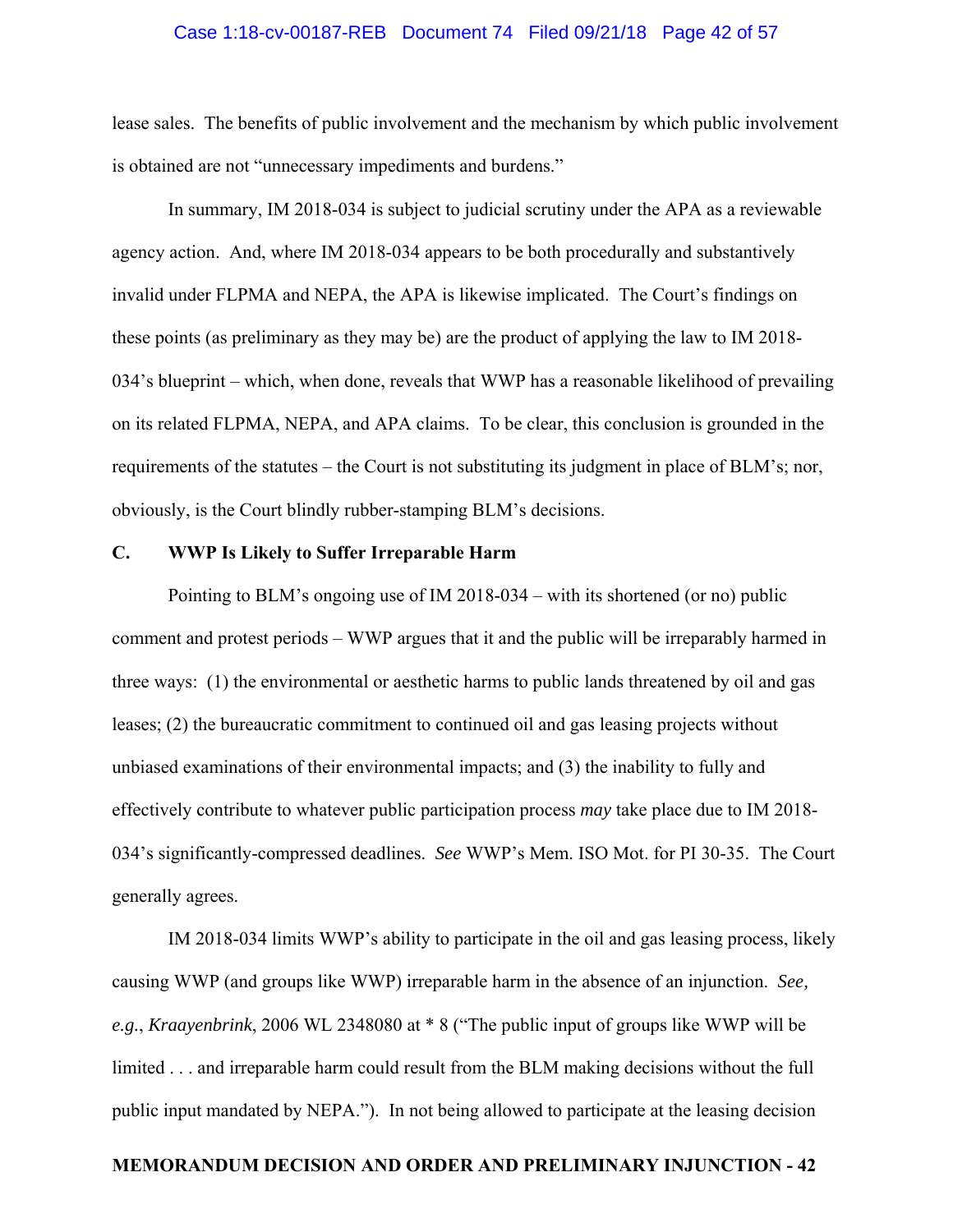### Case 1:18-cv-00187-REB Document 74 Filed 09/21/18 Page 43 of 57

stage, or in having to hurriedly clamber to do so because of IM 2018-034's changes because of the limited time frame and other constraints upon public participation, oil and gas leases have been (and will be) issued without the full benefit of public input. The activities associated with these leases and the rights granted to the lease holders can unquestionably significantly affect the quality of the human/natural environment. *See* Pls.' Mem. ISO Mot. for PI 31 31 (leases that do not include "no surface occupancy" restrictions allow oil and gas companies to "construct and maintain access roads, wells, drill pads, pipelines, and other infrastructure" which "irreparably harm public lands . . . by marring pristine landscapes, destroying fragile ecosystems, disturbing or displacing fish and wildlife populations, and eliminating recreation opportunities."); *see also supra* (quoting WWP members' declarations).

 There is traction to WWP's argument that, even though a lease sale and subsequent lease issuance may not automatically authorize any on-the-ground disturbance (*see* Fed. Defs.' Opp. to Mot. for PI 34-35), the decision by BLM to commit to a particular outcome before completing a full NEPA analysis may foreclose or diminish the prospect for an open-minded examination of alternatives down the road. *See* WWP's Mem. ISO Mot. for PI 32-34; *see also* WWP's Reply ISO Mot. for PI, 21 ("The further the agency advances toward an outcome, the harder it will be to convince the agency to change direction. In the NEPA context, that risk is not purely procedural but rather grounded in the *environmental harm* caused by an outcome chosen through inadequate deliberation.") (emphasis in original). Federal courts elsewhere have held, sensibly in this Court's view, that "bureaucratic momentum" can support an argument of irreparable harm in circumstances similar to the instant record. For example, in *Sierra Club v. Marsh*, 872 F.2d 497 ( $1<sup>st</sup> Cir. 1989$ ),<sup>14</sup> Judge (later Justice) Breyer concluded:

<sup>&</sup>lt;sup>14</sup> Sierra Club clarified *Commonwealth of Mass. v. Watt*, 716 F.2d 946 (1<sup>st</sup> Cir. 1983) (also authored by, then, Judge Breyer), and considered whether the Supreme Court, in *Amoco*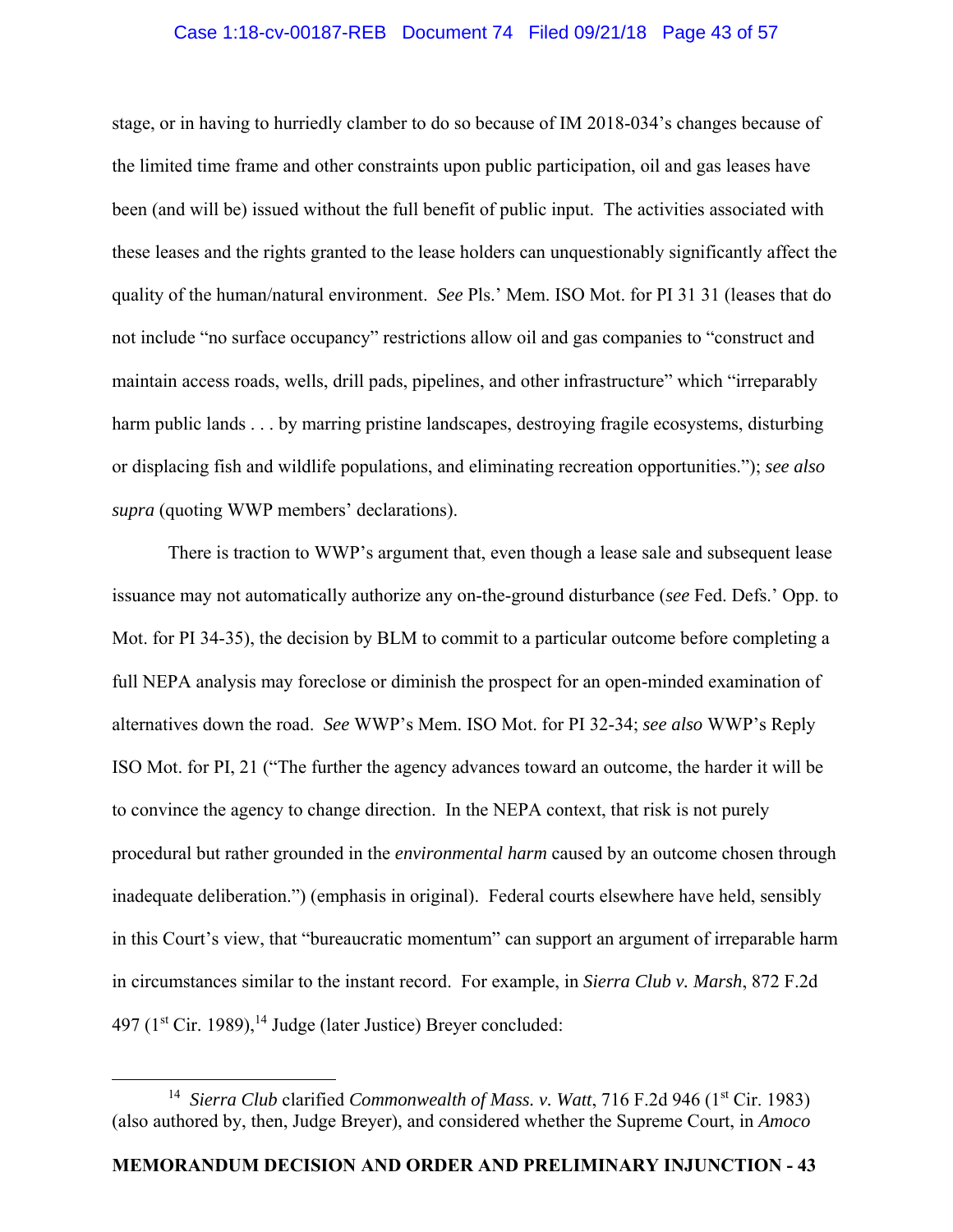[T]he harm at stake is a harm to the *environment*, but the harm consists of the added *risk* to the environment that takes place when governmental decision-makers make up their minds without having before them an analysis (with prior public comment) of the likely effects of their decision upon the environment. NEPA's object is to minimize that risk, the risk of uninformed choice, a risk that arises in part from the practical fact that bureaucratic decision-makers (when the law permits) are less likely to tear down a nearly completed project than a barely started project. . . . .

. . . .

A district court, when considering a request for a preliminary injunction, must realize the important fact of administrative life . . . : as time goes on, it will become ever more difficult to undo an improper decision (a decision that, in the presence of adequate environmental information, might have come out differently). The relevant agencies and the relevant interest groups . . . may become ever more committed to the action initially chosen. They may become ever more reluctant to spend the ever greater amounts of time, energy and money that would be needed to undo the earlier action and to embark upon a new and different course of action. Given the realities, the farther along the initially chosen path the agency has trod, the more likely it becomes that any later effort to bring about a new choice . . . will prove an exercise in futility.

To repeat, the harm at stake in a NEPA violation *is* a harm to the *environment*, not merely to a legalistic "procedure," nor, for that matter, merely to psychological well-being. The way that harm arises may well have to do with the psychology of decision-makers, and perhaps a more deeply rooted human psychological instinct not to tear down projects once they are built. But the risk implied by a violation of NEPA is that real environmental harm will occur through inadequate foresight and deliberation. the difficulty of stopping a bureaucratic steam roller, once stared, seems to us . . . a perfectly proper factor for a district court to take into account in assessing that risk, on a motion for a preliminary injunction.

. . . .

*Id*. at 500, 503-04 (emphasis in original) (internal citations omitted); *see also N. Cheyenne Tribe* 

*v. Hodel*, 851 F.2d 1152, 1158 (9<sup>th</sup> Cir. 1988) ("Bureaucratic rationalization and bureaucratic

momentum are real dangers, to be anticipated and avoided by the Secretary."); *Nat. Res. Def.* 

*Council v. Houston*, 146 F.3d 1118, 1129 (9<sup>th</sup> Cir. 1998) ("Here, if the Biological Opinion had

 $\overline{a}$ 

*Prod. Co. v. Village of Gambell*, 480 U.S. U.S. 531 (1987) overruled *Watt*'s holding that, "if any such decision is made without the information that NEPA seeks to put before the decisionmaker, the harm that NEPA seeks to prevent occurs." *Sierra Club*, 872 F.2d at 497-98. *Sierra Club* confirmed that *Village of Gambell* did not overturn *Watt*. *See id*. at 498.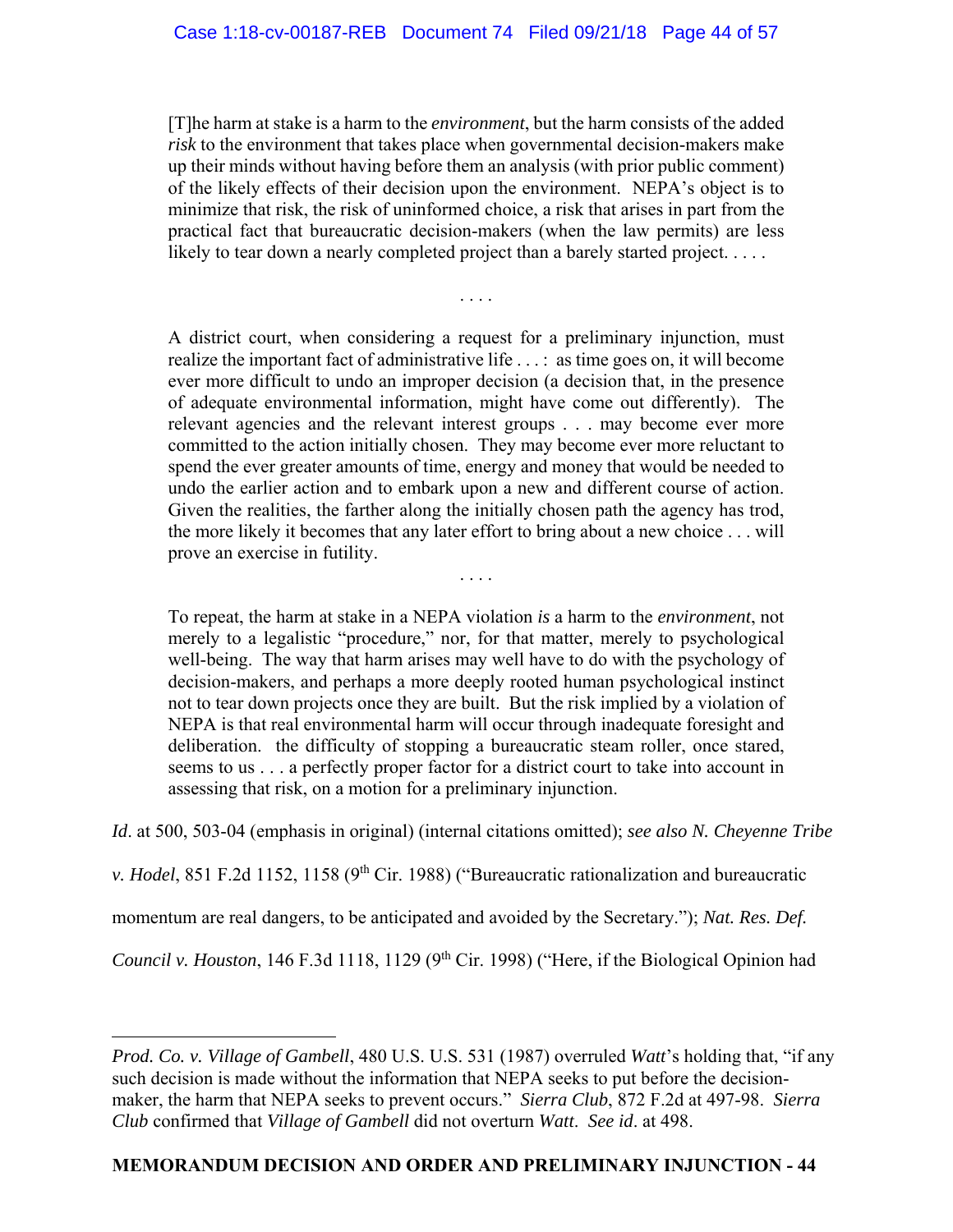# Case 1:18-cv-00187-REB Document 74 Filed 09/21/18 Page 45 of 57

been rendered before the contracts were executed, the [United States Fish and Wildlife Service] would have had more flexibility to make, and the Bureau [of Reclamation] to implement, suggested modifications to the proposed contracts. . . . . The failure to respect the process mandated by law cannot be corrected with post-hoc assessments of a done deal."); *Nat'l Wildlife Fed. v. Nat'l Marine Fisheries Serv.*, 2017 WL 1829588, \*12 (D. Or. 2017) ("The Court is persuaded by the reasoning in *Sierra Club* . . ., which discusses what is sometimes described as the 'bureaucratic steamroller' or 'bureaucratic momentum' theory . . . .) (citing other district courts in Ninth Circuit finding same theory persuasive); *Montana Wilderness Ass'n v. Fry*, 408 F. Supp. 2d 1032, 1038 (D. Mont. 2006) ("This case raises a concern over BLM's ability to fulfill its procedural obligations without favoring a predetermined outcome. Mr. Ott's testimony leaves the strong impression that he is motivated by an executive policy to maximize energy development. The wheels are in motion.") (citing *N. Cheyenne Tribe*, 851 F.2d at 1157); *Idaho ex. rel. Kempthorne v. U.S. Forest Serv.*, 142 F. Supp. 2d 1248, 1264 (D. Idaho 2001) ("The Court finds . . . there is merit in the wisdom of the First Circuit Court of Appeals analysis that the purpose of NEPA 'is to required consideration of environmental factors before project momentum is irresistible, before options are closed, and before agency commitments are set in concrete.'") (quoting *Watt*, 716 F.2d at 953); *Friends of the Earth v. Hall*, 693 F. Supp. 904, 913 (W.D. Wash. 1988) ("[T]he risk of bias resulting from the commitment of resources prior to a required thorough environmental review is the type of irreparable harm that results from a NEPA violation.") (citing *Watt*, 716 F.2d at 952-53).

 The Court sees good reason to follow the lead of these other courts and concludes that an incomplete observance of environmental laws and procedure (through abbreviated NEPA reviews and less complete public comments or none at all), aided by agency inertia, combine to create irreparable harm. The Court is aware that WWP has made its views known (at least to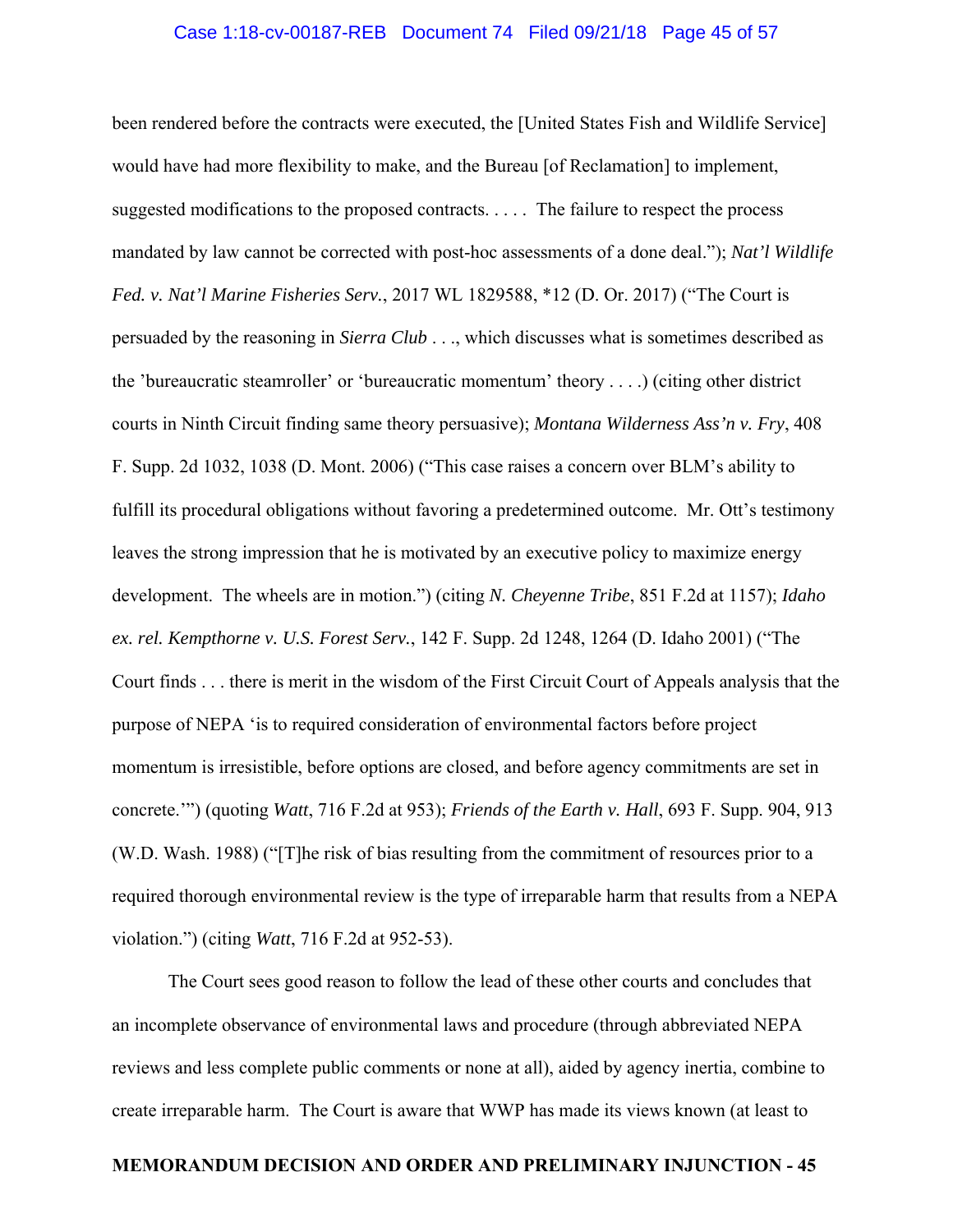# Case 1:18-cv-00187-REB Document 74 Filed 09/21/18 Page 46 of 57

some degree) in various of the upcoming (or recently completed) oil and gas lease sales. *See, e.g.*, Wells Decl. ¶ 3 (table identifying September and December oil and gas lease sales along with comment schedules and fact of comments made); Ex. 1 to Stellberg Decl. (same); *see also*  Def.-Interv. WEA's Sur-Reply to Mot. for PI 6-7 ("Plaintiffs request for injunctive relief for the September oil and gas lease sales is moot. Plaintiffs submitted detailed comments for the High Plains District EA and the Second WY EA during the comment periods. . . . . Simply put, Plaintiffs' claim of injury due to an allegedly compressed comment period simply does not hold up to the facts of this case."). However, the fact of such comments, without more, does not mean that WWP has meaningfully contributed, or as meaningfully as it could contribute in a different public participation framework, to the leasing decision process given the framework contained in IM 2018-034. The Court is satisfied that, on this record, WWP is likely to suffer irreparable harm in the absence of an injunction.

# **D. The Balance of Hardships Alongside the Public Interest Favors an Injunction for the Fourth Quarter Oil and Gas Lease Sales, But Not for the Third Quarter Oil and Gas Lease Sales15**

Where environmental injury is established, the Court must still engage in the traditional balancing of harms test before entering an injunction, which includes a consideration of the economic injuries that will result from imposition of an injunction. *See Idaho Conserv. League v. Atlanta Gold Corp.*, 879 F. Supp. 2d 1148, 1160-61 (D. Idaho 2012) (citing *Lands Council v. McNair*, 537 F.3d 981 (9<sup>th</sup> Cir. 2008)). Even so, if irreparable environmental harm is likely, "the balance of harms will usually favor the issuance of an injunction to protect the environment." *Village of Gambell*, 480 U.S. 531, 545.

<sup>&</sup>lt;sup>15</sup> "When the government is a party, [the balance of hardships and public interest factors] merge." *Drakes Bay Oyster Co. v. Jewell*, 747 F.3d 1073, 1092 (9<sup>th</sup> Cir. 2014).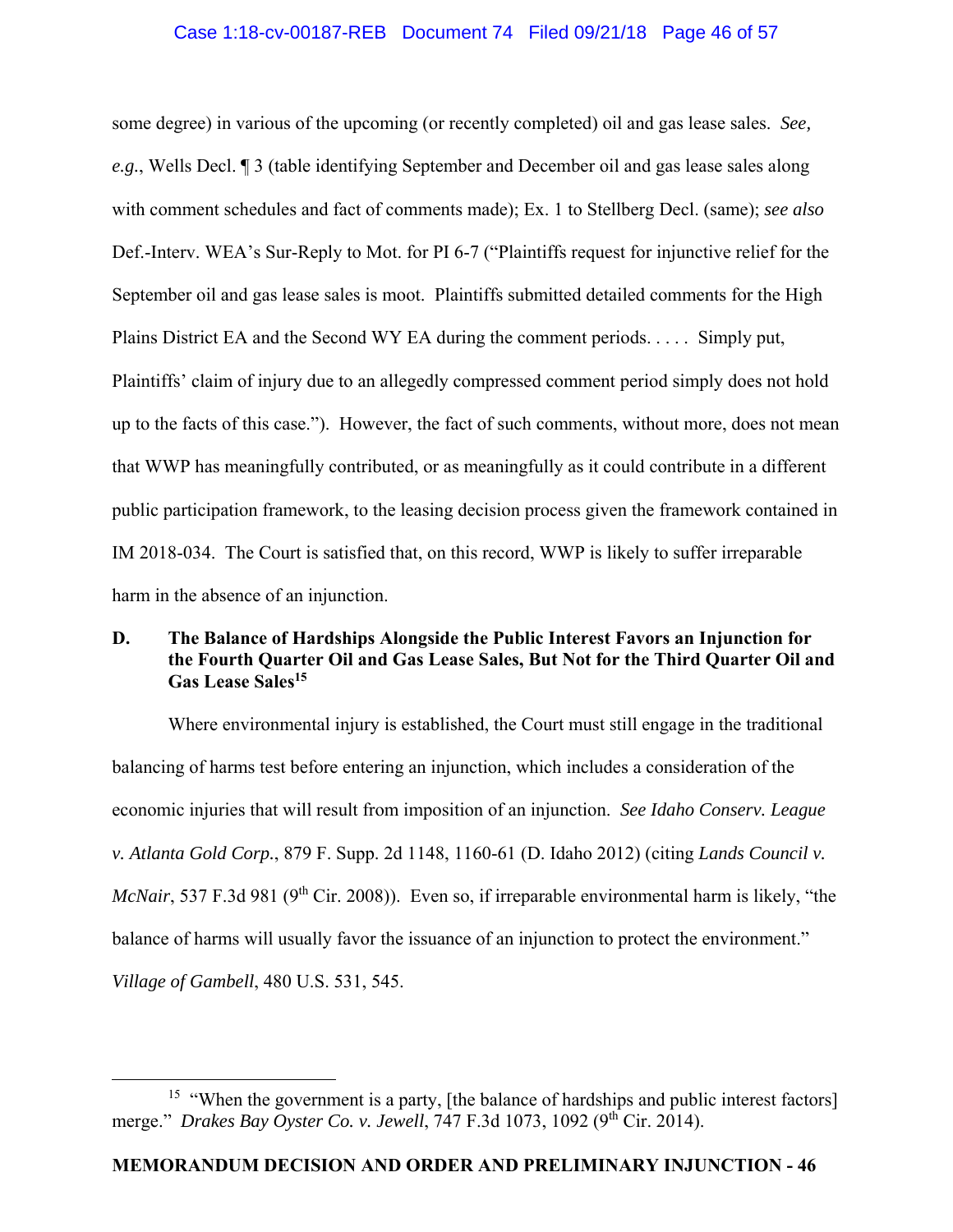# Case 1:18-cv-00187-REB Document 74 Filed 09/21/18 Page 47 of 57

 WWP contends that it has attempted to carefully style its requested injunctive relief, in that WWP seeks to prohibit Federal Defendants from implementing four provisions of IM 2018- 034 in relation to third and fourth quarter (September and December) 2018 oil and gas lease sales and beyond; and to require, instead, that BLM follow provisions in IM 2010-117 which deal with the same subjects. *See supra*. WWP contends that it "do[es] not seek to halt any lease sale or reverse any lease upon this injunction motion." WWP's Reply ISO Mot. for PI, 1. Notwithstanding whatever description WWP assigned to the request, the Court concludes that WWP's Motion essentially requests that, moving forward, Federal Defendants be required to comply with IM 2010-117 and not IM 2018-034.

 The record indicates that the majority of (if not all) third quarter 2018 lease sales are either completed or in their final stages. *See* Fed. Defs.' Opp. to Mot. for PI 39 (as of August 10, 2018: "Plaintiffs ignore the fact that for most of the upcoming lease sales in September, the NEPA process has already occurred, and the protest period is already underway.") (citing Wells Decl. ¶ 3 (identifying "sale dates" of September 5-6, 11, 18-20, 2018); *see also* Ex. 1 to Stellberg Decl. (same). This is significant because, given the timing of the litigation notwithstanding its expedited handling, WWP's requested relief arguably seeks to unwind completed or nearlycompleted sales. Regardless of whether WWP seeks – directly or indirectly – such relief as to completed or nearly-completed sales, imposing such requirements on BLM as to such sales at this point in time would upend the time, effort, and expense expended by Federal Defendants and other involved parties in preparing for the third quarter lease sales. *See* Wells Decl. ¶¶ 4-8 (discussing BLM resources devoted to preparing for September lease sales, noting that "[d]elaying the September lease sales would cause business uncertainty and disrupt those planning and protest efforts, and result in a waste of the associated private resources" and require BLM "to post amendments to their notices of competitive lease sales and issue press releases to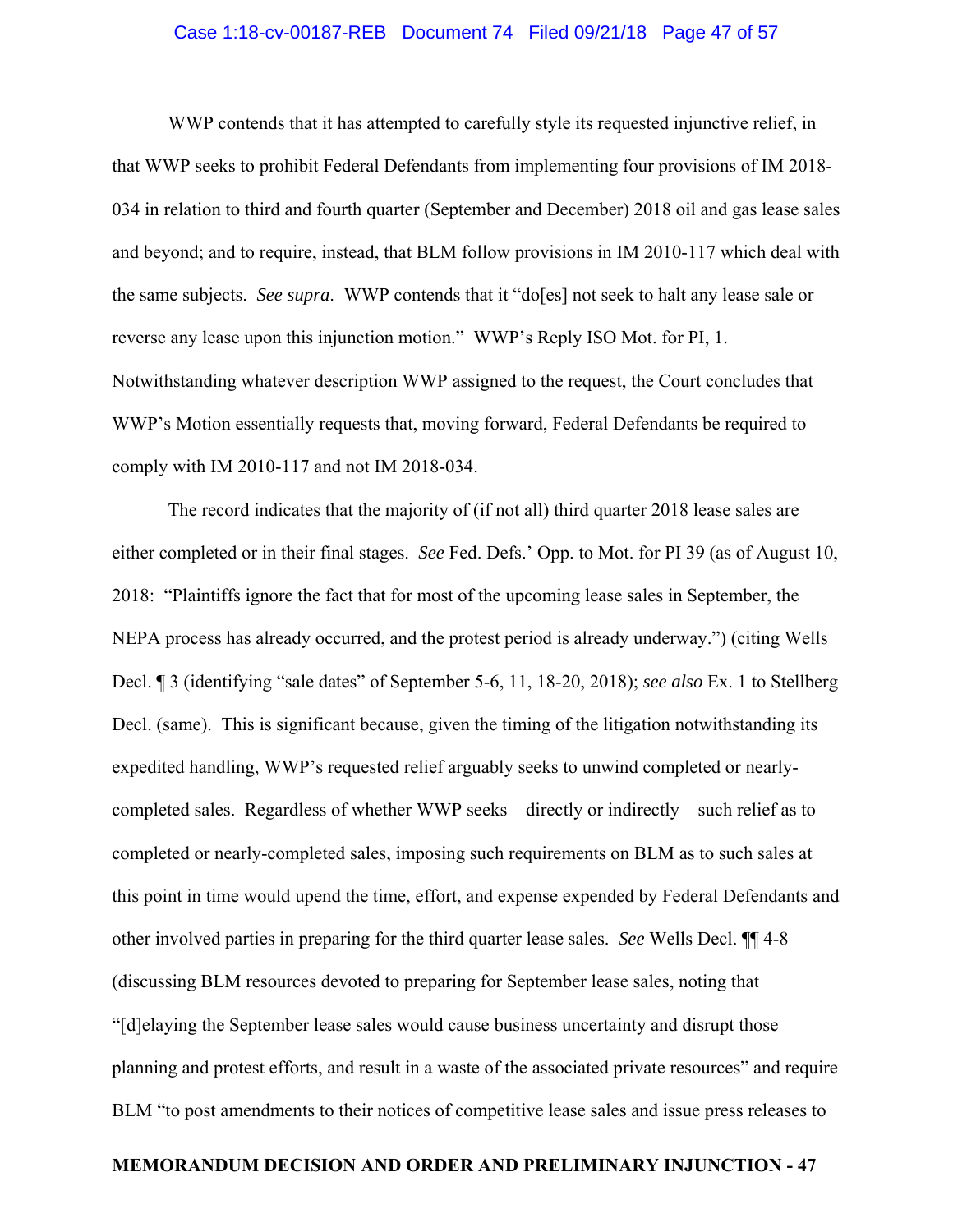# Case 1:18-cv-00187-REB Document 74 Filed 09/21/18 Page 48 of 57

inform the public of the postponements and announce the new comment and protest periods."); *see also* Def.-Interv. Wyoming's Opp. to Mot. for PI 8-11 (Dkt. 50) (discussing Wyoming's and its citizens "substantial socioeconomic benefits from federal oil and gas leasing);<sup>16</sup> Def.-Interv. WEA's Opp. to Mot. for PI 6-8 (discussing members' extensive efforts and "due diligence costs" to date and "significant harm" in even "slight delay" in lease issuance and anticipated revenues).

 As previously described, WWP has participated in some number of the public comment periods leading up to the September lease sales. WWP will have opportunity to protest leases that have been or are soon to be issued. All in all, and on the current record, the Court concludes that the balance of hardships and the public interest do not support a preliminary injunction affecting the further denouement of the third quarter oil and gas lease sales.

 However, the equation changes when applied to the fourth quarter oil and gas lease sales, and subsequent sales. The Federal Defendants and some entities represented by the Intervenor Defendants may well be working on or have completed work connected to such sales. *See* Wells Decl.  $\P$  4, 7, 8. Even so, such sales are sufficiently in the future that the importance of the hardships faced by WWP and others, who would involve themselves in the public participation process concerning upcoming sales along with the overall public interest, outweigh the interests of the Defendants.<sup>17</sup> Further, the provisions of IM 2010-117 are not new, and therefore are

 $16$  Though properly considered in deciding what best serves the public interest, Wyoming's tax/royalty revenue would not be eliminated if immediate future sales are conducted under some of the prior IM 2010-117 procedures. Such revenues are inchoate unless and until leases are issued and production obtained.

<sup>&</sup>lt;sup>17</sup> Weighing the nature of WWP's alleged organizational hardship is an imprecise task. WWP has submitted declarations stating that the changes in the oil and gas leasing process has disrupted the organization's usual work patterns, has caused difficulty in being able to meet the workload that has been created (in scope and in quality), and requires that some staff people work long hours and take time away from other responsibilities. Such difficulties may arise from a shortage of qualified personnel, or a lack of resources to hire additional staff people, or an internal decision about allocation of the organization's resources. But the hardships described in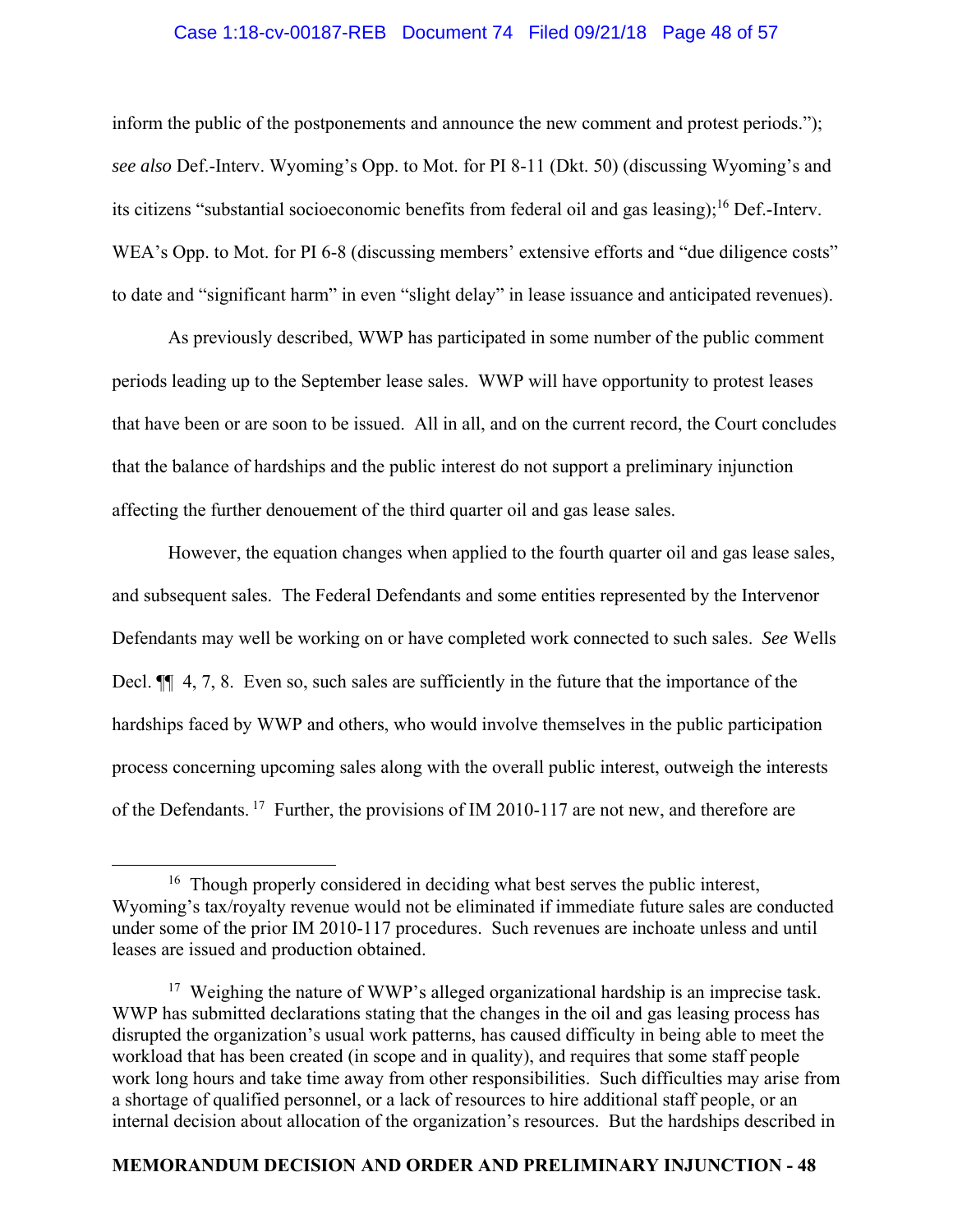# Case 1:18-cv-00187-REB Document 74 Filed 09/21/18 Page 49 of 57

already well-known to BLM and to those who are interested in obtaining future oil and gas leases. IM 2010-117 served as the procedural framework for BLM oil and gas leases for nearly ten years before IM 2018-034 was implemented. In this light, the suggested benefits of proceeding with the fourth quarter oil and gas lease sales using IM 2018-034 are outweighed by the benefit of returning a fuller opportunity for public participation, consistent with IM 2010- 117. Hence, the Court will enter a preliminary injunction applicable to the prospective fourth quarter 2018 (and subsequent) oil and gas lease sales, consistent with the terms identified herein. *See infra*.

# **E. The Preliminary Injunction Will Be Geographically Limited**

 $\overline{a}$ 

Though an extraordinary remedy, a preliminary injunction is proper in this instance. Still, its scope must be narrowly and specifically tailored to fit the dispute that gives rise to its issuance, and not more. *See Stormans, Inc. v. Selecky*, 586 F.3d 1109, 1140 ( $9<sup>th</sup> Cir. 2009$ ) ("'Injunctive relief . . . must be tailored to remedy the specific harm alleged.' 'An overbroad injunction is an abuse of discretion.'") (quoting *Lamb-Weston v. McCain Foods, Ltd.*, 941 F.2d 970, 974 (9<sup>th</sup> Cir. 1991)).

This case is tied to oil and gas leases that affect greater sage-grouse habitats.<sup>18</sup> WWP goes to great lengths to document the history surrounding the 2015 Sage-Grouse Plan

this record do not necessarily go away with IM 2010-117. Nor is the fact of having too much work to do in a short amount of time a hardship that is, for some reason, weightier than similar challenges faced by other litigants in the lawsuits that WWP brings. Perhaps WWP could hire more people or prioritize resources in a different manner. Those are the choices of the organization, not a place for supposition or imposition by the Court. Ultimately, however, such issues do not preclude entry of injunctive relief, given the full extent and nature of the irreparable harm involved here. *See supra*.

<sup>&</sup>lt;sup>18</sup> WWP filed a "suggestion" at the outset of this case, requesting that case be reassigned *sua sponte* to U.S. District Judge B. Lynn Winmill because of similar issues in two other sagegrouse-related cases Judge Winmill is presiding over. *See* Not. of Related Cases, 2-4 (Dkt 3) ("The present case and these two related cases all involve *legal challenges over the conservation*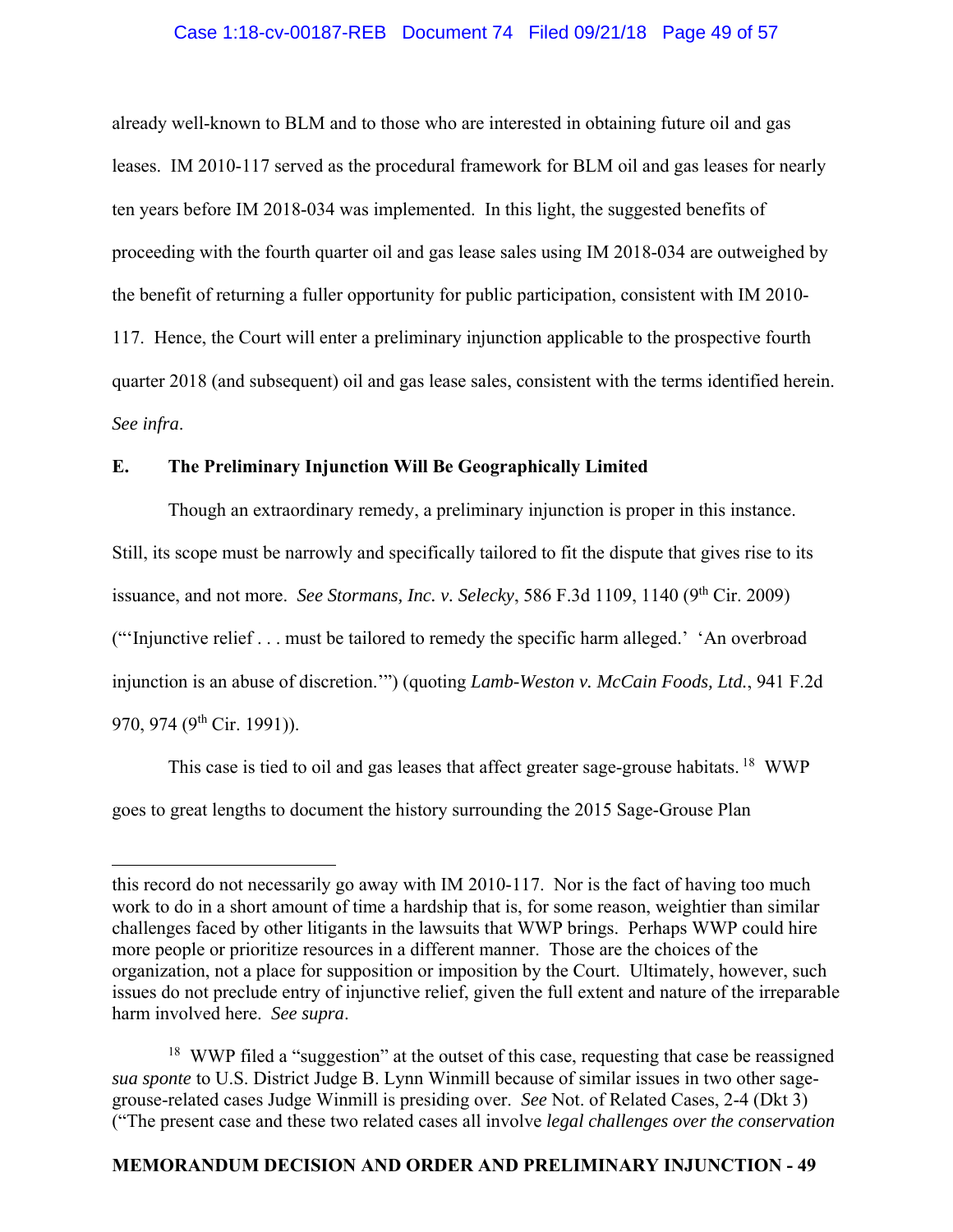# Case 1:18-cv-00187-REB Document 74 Filed 09/21/18 Page 50 of 57

Amendments which identified priority sage-grouse habitats and imposed management restrictions intended to protect sage-grouse from adverse impacts of oil and gas leasing development. *See, e.g.*, Compl. at ¶¶ 1-14, 30-66, 73-114. Indeed, the threshold point on which WWP justifies this lawsuit depends upon that overlay and the connections within pertaining to sage-grouse habitat. *See supra* (generally discussing Court's 9/4/18 Memorandum Decision and Order denying Federal Defendants' Motion to Sever and Transfer). Implementing a nationwide injunction to *all* oil and gas lease sales *throughout* the United States, without regard to whether such lease sales implicate sage-grouse habitat, is not justified. Hence, the preliminary injunction applies to oil and gas lease sales contained in whole or in part within the Sage-Grouse Plan Amendments' recognized "Planning Area Boundaries" encompassing "Greater Sage-Grouse Habitat Management Areas," as indicated in the following BLM map:

///

/// /// /// /// /// ///

///

 $\overline{a}$ *of greater sage-grouse on public lands administered by [BLM] ....* Judge Winmill also has substantial experience and knowledge regarding greater sage-grouse science, public lands management, and conservation needs from other prior litigation, as referenced in the Complaint herein (¶ 25).... That knowledge and experience is useful and directly relevant to the adjudication of the claims presented in this case, including because this case presents Second and Third Claims for Relief (Complaint ¶¶ 285-307) which allege that BLM is violating FLPMA, NEPA, and the APA in not applying the best available science in approving the oil and gas leasing and development decisions challenged in this case.").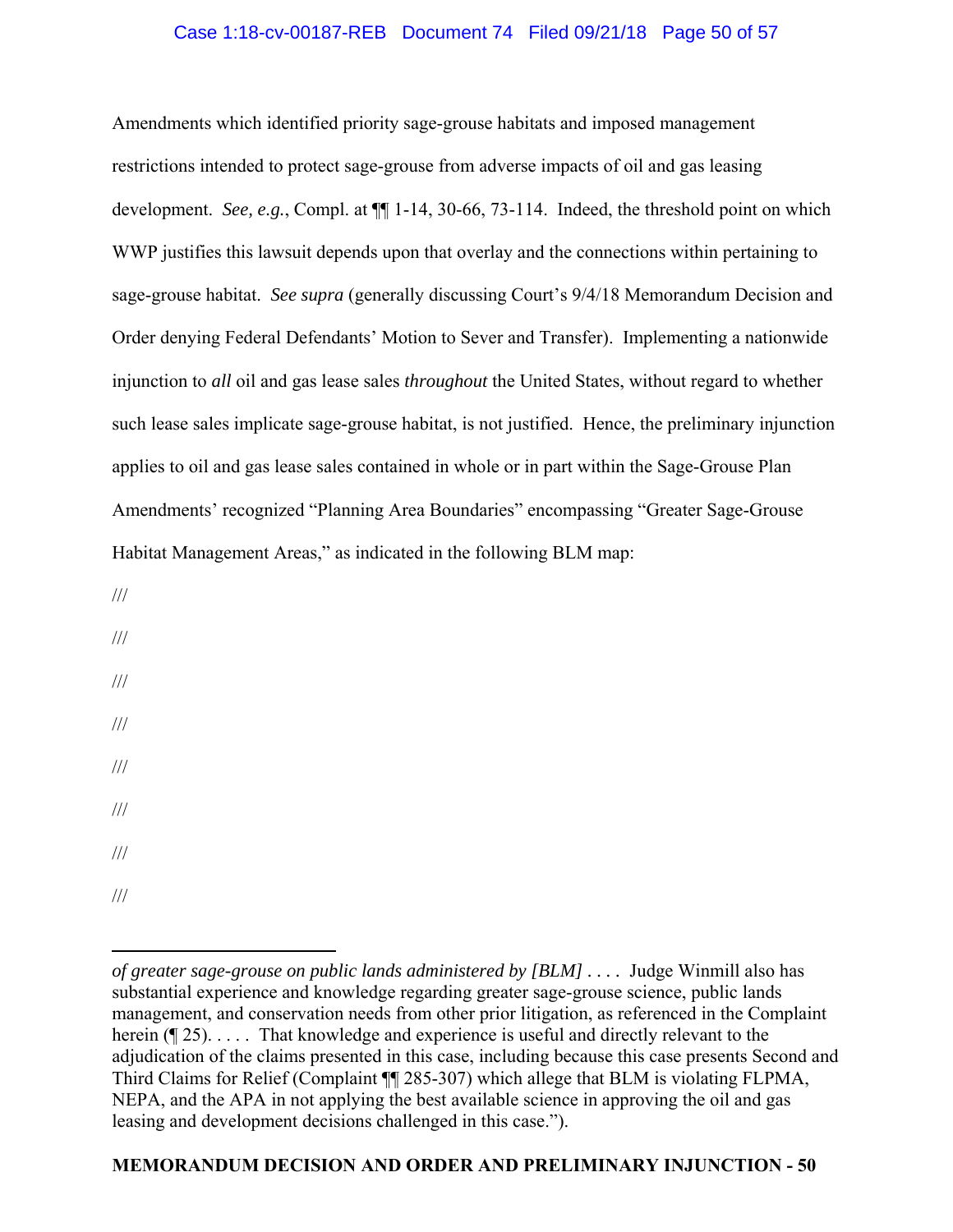

*Id*., ¶ 53 (attaching BLM's Rocky Mountain ROD, p. 1-13; *see also* BLM's Great Basin ROD, p.

1-13). The preliminary injunction does not apply to gas and lease sales that are outside such

boundaries.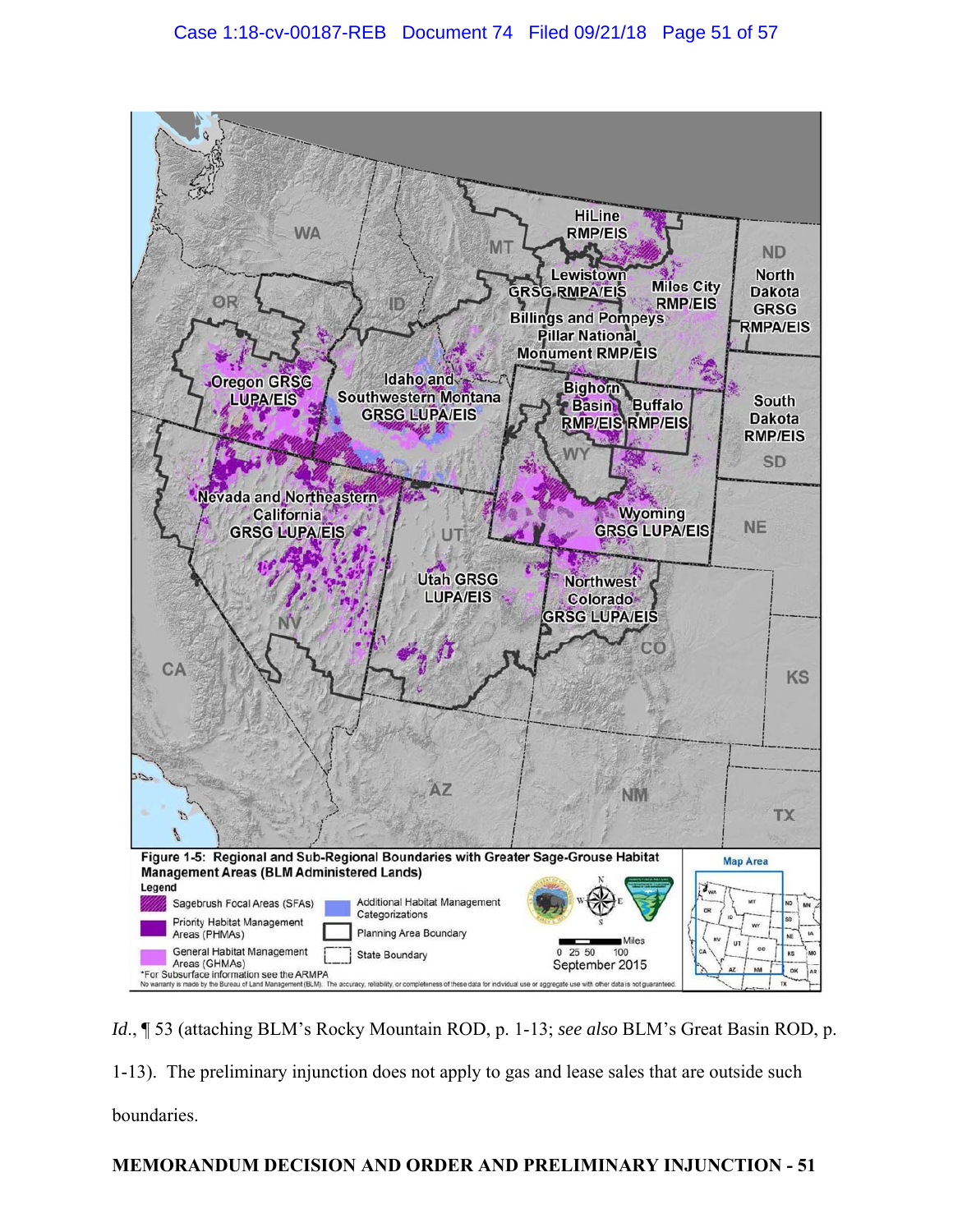# **F. A Bond is Justified**

 Rule 65(c) states that a preliminary injunction may issue "only if the movant gives security in an amount that the court considers proper to pay the costs and damages sustained by any party found to have been wrongfully enjoined or restrained." Fed. R. Civ. P. 65(c). Plaintiffs argue that, as "non-profit environmental groups seeking to advance the public interest in this litigation[,] . . . the Court should waive the bond requirement, or impose a nominal bond of \$100 under the public interest exception to [Rule] 65(c)." WWP's Mem. ISO Mot. for PI 37 (citing *Barahona-Gomez v. Reno*, 167 F.3d 1228, 1237 (9th Cir. 1999) (upholding nominal bond where there was public interest underlying the litigation, cost to government would be minimal, and class advancing public interest had unremarkable financial means)).<sup>19</sup>

 The decision as to whether to require security, and how much, is a discretionary task. *See Johnson v. Couturier*, 572 F.3d 1067, 1086 (9<sup>th</sup> Cir. 2009) ("Rule 65(c) invests the district court with discretion as to the amount of security required, if any.'") (quoting *Jorgensen v. Cassiday*, 320 F.3d 906, 919 (9th Cir. 2003)); *Save Our Sonoran, Inc. v. Flowers*, 408 F.3d 1113, 1126 ( $9<sup>th</sup>$  Cir. 2005) ("The district court has discretion to dispense with the security requirement, or to request mere nominal security, where requiring security would effectively deny access to judicial review.'") (quoting *Cal. ex rel. Van De Kamp v. Tahoe Reg'l Planning Agency*, 766 F.2d 1319, 1325 ( $9<sup>th</sup>$  Cir. 1985)). And, the nature of the involved "public interest" is contested, with Federal Defendants and Defendant-Intervenors contending that they are the ones advancing the

<sup>&</sup>lt;sup>19</sup> Aside from noting the "several months preparing for the many lease sales" and the related time and effort involved with "postpon[ing] the lease sales and redo[ing] the NEPA public comment processes and protest periods for several different lease sales," Federal Defendants do not tender any substantive evidence on the issue, nor do they specifically respond to WWP's argument that Rule 65(c)'s security requirement be waived. The Defendant-Intervenors similarly focus upon the time, effort and expense expended by those who would bid upon such leases, if offered, and upon the revenues lost to the state and federal government and the affected states. *See supra*.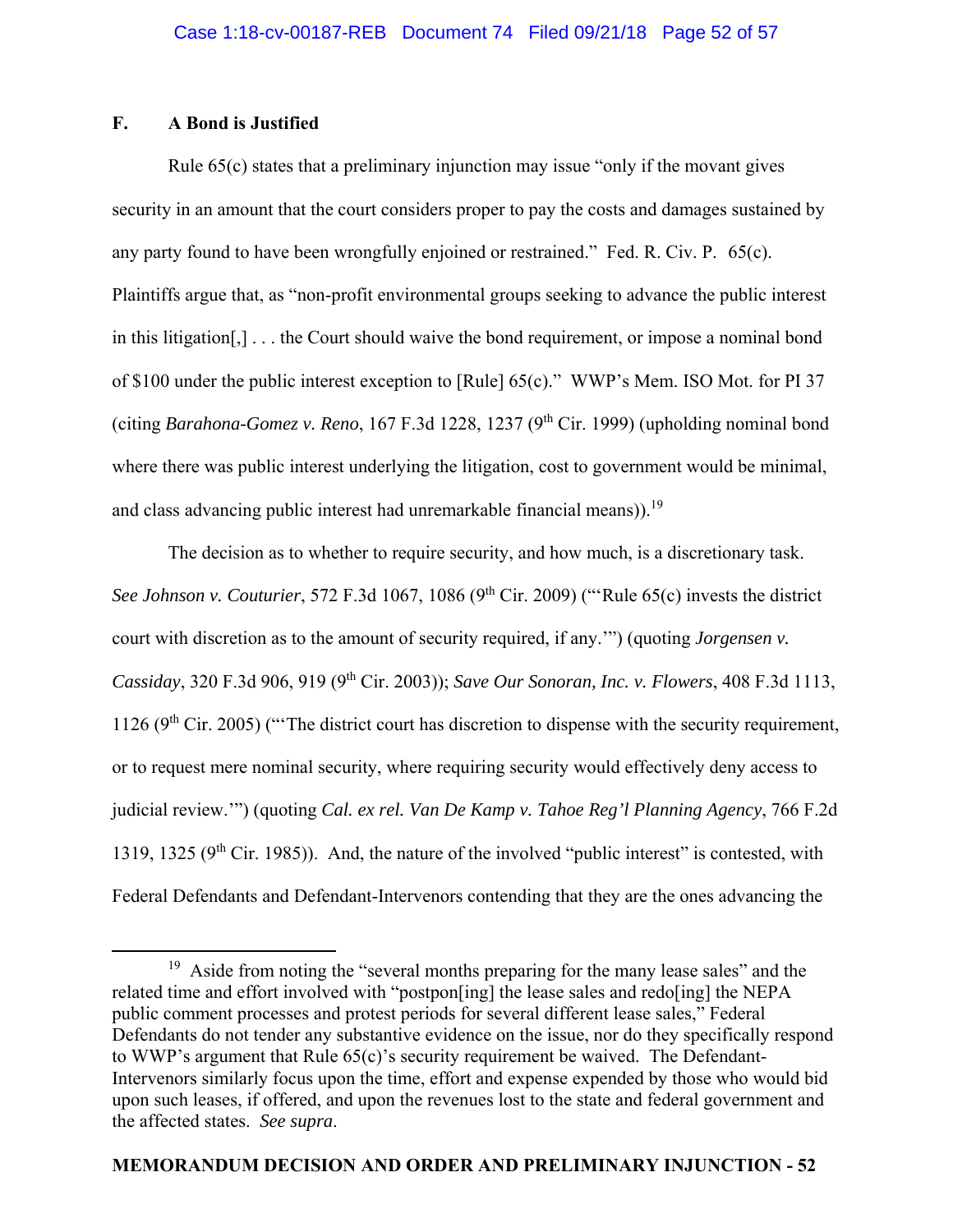# Case 1:18-cv-00187-REB Document 74 Filed 09/21/18 Page 53 of 57

public interest. The Court is satisfied, for present purposes, that WWP has the better of the argument as to who is best serving the public interest in ensuring the benefit of public involvement in BLM's oil and gas leasing program. But that is not dispositive of the issue.

 There is a line of cases, not referenced by any of the parties, that hints at a so-called "NEPA exemption" to the bond requirement. *See Earth Island Inst. v. U.S. Forest Serv.*, 2006 WL 3359192, \*1 (E.D. Cal. 2006) ("Although the language employed by Rule 65(c) is mandatory in nature, it has long been the rule that plaintiffs who seek preliminary injunctive relief in actions to enforce [NEPA] are excused from the general rigor of the rule's security requirement.") (citing *Friends of the Earth, Inc. v. Brinegar*, 518 F.2d 322, 323 (9<sup>th</sup> Cir. 1975); *Van De Kamp*, 766 F.2d at 1325-26). Thus, the theory goes, NEPA actions serve the public interest and, therefore, the plaintiffs who pursue these claims should not be required to post a bond. But these cases largely presume that such plaintiffs are often public interest groups possessing *few resources*; and that requiring bonds from them would relatedly discourage or preclude meaningful judicial review. *See id*.

 In the instant case, neither WWP nor CBD has provided information concerning its financial condition even though, as non-profit corporations, federal law requires that their recently filed Form 990 returns be available for public inspection. Hence, their financial status is not clear from the record, and the contention that they are non-profit environmental groups is not a basis to conclude that they possess insufficient resources to post a bond when seeking injunctive relief.

 Although this nettlesome issue is sometimes glossed over, it was touched upon in the *Earth Island* decision. There, the intervenor defendants pointed out that the plaintiffs' (also nonprofit environmental groups) 2004 published tax returns show total year-end assets of \$5.99 million for Earth Island Institute and \$2.35 million for the Center for Biological Diversity (also a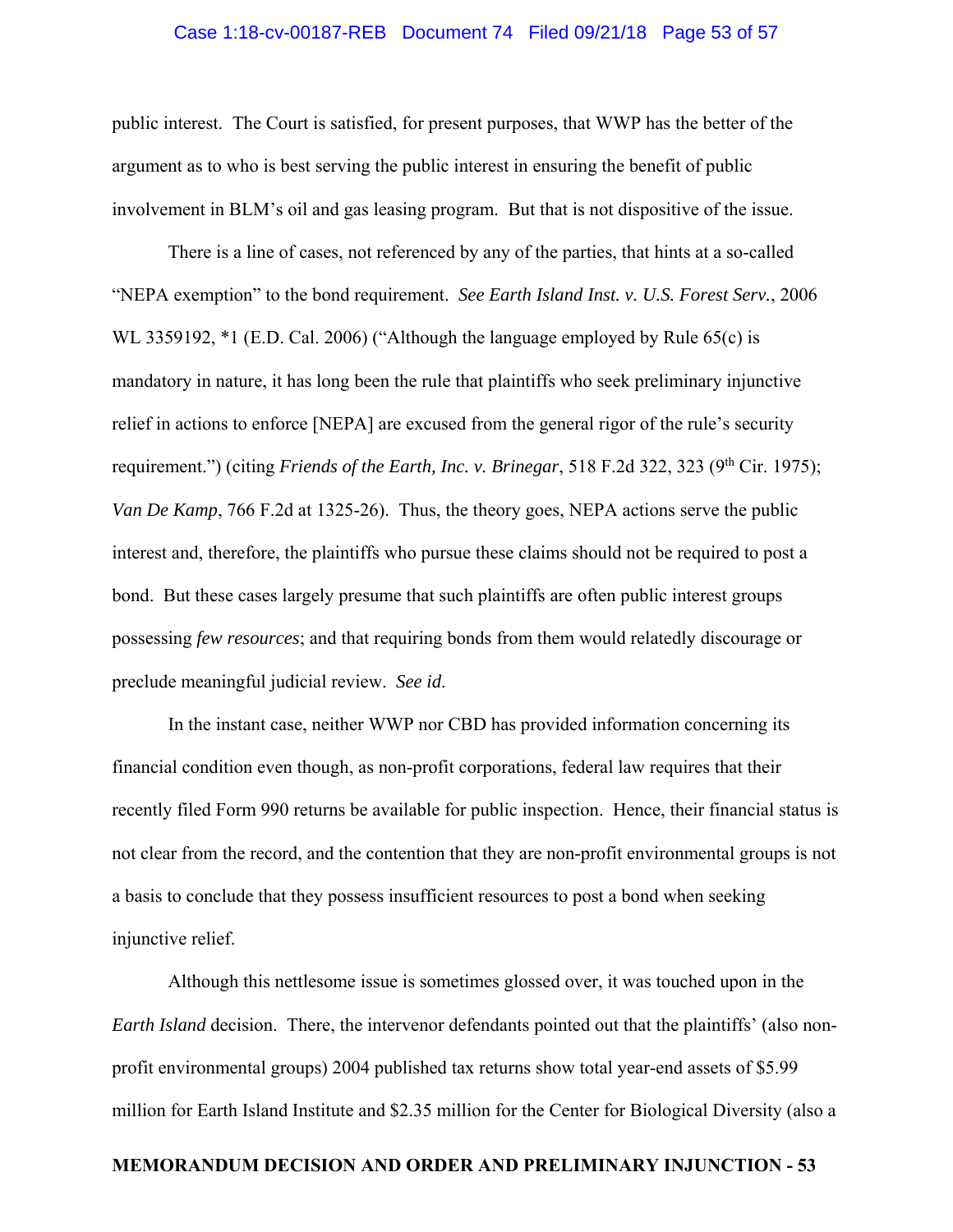#### Case 1:18-cv-00187-REB Document 74 Filed 09/21/18 Page 54 of 57

Plaintiff in this case) and argued that the plaintiffs "'should be able to afford a sizeable bond' without potentially thwarting the viability of environmental citizen actions." *See Earth Island*, 2006 WL 3359192 at \*2 (citation omitted). The court, however, required a \$1,000 bond, indicating that the plaintiffs had "proffered evidence that an increased bond would severely impact their ability to pursue environmental litigation through this case and others." *Id*.; *see also id*. at \*2-3 (discussing declarations addressing impact of substantial bond and how assets reflected on tax returns are not indicative of discretionary funds available to pay "dramatically increased bond amount"); *compare with Save Our Sonoran*, 408 F.3d at 1126 (upholding \$50,000 bond where plaintiff had opportunity at bond hearing to show that "imposition of anything other than a nominal bond would constitute an undue hardship," but plaintiff "did not tender such evidence at the hearing"). Plaintiffs offer up no such evidence here.

 There is, in addition to those uncertain details, the further uncertainty of what "costs and damages" will be "sustained" by BLM if, after the case is fully considered on the merits, it is found that BLM was wrongfully enjoined or restrained. That is the touchstone of Rule 65(c). BLM has contended that there will be need for, in effect, some backtracking in developing and posting updated sales schedules as well as the need to publish press releases to inform the public of the extensions of the comment/protest periods. *See* Wells Decl. ¶¶ 7-8. There perhaps would be some overlap of personnel effort from what has been done to what needs to be done, and perhaps some additional hard costs, but in an electronic communication age any such hard costs would be minimal. The time and effort of employees in doing that rewind would also be minimal, as the details of the changes are limited and the revised process by which the potential sales will be considered and implemented is already a path on the agency's floorboards. Further, as to the effort already expended on such potential sales by persons or entities connected to the Defendant-Intervenors, there is no reason to believe that any of that effort and expense will go to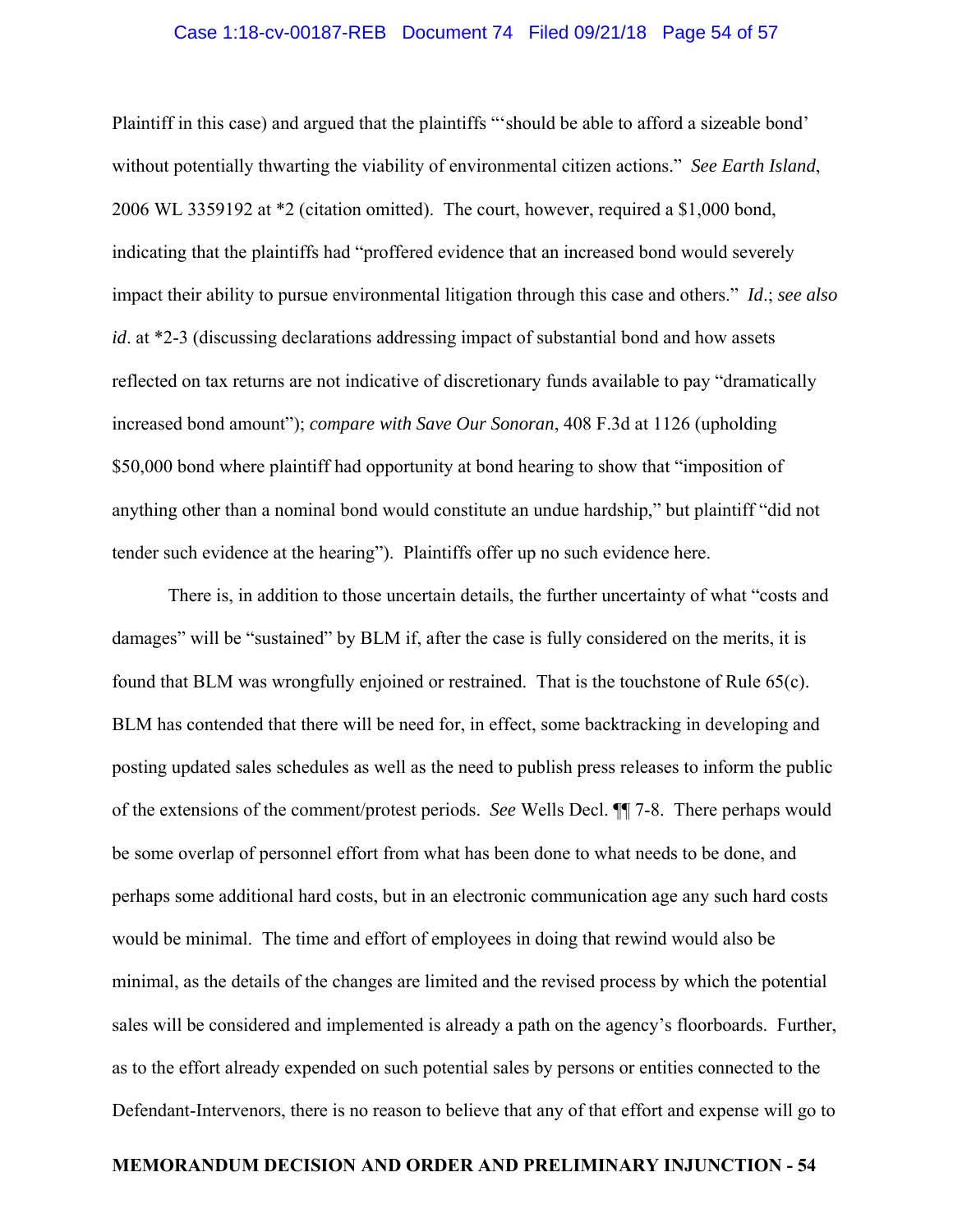### Case 1:18-cv-00187-REB Document 74 Filed 09/21/18 Page 55 of 57

waste. If the circumstances after a greater opportunity for public involvement support a sale, then the sale will occur. If the circumstances after a greater opportunity for public involvement do not support a sale, or result in BLM placing conditions for the sale to meet other responsibilities of the agency in regard to protecting sage-grouse or other environmental interests, then the purposes of FLPMA and NEPA have been met and there is little if any room for a potential lessee, or a successful lessee, to feel aggrieved.

 In consideration of the matters described above, and in the exercise of the Court's discretion, the Court concludes that a bond amount of  $$10,000.00$  is sufficient in this case.<sup>20</sup> The injunction is effective immediately. The bond amount must be paid into the registry of the Court, either by surety bond, or a cash deposit, no later than the end of the Court's business day on Friday, September 28, 2018.

#### **V. ORDER**

 Based on the foregoing, IT IS HEREBY ORDERED that Plaintiffs' Motion for Preliminary Injunction (Dkt. No. 30) is GRANTED, in part, and DENIED, in part, as follows:

 1. Plaintiffs' Motion for Preliminary Injunction is GRANTED and therefore a preliminary injunction is issued, enjoining and restraining the Government Defendants and those persons and entities described in Rule  $65(d)(2)$ , in this manner:

 a. For fourth quarter/December 2018 (and succeeding) oil and gas lease sales, IM 2018-034, Section III.B.5 – "Public Participation" is enjoined and replaced with IM 2010-117, Section III.C.7 – "Parcel Review Timeframes."

 <sup>20</sup> *See, e.g.*, *W. Watersheds Project v. Bureau of Land Mgmt.*, 2009 WL 3335365, \*7 (D. Idaho 2009) (ordering plaintiffs to post \$9,000 bond pursuant to Rule 65(c)).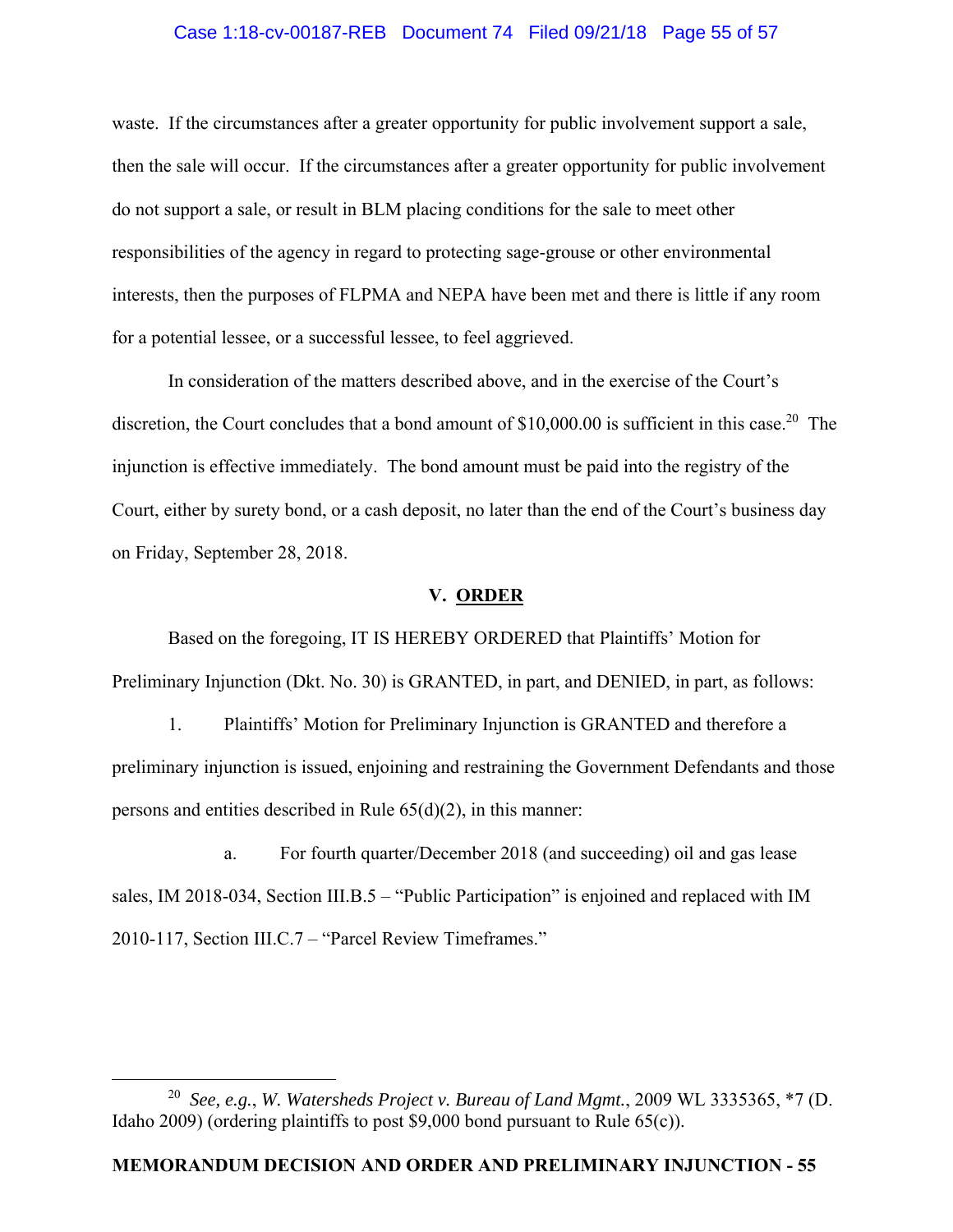## Case 1:18-cv-00187-REB Document 74 Filed 09/21/18 Page 56 of 57

 b. For fourth quarter/December 2018 (and succeeding) oil and gas lease sales, IM 2018-034, Section III.D – "NEPA Compliance Documentation" is enjoined and replaced with IM 2010-117, Section III.E – "NEPA Compliance Documentation."

 c. For fourth quarter/December 2018 (and succeeding) oil and gas lease sales, IM 2018-034, Section IV.B – "Lease Sale Parcel Protests" is enjoined and replaced with IM 2010-117, Section III.H – "Lease Sale Parcel Protests."

 d. The preliminary injunction applies *only* to oil and gas lease sales contained in whole or in part within the Sage-Grouse Plan Amendments' recognized "Planning Area Boundaries" encompassing "Greater Sage-Grouse Habitat Management Areas."

2. Plaintiffs' Motion for Preliminary Injunction is DENIED insofar as:

 a. IM 2018-034 applies to the third quarter/September 2018 oil and gas lease sales; no part of IM 2010-117 will be applied to the third quarter/September 2018 oil and gas lease sales.

 b. For fourth quarter/December 2018 (and succeeding) oil and gas lease sales, IM 2018-034, Section III.A – "Parcel Review Timeframes" will not be enjoined and will not be replaced with IM 2010-117, Section III.A – "Parcel Review Timeframes."<sup>21</sup>

///

///

///

///

///

<sup>&</sup>lt;sup>21</sup> This assumes that IM 2010-117's public participation provisions can be fulfilled within IM 2018-034's 6-month time-frame for parcel review. The record is undeveloped on this issue and/or the Court is not clear that the such provisions conflict.